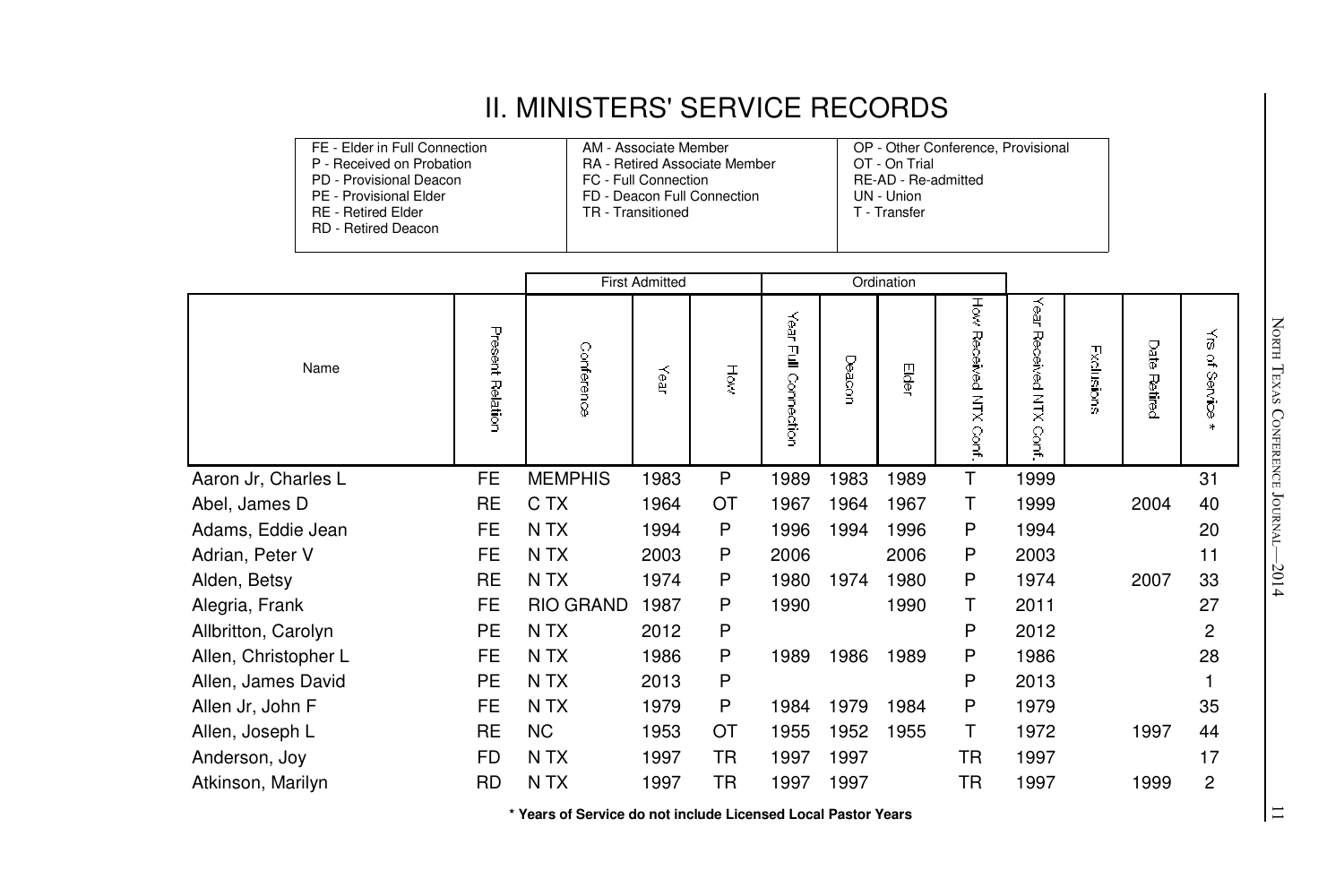|                          |                  | <b>First Admitted</b> |      |    |                         |        | Ordination |                       |                                     |            |                        |                                        | $\overline{z}$             |
|--------------------------|------------------|-----------------------|------|----|-------------------------|--------|------------|-----------------------|-------------------------------------|------------|------------------------|----------------------------------------|----------------------------|
| Name                     | Present Relation | Conference            | Year | Ηğ | Year<br>Full Connection | Deacon | Elder      | How Received NTX Conf | Year<br>Received NTX<br><b>Cont</b> | Exclusions | Date<br><b>Retired</b> | $\vec{\tilde{\omega}}$<br>٩<br>Service |                            |
| Bakker, Shawn            | <b>PD</b>        | N TX                  | 2008 | P  |                         |        |            | P                     | 2008                                |            |                        | 6                                      |                            |
| Baldwin, John            | <b>FE</b>        | N TX                  | 2009 | P  | 2011                    |        | 2011       | P                     | 2009                                |            |                        | 5                                      | NORTH TEXAS                |
| Bandel, Holly Gaskill    | FE               | N TX                  | 2000 | P  | 2003                    |        | 2003       | P                     | 2000                                |            |                        | 14                                     |                            |
| Barton, Ann              | <b>RE</b>        | N <sub>T</sub> X      | 1992 | P  | 1995                    | 1992   | 1995       | P                     | 1992                                |            | 2013                   | 21                                     |                            |
| Baughman, Rachel         | <b>FD</b>        | <b>NEW JER</b>        | 2005 | P  | 2008                    | 2008   |            | Τ                     | 2010                                |            |                        | 9                                      |                            |
| Bazan-Garza, Edgar       | PE               | N TX                  | 2014 | P  |                         |        |            | P                     | 2014                                |            |                        |                                        |                            |
| Bearden, Leighton H      | <b>RE</b>        | N TX                  | 1982 | P  | 1985                    | 1982   | 1985       | P                     | 1982                                |            | 2012                   | 30                                     |                            |
| Beghtel-Mahle, Pat       | <b>RE</b>        | N <sub>T</sub> X      | 1985 | P  | 1988                    | 1985   | 1988       | P                     | 1985                                |            | 2010                   | 25                                     |                            |
| Beights, Cletus B        | <b>RE</b>        | NW TX                 | 1951 | ОT | 1953                    | 1953   | 1955       | Τ                     | 1977                                |            | 1989                   | 38                                     | <b>CONFERENCE JOURNAL-</b> |
| Benson, Laura J S        | <b>FE</b>        | <b>NY</b>             | 1989 | P  | 1991                    | 1989   | 1991       | Τ                     | 1994                                |            |                        | 25                                     |                            |
| Benson, Lyle             | <b>FE</b>        | N TX                  | 2007 | P  | 2010                    |        | 2010       | P                     | 2007                                |            |                        | 7                                      | $-2014$                    |
| Benton, Donald R         | <b>RE</b>        | C TX                  | 1952 | ОT | 1956                    | 1954   | 1957       | Τ                     | 1958                                |            | 1995                   | 43                                     |                            |
| Besse, John C            | <b>RE</b>        | N TX                  | 1985 | P  | 1987                    | 1985   | 1987       | P                     | 1985                                |            | 2005                   | 20                                     |                            |
| Betz, Katherine          | FD               | N TX                  | 2002 | P  | 2005                    | 2005   |            | P                     | 2002                                |            |                        | 12                                     |                            |
| Biggerstaff, Josephine M | <b>RD</b>        | N <sub>T</sub> X      | 1997 | TR | 1997                    | 1997   |            | TR                    | 1997                                |            | 2005                   | 8                                      |                            |
| Bingman, Cathy Ann       | <b>FE</b>        | N <sub>T</sub> X      | 1983 | P  | 1988                    | 1983   | 1988       | P                     | 1983                                |            |                        | 31                                     |                            |
| Birdsong, F Lee          | <b>RE</b>        | N <sub>T</sub> X      | 1985 | P  | 1987                    |        | 1987       | P                     | 1985                                |            | 1995                   | 10                                     |                            |
| Blackmon Sr, D Glen      | <b>RE</b>        | N TX                  | 1989 | P  | 1992                    | 1989   | 1992       | P                     | 1989                                |            | 2012                   | 23                                     |                            |
| Blackmon, David R        | <b>RE</b>        | N TX                  | 1977 | P  | 1981                    | 1972   | 1981       | P                     | 1977                                |            | 2003                   | 26                                     |                            |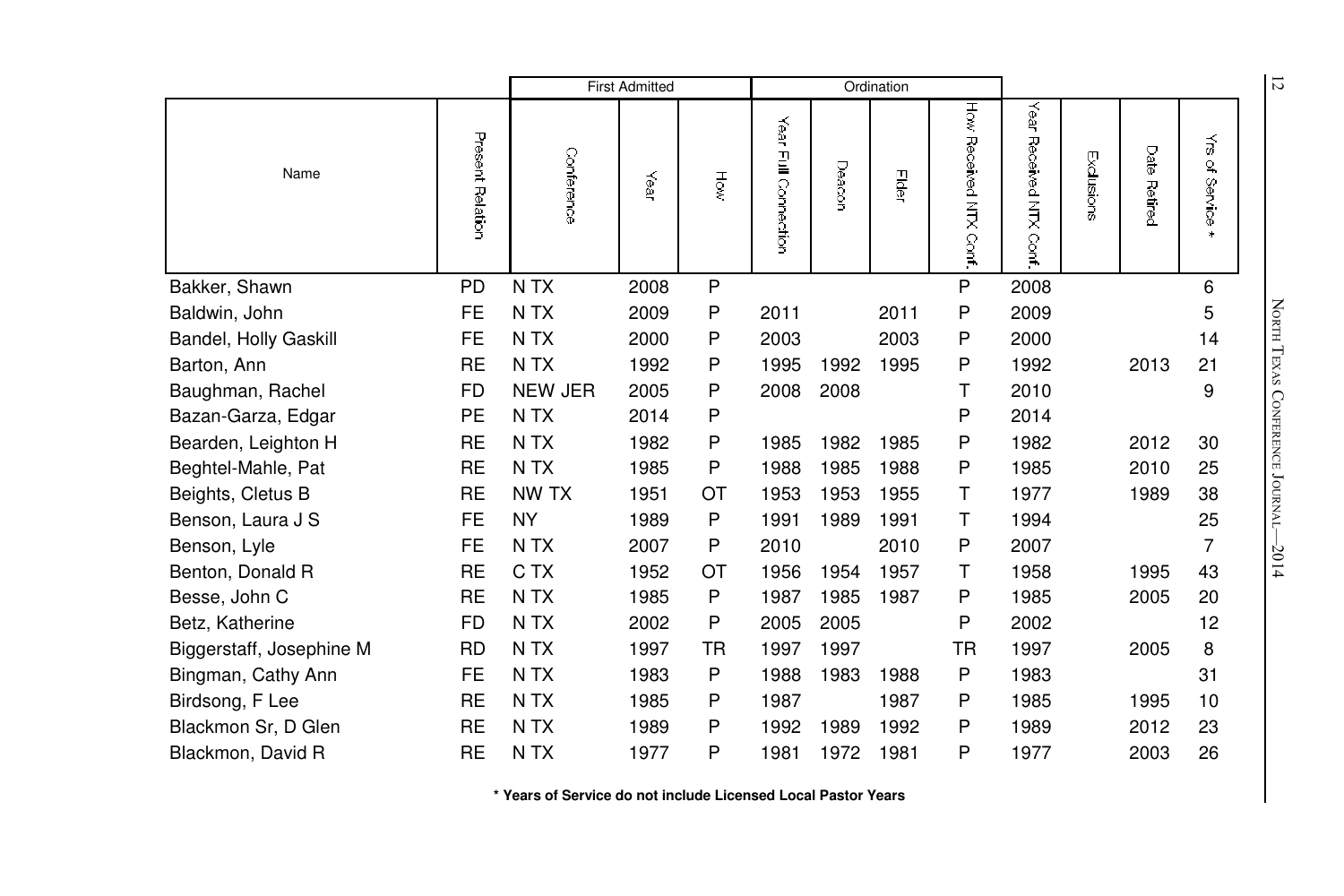|                         |                  |                  | <b>First Admitted</b> |           |                         |        | Ordination |                       |                              |                |                 |                                 |
|-------------------------|------------------|------------------|-----------------------|-----------|-------------------------|--------|------------|-----------------------|------------------------------|----------------|-----------------|---------------------------------|
| Name                    | Present Relation | Conference       | Year                  | Hộ        | Year<br>Full Connection | Deacon | 四间         | How Received NTX Cont | Year<br>Received NTX<br>Conf | Exclusions     | Date<br>Retired | $\vec{\tilde{s}}$<br>of Service |
| Blanton, Georjean H     | <b>RE</b>        | N TX             | 1982                  | P         | 1985                    | 1982   | 1985       | P                     | 1982                         |                | 2011            | 29                              |
| Blaylock, Lisa Marshall | FE               | N TX             | 2006                  | P         | 2010                    |        | 2010       | P                     | 2006                         |                |                 | 8                               |
| Bond, George D          | <b>RE</b>        | N <sub>T</sub> X | 1966                  | OT        | 1977                    | 1966   | 1977       | RE-AD                 | 1975                         | 1              | 2013            | 46                              |
| Bontrager, Scot         | PE               | N <sub>T</sub> X | 2012                  | P         |                         |        |            | P                     | 2012                         |                |                 | 2                               |
| Booker, R. Jeremiah     | <b>FE</b>        | <b>TX</b>        | 1986                  | P         | 1988                    |        | 1988       | т                     | 2010                         |                |                 | 28                              |
| Boone, Keith Payne      | <b>FE</b>        | N <sub>T</sub> X | 1982                  | P         | 1985                    | 1982   | 1985       | P                     | 1982                         |                |                 | 32                              |
| Boone, Mitchell         | PE               | N TX             | 2013                  | P         |                         |        |            | P                     | 2013                         |                |                 | 1                               |
| Bosworth, Brian         | <b>FE</b>        | N <sub>T</sub> X | 2005                  | P         | 2008                    |        | 2008       | P                     | 2005                         |                |                 | 9                               |
| Bouffard, Norman H      | <b>RE</b>        | C TX             | 1962                  | ОT        | 1964                    | 1962   | 1964       | т                     | 1966                         |                | 2004            | 42                              |
| Bowden, James Bradley   | <b>FE</b>        | N TX             | 1988                  | P         | 1992                    | 1988   | 1992       | P                     | 1988                         |                |                 | 26                              |
| Bozell, Marilyn A       | <b>RA</b>        | N <sub>T</sub> X | 1996                  | AM        |                         | 1996   |            | AM                    | 1996                         |                | 2004            | 8                               |
| Brand, John H           | <b>RE</b>        | N <sub>T</sub> X | 1951                  | <b>OT</b> | 1953                    | 1952   | 1953       | RE-AD                 | 1988                         | 18             | 1988            | 19                              |
| Brandt, Judith          | <b>FE</b>        | N <sub>T</sub> X | 2006                  | P         | 2009                    |        | 2009       | P                     | 2006                         |                |                 | 8                               |
| Bridger-Coffman, Bonnie | <b>FD</b>        | N TX             | 1997                  | TR        | 1997                    | 1997   |            | <b>TR</b>             | 1997                         | $\overline{c}$ |                 | 15                              |
| Bristow, April Johnson  | <b>FE</b>        | N <sub>T</sub> X | 2000                  | P         | 2003                    | 2000   | 2003       | P                     | 2000                         |                |                 | 14                              |
| Brown Jr, Jim Kimmel    | <b>RE</b>        | <b>TX</b>        | 1963                  | ОT        | 1966                    | 1963   | 1966       | т                     | 1965                         |                | 2006            | 43                              |
| Brown, Veronica         | <b>FD</b>        | N <sub>T</sub> X | 2000                  | P         | 2003                    | 2003   |            | P                     | 2000                         |                |                 | 14                              |
| Bruff, Rebecca Frank    | <b>FE</b>        | N <sub>T</sub> X | 1995                  | P         | 1997                    | 1995   | 1997       | P                     | 1995                         |                |                 | 19                              |
| Brumett, Thomas O       | <b>FE</b>        | N <sub>T</sub> X | 1985                  | P         | 1989                    | 1985   | 1989       | P                     | 1985                         |                |                 | 29                              |

 $\frac{1}{3}$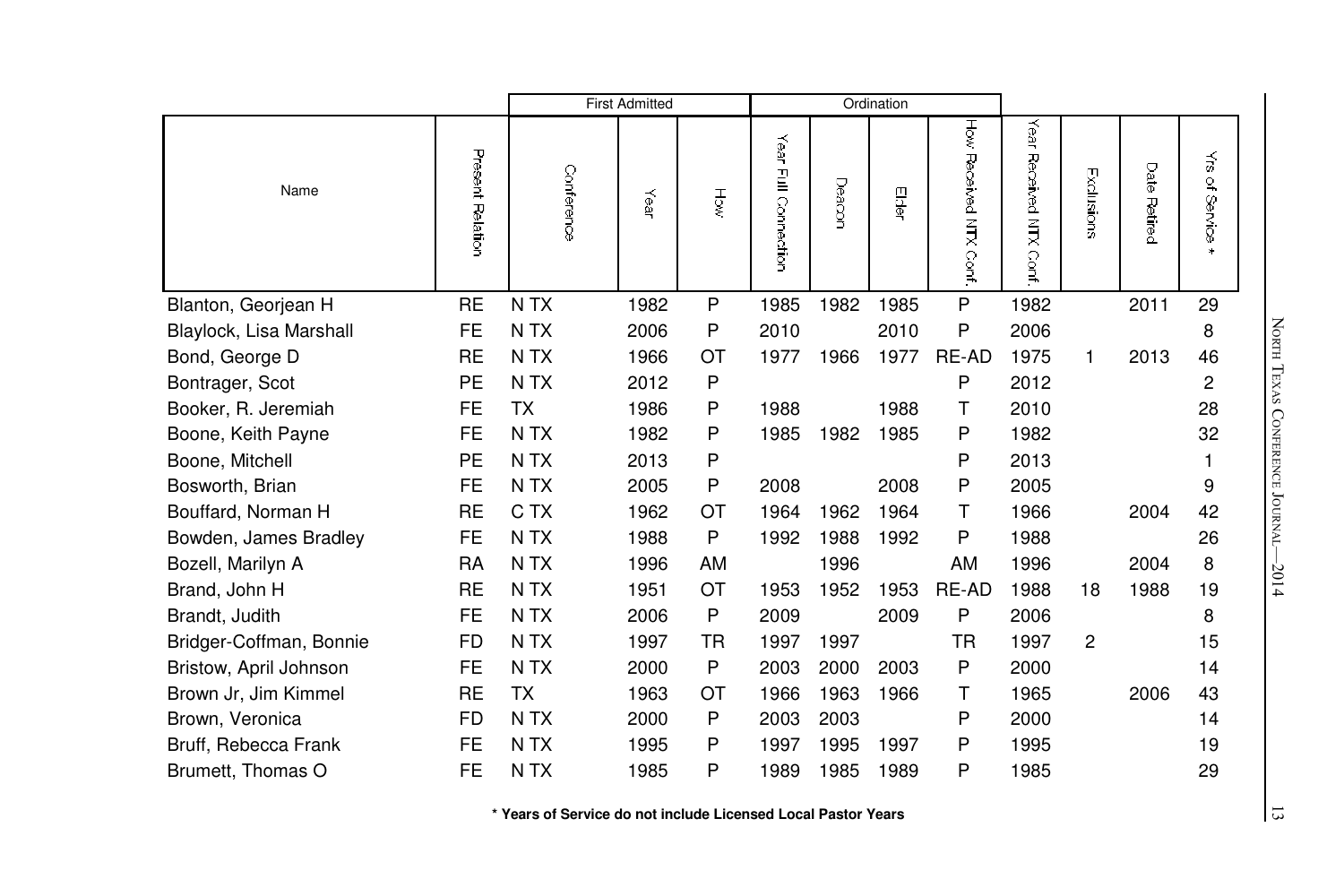|                          |                  | <b>First Admitted</b> |      |         |                         | Ordination |       |                          |                               |            |                        | $\overline{1}$                    |                                 |
|--------------------------|------------------|-----------------------|------|---------|-------------------------|------------|-------|--------------------------|-------------------------------|------------|------------------------|-----------------------------------|---------------------------------|
| Name                     | Present Relation | Conference            | Year | Hộ      | Year<br>Full Connection | Deacor     | Eidei | How Received NTX<br>Sont | Year<br>Received NTX<br>Conf. | Exclusions | Date<br><b>Petired</b> | $\vec{5}$<br>્ર<br><b>Service</b> |                                 |
| Brundige, Mary Elizabeth | <b>RE</b>        | N TX                  | 1986 | $\sf P$ | 1989                    | 1986       | 1989  | P                        | 1986                          |            | 1998                   | 12                                |                                 |
| Bryan, Susan             | <b>FD</b>        | N <sub>T</sub> X      | 2002 | ΤR      | 2002                    | 2002       |       | <b>TR</b>                | 2002                          |            |                        | 12                                | NORTH TEXAS CONFERENCE JOURNAL- |
| Bryan III, William J     | FE.              | N <sub>T</sub> X      | 1975 | P       | 1979                    | 1975       | 1979  | P                        | 1975                          |            |                        | 39                                |                                 |
| Bullard, Tamara          | <b>FD</b>        | N TX                  | 2001 | P       | 2004                    | 2004       |       | P                        | 2001                          |            |                        | 13                                |                                 |
| Burke, Ralph E           | <b>RE</b>        | N <sub>T</sub> X      | 1965 | ОT      | 1967                    | 1965       | 1967  | OT                       | 1965                          |            | 1992                   | 27                                |                                 |
| Busby, Jack P            | <b>RE</b>        | C TX                  | 1967 | OT      | 1970                    | 1967       | 1970  | $\mathsf T$              | 1970                          |            | 1992                   | 25                                |                                 |
| Bush, Robert I           | <b>RE</b>        | N <sub>T</sub> X      | 1957 | ОT      | 1959                    | 1957       | 1959  | ОT                       | 1957                          |            | 1997                   | 40                                |                                 |
| Bussey, Elaine           | FE               | N TX                  | 1986 | P       | 1992                    | 1986       | 1992  | P                        | 1986                          |            |                        | 28                                |                                 |
| Butts, Walter            | <b>FE</b>        | N <sub>T</sub> X      | 2007 | P       | 2010                    |            | 2010  | P                        | 2007                          |            |                        | 7                                 |                                 |
| Caddell, Carroll A       | <b>RE</b>        | C TX                  | 1977 | P       | 1981                    | 1972       | 1981  | т                        | 1979                          |            | 2003                   | 26                                |                                 |
| Cajiuat, Eduardo C       | <b>RE</b>        | PHIL                  | 1957 | ОT      | 1959                    | 1957       | 1959  | т                        | 1985                          |            | 1998                   | 41                                | $-2014$                         |
| Caldwell, Samuel L       | FE               | N TX                  | 1994 | P       | 1996                    | 1994       | 1996  | P                        | 1994                          |            |                        | 20                                |                                 |
| Callahan, Kennon L       | <b>RE</b>        | NE OH                 | 1959 | OT      | 1962                    | 1959       | 1962  | Τ                        | 1963                          |            | 1996                   | 37                                |                                 |
| Campbell, Elwin N        | RA               | N TX                  | 1998 | AM      |                         | 1998       |       | AM                       | 1998                          |            | 2013                   | 15                                |                                 |
| Caraway, Melton H        | <b>FE</b>        | N TX                  | 1992 | P       | 1994                    | 1992       | 1994  | P                        | 1992                          |            |                        | 22                                |                                 |
| Cardwell, Ann            | <b>RE</b>        | N <sub>T</sub> X      | 1978 | P       | 1982                    | 1978       | 1982  | P                        | 1978                          |            | 1998                   | 20                                |                                 |
| Carnahan, Charles R      | <b>FE</b>        | N <sub>T</sub> X      | 1984 | P       | 1990                    | 1984       | 1990  | P                        | 1984                          |            |                        | 30                                |                                 |
| Carr, David M            | <b>RE</b>        | N TX                  | 1976 | P       | 1979                    | 1976       | 1979  | RE-AD                    | 1978                          | 1          | 2014                   | 37                                |                                 |
| Carter Jr, Kenneth E     | <b>RE</b>        | N TX                  | 1963 | ОT      | 1965                    | 1963       | 1965  | OT                       | 1963                          |            | 1985                   | 22                                |                                 |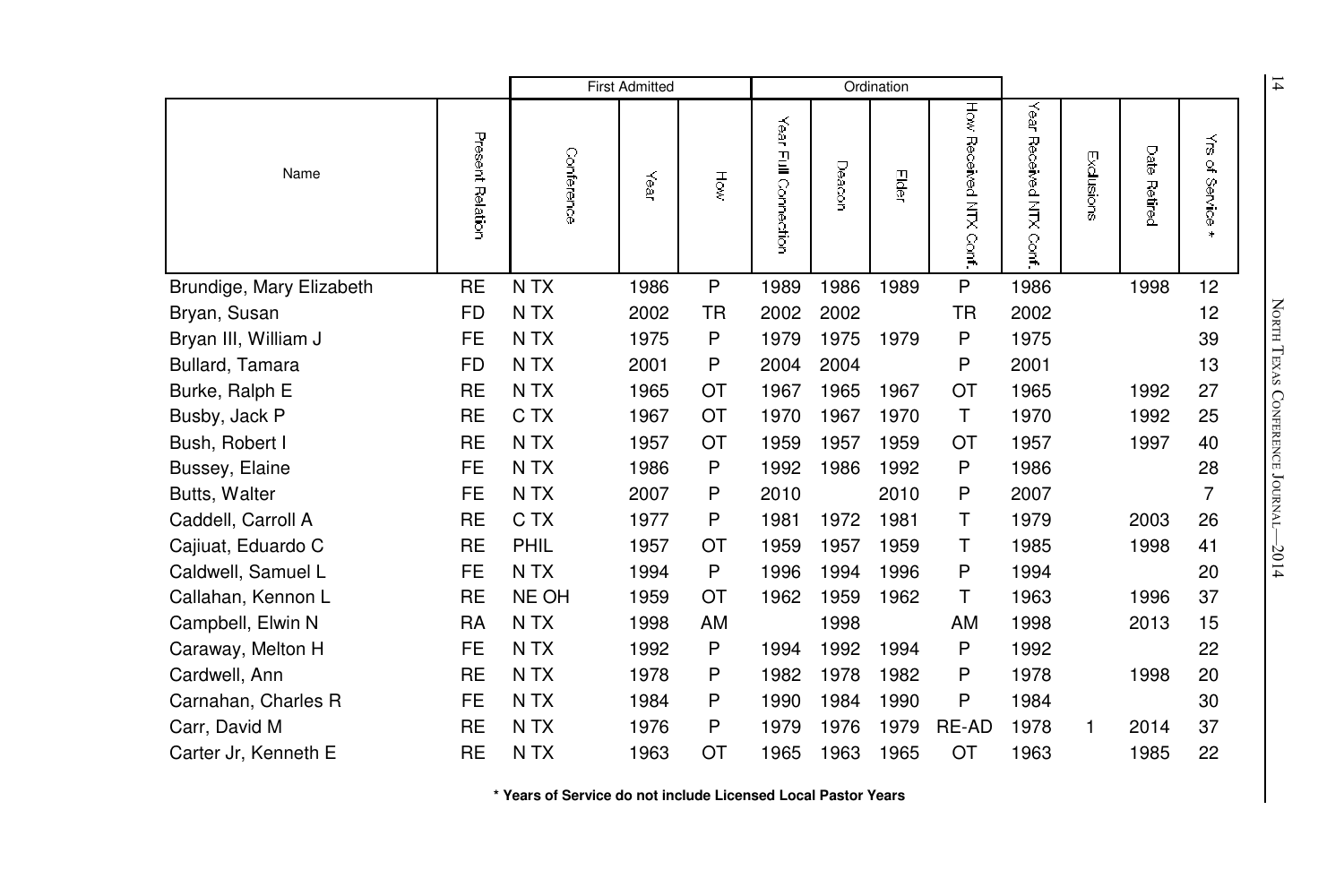|                         |                  |                  | <b>First Admitted</b> |           |                         |       | Ordination |                       |                              |            |                        |                            |
|-------------------------|------------------|------------------|-----------------------|-----------|-------------------------|-------|------------|-----------------------|------------------------------|------------|------------------------|----------------------------|
| Name                    | Present Relation | Conference       | Year                  | हु        | Year<br>Full Connection | Deacr | 景          | How Hecerved NHX Cort | Year<br>Received NTX<br>Conf | Exclusions | Date<br><b>Retired</b> | ₹<br>of Service<br>$\star$ |
| Cary, Lee D             | <b>RE</b>        | N TX             | 1972                  | P         | 1978                    | 1972  | 1978       | T                     | 1980                         |            | 1996                   | 24                         |
| Casad, Victor E         | <b>FE</b>        | N <sub>T</sub> X | 1985                  | P         | 1988                    | 1985  | 1988       | P                     | 1985                         |            |                        | 29                         |
| Cavalier, Janet         | <b>FD</b>        | LA               | 2000                  | P         | 2000                    | 2000  |            | т                     | 2010                         |            |                        | 14                         |
| Chambers, Paula         | FD               | N <sub>T</sub> X | 2001                  | P         | 2004                    | 2004  |            | P                     | 2001                         |            |                        | 13                         |
| Chapman, Deborah        | <b>FD</b>        | N TX             | 2002                  | <b>TR</b> | 2002                    | 2002  |            | TR.                   | 2002                         |            |                        | 12                         |
| Chappell, Wallace E     | <b>RE</b>        | N TX             | 1947                  | OT        | 1949                    | 1948  | 1949       | T.                    | 1970                         |            | 1989                   | 42                         |
| Childers, William L     | RE               | N TX             | 1959                  | OT        | 1961                    | 1959  | 1961       | ОT                    | 1959                         |            | 1993                   | 34                         |
| Chraska, Karen L        | <b>FD</b>        | N <sub>T</sub> X | 1997                  | <b>TR</b> | 1997                    | 1997  |            | <b>TR</b>             | 1997                         |            |                        | 17                         |
| Clark, Alan W           | <b>FD</b>        | <b>TX</b>        | 1998                  | <b>TR</b> | 1998                    | 1998  |            | <b>TR</b>             | 1999                         |            |                        | 16                         |
| Coats, Darrell          | <b>FE</b>        | SW <sub>TX</sub> | 1977                  | P         | 1985                    | 1977  | 1985       | т                     | 1984                         |            |                        | 37                         |
| Cobb, Jennifer Griffith | <b>FE</b>        | N TX             | 2001                  | P         | 2005                    | 2001  | 2005       | Ρ                     | 2001                         |            |                        | 13                         |
| Coder, Alice G          | <b>FE</b>        | N <sub>T</sub> X | 2004                  | P         | 2007                    |       | 2007       | P                     | 2004                         |            |                        | 10                         |
| Coke, Donald G          | <b>RE</b>        | N TX             | 1956                  | ОT        | 1964                    | 1958  | 1964       | ОT                    | 1956                         |            | 1992                   | 36                         |
| Coker, Dana             | <b>FE</b>        | N TX             | 2003                  | P         | 2006                    |       | 2006       | P                     | 2003                         |            |                        | 11                         |
| Cole III, John Wallace  | <b>FE</b>        | N TX             | 2002                  | P         | 2006                    |       | 2006       | Ρ                     | 2002                         |            |                        | 12                         |
| Collinsworth, Janet     | FD.              | N TX             | 2009                  | P         | 2011                    | 2011  |            | P                     | 2009                         |            |                        | $\sqrt{5}$                 |
| Cooper, Lois G          | <b>RE</b>        | N TX             | 1983                  | P         | 1987                    | 1983  | 1987       | P                     | 1983                         |            | 1993                   | 10                         |
| Cooper, Robert O        | <b>RE</b>        | NW TX            | 1950                  | OT        | 1954                    | 1952  | 1954       | т                     | 1966                         |            | 1992                   | 42                         |
| Copeland, Stanley       | <b>FE</b>        | <b>TX</b>        | 1983                  | P         | 1986                    | 1983  | 1986       | т                     | 1998                         |            |                        | 31                         |

North TEXAS CONFERE e Journal—2014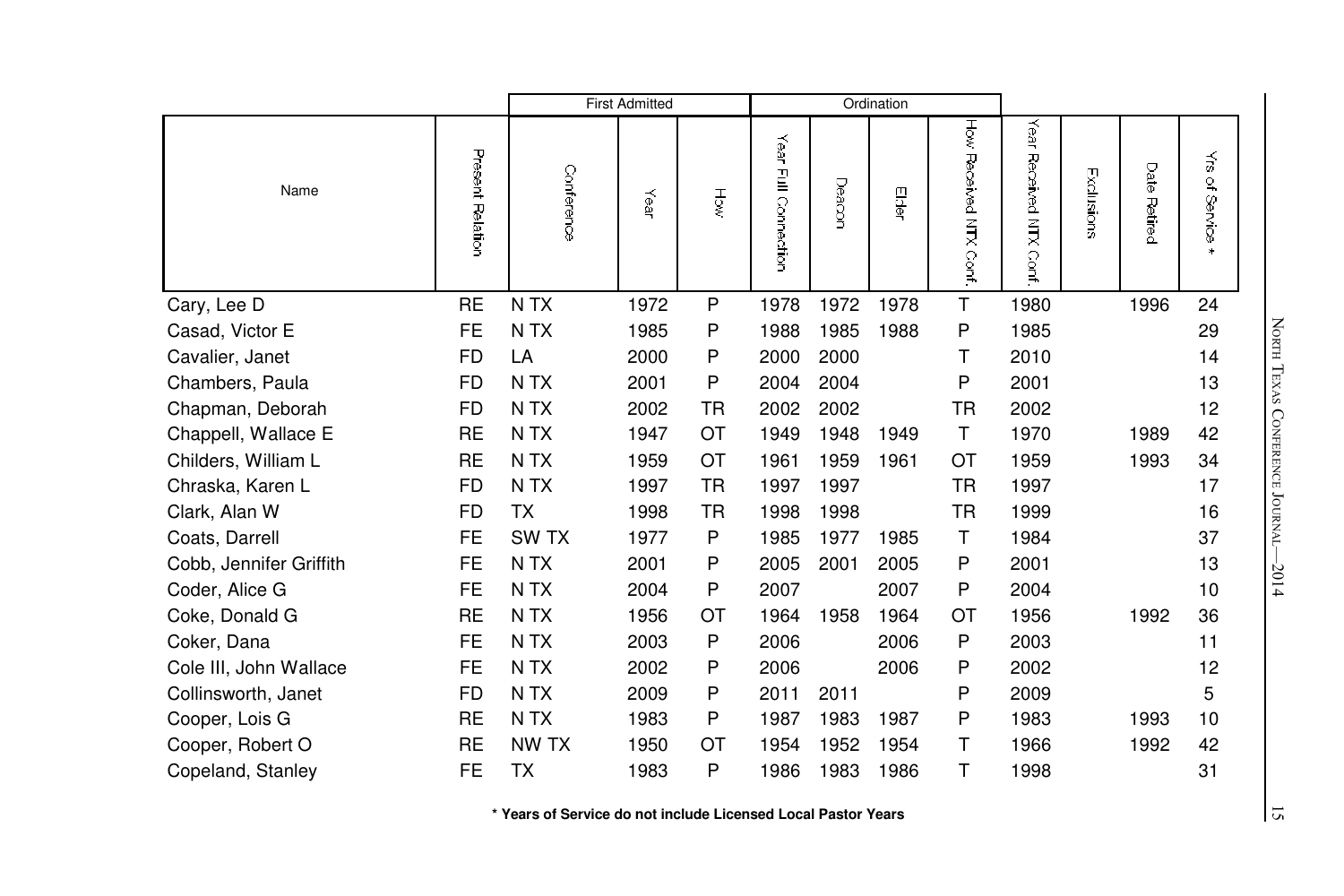|                       |                  | <b>First Admitted</b> |      |    | Ordination              |        |      |                          |                               |            | $\overline{9}$  |                                   |                                 |
|-----------------------|------------------|-----------------------|------|----|-------------------------|--------|------|--------------------------|-------------------------------|------------|-----------------|-----------------------------------|---------------------------------|
| Name                  | Present Relation | Conference            | Year | HÕ | Year<br>Full Connection | Deacon | Eder | Hów<br>Received NTX Conf | Year<br>Received NTX<br>Conf. | Exclusions | Date<br>Retired | $\tilde{\vec{s}}$<br>٩<br>Service |                                 |
| Corazao, Marc         | <b>FE</b>        | N TX                  | 2004 | P  | 2010                    |        | 2010 | ${\sf P}$                | 2004                          |            |                 | 10                                |                                 |
| Cotten, Stephen       | <b>FE</b>        | N <sub>T</sub> X      | 2011 | P  | 2013                    |        | 2013 | P                        | 2011                          |            |                 | 3                                 |                                 |
| Cousino, Jay          | <b>FE</b>        | N TX                  | 2008 | P  | 2011                    |        | 2011 | P                        | 2008                          |            |                 | 6                                 | NORTH TEXAS CONFERENCE JOURNAL- |
| Cowley, Edlen O       | <b>FE</b>        | N TX                  | 2000 | P  | 2003                    | 2000   | 2003 | P                        | 2000                          |            |                 | 14                                |                                 |
| Cox, Charles A        | <b>RE</b>        | N TX                  | 2001 | P  | 2004                    | 2001   | 2004 | P                        | 2001                          |            | 2006            | 5                                 |                                 |
| Cox, Charles E        | <b>RE</b>        | N TX                  | 1975 | P  | 1977                    | 1975   | 1977 | P                        | 1975                          |            | 2008            | 33                                |                                 |
| Craig, W Mark         | <b>RE</b>        | C TX                  | 1971 | Ρ  | 1973                    | 1971   | 1973 | т                        | 1977                          |            | 2013            | 42                                |                                 |
| Cravens, Joyce        | <b>RE</b>        | N TX                  | 1998 | P  | 2001                    | 1998   | 2001 | P                        | 1998                          |            | 2011            | 13                                |                                 |
| Crawford, Annelda     | <b>FE</b>        | N <sub>T</sub> X      | 2008 | P  | 2013                    |        | 2013 | P                        | 2008                          |            |                 | 6                                 |                                 |
| Crowell, Betty        | <b>RD</b>        | N TX                  | 1998 | TR | 1998                    | 1998   |      | TR.                      | 1998                          |            | 2012            | 14                                |                                 |
| Crowson, Vivian J     | <b>FE</b>        | N TX                  | 2002 | Ρ  | 2006                    |        | 2006 | P                        | 2002                          |            |                 | 12                                | $-2014$                         |
| Cupples, J Keith      | <b>RE</b>        | OK                    | 1972 | P  | 1974                    | 1972   | 1974 | T                        | 1995                          |            | 2008            | 36                                |                                 |
| Curran, Wendy         | <b>FE</b>        | N <sub>T</sub> X      | 2008 | P  | 2011                    |        | 2011 | P                        | 2008                          |            |                 | 6                                 |                                 |
| Dalton, Daniel F      | <b>RE</b>        | <b>UNKWN</b>          | 1994 |    | 1997                    |        | 1997 | P                        | 1994                          |            | 2008            | 14                                |                                 |
| Dangerfield, Harold G | FE.              | N TX                  | 1984 | P  | 1987                    | 1984   | 1987 | P                        | 1984                          |            |                 | 30                                |                                 |
| Davenport Jr, Allie M | <b>RE</b>        | N <sub>T</sub> X      | 1951 | OT | 1953                    | 1952   | 1953 | OT                       | 1951                          |            | 1989            | 38                                |                                 |
| Daves, D Michael      | <b>RE</b>        | N <sub>T</sub> X      | 1960 | OT | 1963                    | 1960   | 1963 | RE-AD                    | 1962                          | 1          | 1999            | 38                                |                                 |
| Davidson, Victoria B  | <b>RE</b>        | N <sub>T</sub> X      | 1981 | P  | 1983                    | 1981   | 1983 | P                        | 1981                          |            | 1996            | 15                                |                                 |
| Davis, Jeanne Webb    | <b>RP</b>        | N TX                  | 1994 | P  |                         | 1994   |      | P                        | 1994                          |            | 1998            | 4                                 |                                 |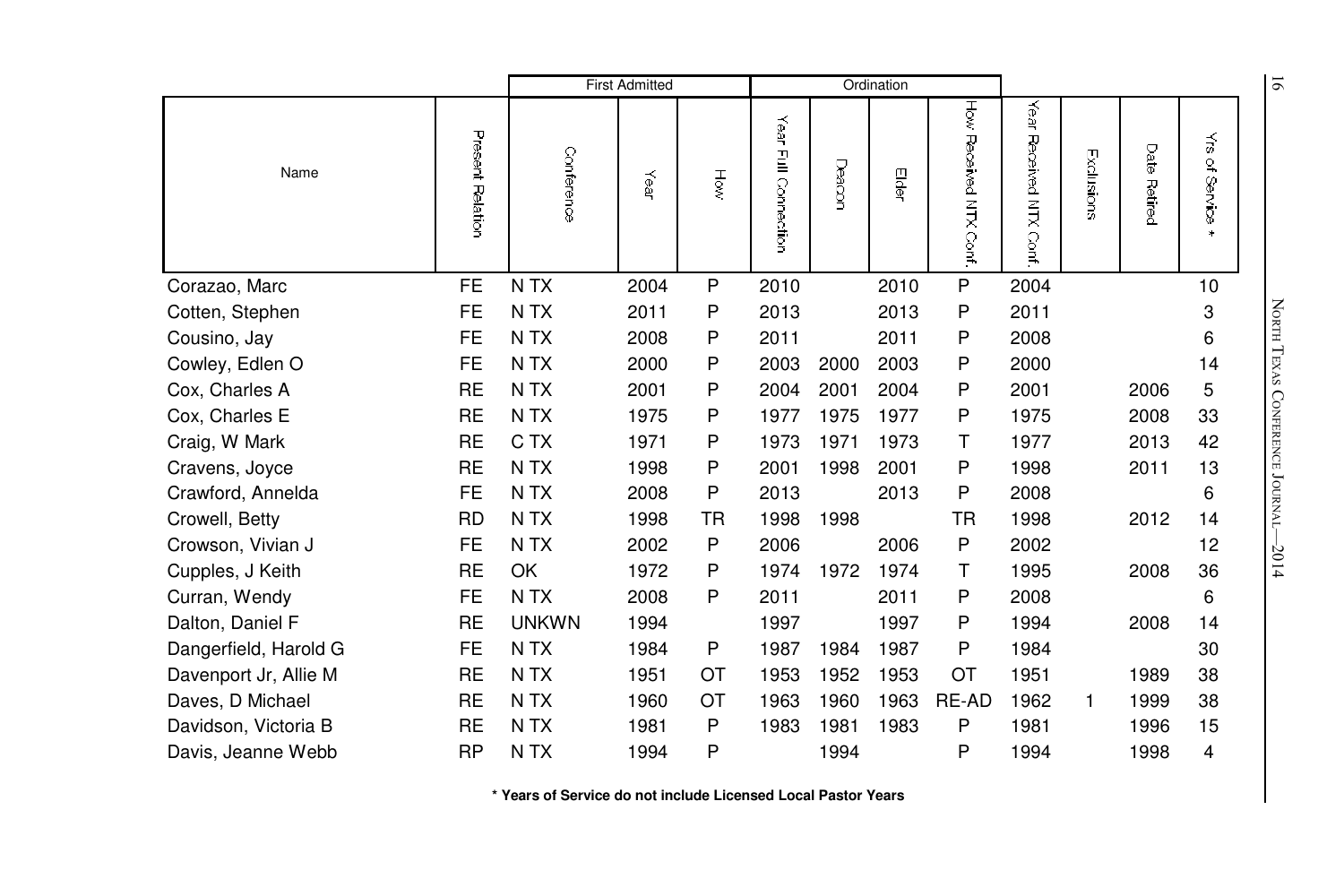|                           |                  |                  | <b>First Admitted</b> |     |                         |        | Ordination |                           |                              |            |                 |                                                              |
|---------------------------|------------------|------------------|-----------------------|-----|-------------------------|--------|------------|---------------------------|------------------------------|------------|-----------------|--------------------------------------------------------------|
| Name                      | Present Relation | Conference       | Year                  | Höw | Year<br>릴<br>Connection | Deacon | 冒          | How Received NTX<br>Conf. | Year<br>Received NTX<br>Conf | Exclusions | Date<br>Retired | $\vec{\tilde{s}}$<br>$\mathbf{Q}_\mathrm{a}$<br>Service<br>* |
| Davis Jr, Jefferson       | <b>RE</b>        | L ROCK           | 1948                  | OT  | 1950                    | 1950   | 1951       | T                         | 1980                         |            | 1988            | 40                                                           |
| Davis, M Jan              | <b>FE</b>        | N TX             | 2001                  | P   | 2004                    |        | 2004       | P                         | 2001                         |            |                 | 13                                                           |
| Davis, Richard S          | PE               | N TX             | 2014                  | P   |                         |        |            | P                         | 2014                         |            |                 |                                                              |
| Day, Gaither L            | <b>RE</b>        | C TX             | 1953                  | OT  | 1955                    | 1953   | 1955       | т                         | 1972                         |            | 1997            | 44                                                           |
| Dean Jr, James F          | <b>RE</b>        | N TX             | 1956                  | OT  | 1959                    | 1956   | 1959       | т                         | 1961                         |            | 1981            | 25                                                           |
| Deane, Edmund B           | <b>RE</b>        | L ROCK           | 1956                  | OT  | 1961                    | 1957   | 1961       | т                         | 1969                         |            | 1996            | 40                                                           |
| DeBlance, Kay Lynn        | <b>FD</b>        | N TX             | 2010                  | Ρ   | 2012                    | 2012   |            | P                         | 2010                         |            |                 | 4                                                            |
| DeStefano, Nancy M        | FE               | N <sub>T</sub> X | 2007                  | P   | 2010                    |        | 2010       | P                         | 2007                         |            |                 | 7                                                            |
| Dickson, Kenneth R        | <b>FE</b>        | N <sub>T</sub> X | 1995                  | P   | 1997                    | 1995   | 1997       | P                         | 1995                         |            |                 | 19                                                           |
| Dickson, Kenneth M        | <b>RE</b>        | C TX             | 1955                  | OT  | 1958                    | 1956   | 1958       | т                         | 1958                         |            | 1998            | 43                                                           |
| Dierolf, Brian            | <b>PE</b>        | N <sub>T</sub> X | 2012                  | P   |                         |        |            | P                         | 2012                         |            |                 | $\overline{c}$                                               |
| Dietz, Dyan               | <b>FE</b>        | N <sub>T</sub> X | 2008                  | P   | 2014                    |        | 2014       | P                         | 2008                         |            |                 | 6                                                            |
| Dillard, John W           | <b>RE</b>        | N <sub>T</sub> X | 1971                  | P   | 1975                    | 1971   | 1975       | P                         | 1971                         |            | 2013            | 42                                                           |
| Dowd, Chris               | <b>FE</b>        | N <sub>T</sub> X | 2007                  | P   | 2010                    |        | 2010       | P                         | 2007                         |            |                 | $\overline{7}$                                               |
| Drenner III, Frank Edward | <b>FE</b>        | <b>TX</b>        | 1998                  | P   | 2001                    |        | 2001       | т                         | 2002                         |            |                 | 16                                                           |
| Dunagin, Richard L        | <b>RE</b>        | N <sub>T</sub> X | 1972                  | P   | 1976                    | 1972   | 1976       | P                         | 1972                         |            | 2014            | 42                                                           |
| Durham Jr, Frederick L    | <b>RE</b>        | N TX             | 1970                  | Ρ   | 1974                    | 1970   | 1974       | RE-AD                     | 1975                         | 1          | 2014            | 43                                                           |
| Eason, William Wayne      | <b>PE</b>        | N TEXAS          | 2013                  | P   |                         |        |            | P                         | 2013                         |            |                 | 1                                                            |
| Echols-Richter, Laura     | AM               | N <sub>T</sub> X | 2014                  | AM  |                         |        |            | AM                        | 2014                         |            |                 |                                                              |

North TEXAS CONFERE e Journal—2014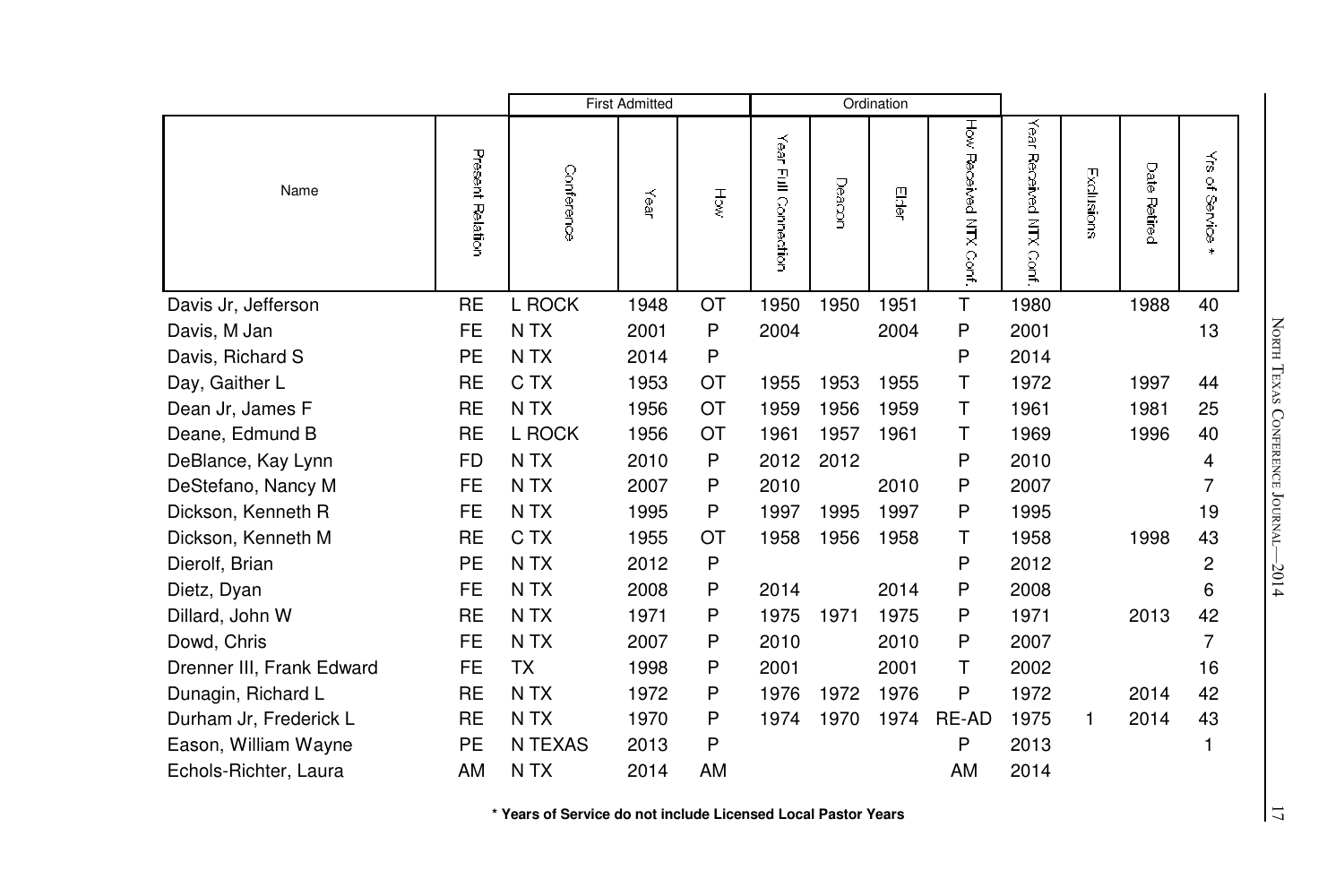|                           |                  | <b>First Admitted</b> |      |           | Ordination                     |        |      |                         |                              |            | $\overline{81}$ |                                   |                            |
|---------------------------|------------------|-----------------------|------|-----------|--------------------------------|--------|------|-------------------------|------------------------------|------------|-----------------|-----------------------------------|----------------------------|
| Name                      | Present Relation | Conference            | Year | HŎŵ       | Year<br><b>Full Connection</b> | Deacor | Edei | Ηğ<br>Received NTX Conf | Year<br>Received NTX<br>Conf | Exclusions | Date<br>Retired | $\tilde{\vec{s}}$<br>٩<br>Service |                            |
| Echols-Richter, William   | <b>FE</b>        | TX                    | 1982 | P         | 1986                           | 1982   | 1986 | T                       | 1997                         |            |                 | 32                                |                            |
| Eckstein, Jon Michael     | <b>FE</b>        | N <sub>T</sub> X      | 1993 | P         | 1996                           | 1993   | 1996 | P                       | 1993                         |            |                 | 21                                |                            |
| Edwards, Barbara Jean     | <b>RD</b>        | N <sub>T</sub> X      | 2002 | <b>TR</b> | 2002                           | 2002   |      | <b>TR</b>               | 2002                         |            | 2004            | $\overline{c}$                    | NORTH TEXAS                |
| Elder, Leroy              | <b>FE</b>        | N TX                  | 2005 | Ρ         | 2008                           |        | 2008 | $\mathsf{P}$            | 2005                         |            |                 | 9                                 |                            |
| Elledge, Bettye L         | <b>RE</b>        | N AL                  | 1993 | Ρ         | 2000                           | 1993   | 2000 | T                       | 1997                         |            | 2004            | 11                                |                            |
| Emerick, Craig L          | <b>RE</b>        | N IN                  | 1967 | ОT        | 1970                           | 1967   | 1970 | т                       | 1970                         |            | 2009            | 42                                |                            |
| Englert, Valarie          | FE               | N <sub>T</sub> X      | 2001 | Ρ         | 2004                           |        | 2004 | P                       | 2001                         |            |                 | 13                                |                            |
| Escalera, Javier Q        | FE               | N TX                  | 2002 | Ρ         | 2005                           |        | 2005 | P                       | 2002                         |            |                 | 12                                |                            |
| Everson, Christopher John | <b>FE</b>        | N TX                  | 2008 | P         | 2011                           |        | 2011 | P                       | 2008                         |            |                 | 6                                 | <b>CONFERENCE JOURNAL-</b> |
| Facen, Lucretia           | <b>FE</b>        | N TX                  | 2003 | Ρ         | 2006                           |        | 2006 | P                       | 2003                         |            |                 | 11                                |                            |
| Fade, Reid                | <b>FE</b>        | <b>TX</b>             | 1998 | P         | 2002                           | 1998   | 2002 | Τ                       | 1999                         |            |                 | 16                                | $-2014$                    |
| Fadel, Erika              | <b>FE</b>        | LA                    | 2003 |           |                                |        |      | T                       | 2004                         |            |                 | 11                                |                            |
| Fiedler, John F           | <b>FE</b>        | C TX                  | 1984 | P         | 1987                           | 1984   | 1987 | Τ                       | 1997                         |            |                 | 30                                |                            |
| Fisk, George C            | <b>RE</b>        | N TX                  | 1974 | Ρ         | 1976                           | 1974   | 1976 | P                       | 1974                         |            | 2014            | 40                                |                            |
| Flach Jr, S Richard       | <b>RE</b>        | N TX                  | 1958 | ОT        | 1962                           | 1958   | 1962 | OT                      | 1958                         |            | 1998            | 40                                |                            |
| Fleer, Gilbert E          | <b>RE</b>        | <b>MO</b>             | 1955 | ОT        | 1958                           | 1956   | 1958 | $\mathsf{T}$            | 1967                         |            | 1994            | 39                                |                            |
| Fleming, John             | <b>FE</b>        | N TX                  | 1999 | P         | 2003                           |        | 2003 | P                       | 1999                         |            |                 | 15                                |                            |
| Fleming, Richard L        | <b>RE</b>        | IL                    | 1958 | ОT        | 1961                           | 1958   | 1961 | т                       | 1972                         |            | 1999            | 41                                |                            |
| Floyd, Russell            | FE               | N TX                  | 1993 | Ρ         | 1995                           | 1993   | 1995 | P                       | 1993                         |            |                 | 21                                |                            |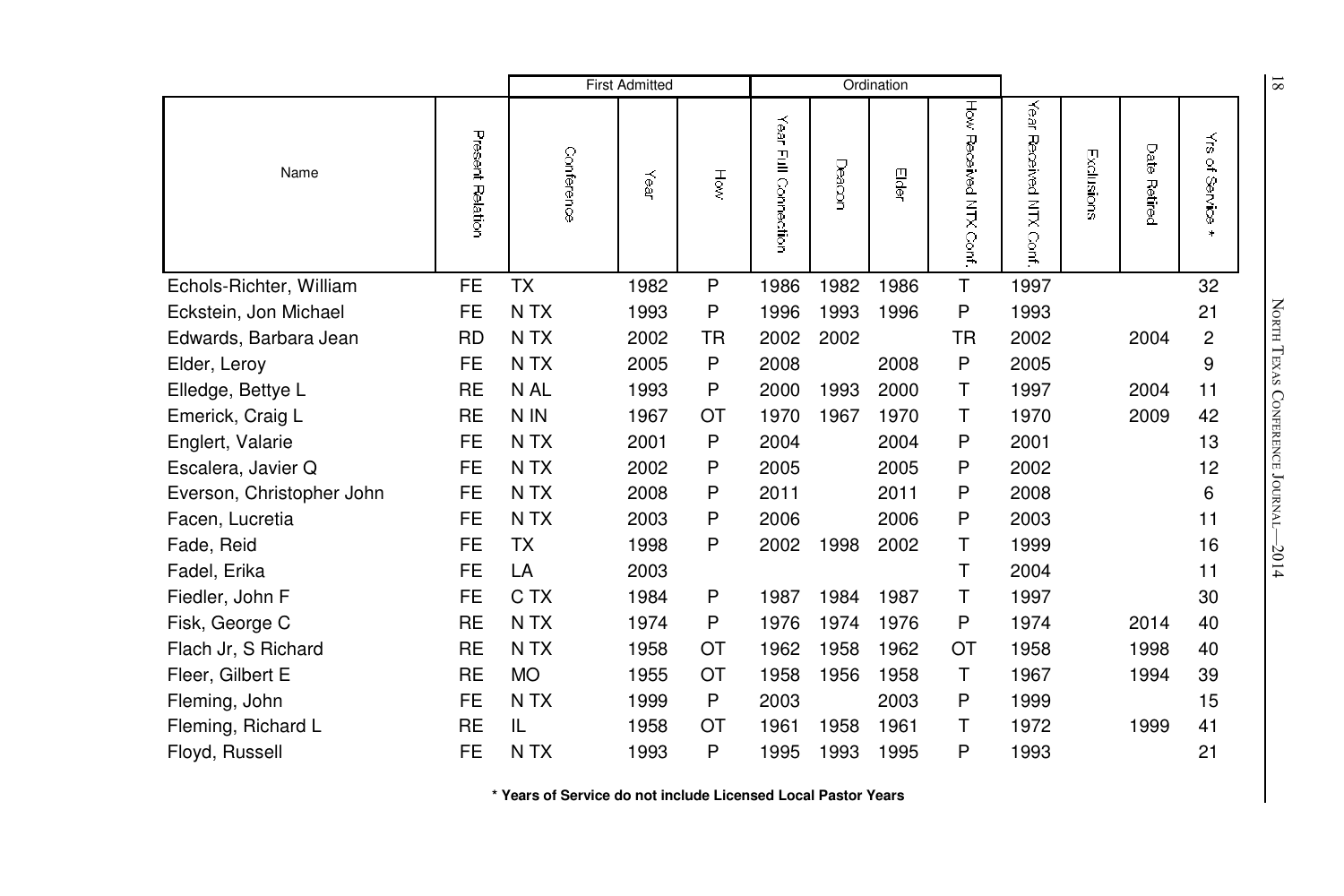|                        |                  | <b>First Admitted</b> |      |           |                      |        | Ordination |                       |                              |            |              |                           |
|------------------------|------------------|-----------------------|------|-----------|----------------------|--------|------------|-----------------------|------------------------------|------------|--------------|---------------------------|
| Name                   | Present Relation | Conference            | Year | हु        | Year Full Connection | Deacor | Eder       | How Received NTX Cont | Year<br>Received NTX<br>Conf | Exclusions | Date Retired | ₹<br>of Service<br>$\ast$ |
| Folkerth, Eric Stewart | <b>FE</b>        | N TX                  | 1989 | P         | 1992                 | 1989   | 1992       | P                     | 1989                         |            |              | 25                        |
| Forrest, David Andrew  | <b>FE</b>        | <b>VIRGINIA</b>       | 2011 | P         | 2014                 |        | 2014       | Τ                     | 2013                         |            |              | 3                         |
| Fowler, Gloria         | FE.              | N <sub>T</sub> X      | 2007 | P         | 2010                 |        | 2010       | P                     | 2007                         |            |              | $\overline{7}$            |
| Fox, Douglas J         | <b>FE</b>        | N TX                  | 2004 | P         | 2007                 |        | 2007       | P                     | 2004                         |            |              | 10                        |
| Fraser, John R         | <b>RE</b>        | N <sub>T</sub> X      | 1958 | <b>OT</b> | 1961                 | 1958   | 1961       | ОT                    | 1958                         |            | 1989         | 31                        |
| Froehlich, Patricia    | <b>FD</b>        | N <sub>T</sub> X      | 2011 | P         | 2013                 | 2013   |            | P                     | 2011                         |            |              | 3                         |
| Garrett, Guy D         | <b>RE</b>        | <b>TX</b>             | 1957 | P         | 1959                 | 1957   | 1959       | Τ                     | 1979                         |            | 1996         | 39                        |
| Garrett, Jeff          | <b>FE</b>        | N TX                  | 1991 | P         | 1994                 | 1991   | 1994       | P                     | 1991                         |            |              | 23                        |
| Gaston, Camille        | <b>FE</b>        | N TX                  | 1987 | P         | 1990                 | 1987   | 1990       | P                     | 1987                         |            |              | 27                        |
| Gaston, Matthew        | <b>FE</b>        | N <sub>T</sub> X      | 1989 | P         | 1991                 | 1989   | 1991       | P                     | 1989                         |            |              | 25                        |
| Gatlin, James M        | <b>RE</b>        | N AR                  | 1955 | ОT        | 1958                 | 1957   | 1958       | т                     | 1958                         |            | 1986         | 31                        |
| George, Larry W        | <b>FE</b>        | N <sub>T</sub> X      | 1970 | P         | 1975                 | 1970   | 1975       | P                     | 1970                         |            |              | 44                        |
| Gibson, Jack M         | <b>RE</b>        | N <sub>T</sub> X      | 1956 | ОT        | 1958                 | 1956   | 1958       | ОT                    | 1956                         |            | 1995         | 39                        |
| Goforth, Abril         | <b>FE</b>        | N <sub>T</sub> X      | 2009 | P         | 2011                 |        | 2011       | P                     | 2009                         |            |              | 5                         |
| Gondol, John D         | <b>RE</b>        | N TX                  | 1981 | P         | 1985                 | 1981   | 1985       | P                     | 1981                         |            | 2007         | 26                        |
| Goodrich, Paul Q       | <b>FE</b>        | N <sub>T</sub> X      | 1974 | P         | 1976                 | 1974   | 1976       | P                     | 1974                         |            |              | 40                        |
| Goodwin Jr, W James    | <b>RE</b>        | N TX                  | 1990 | P         | 1992                 | 1990   | 1992       | P                     | 1990                         |            | 2011         | 21                        |
| Goolsby, Joe Ed        | <b>RE</b>        | N TX                  | 1981 | AM        | 1983                 | 1976   | 1983       | AM                    | 1981                         |            | 2007         | 26                        |
| Gordon, V Eugene       | <b>RE</b>        | N <sub>T</sub> X      | 1963 | OT        | 1967                 | 1963   | 1967       | Τ                     | 1966                         |            | 2004         | 41                        |

North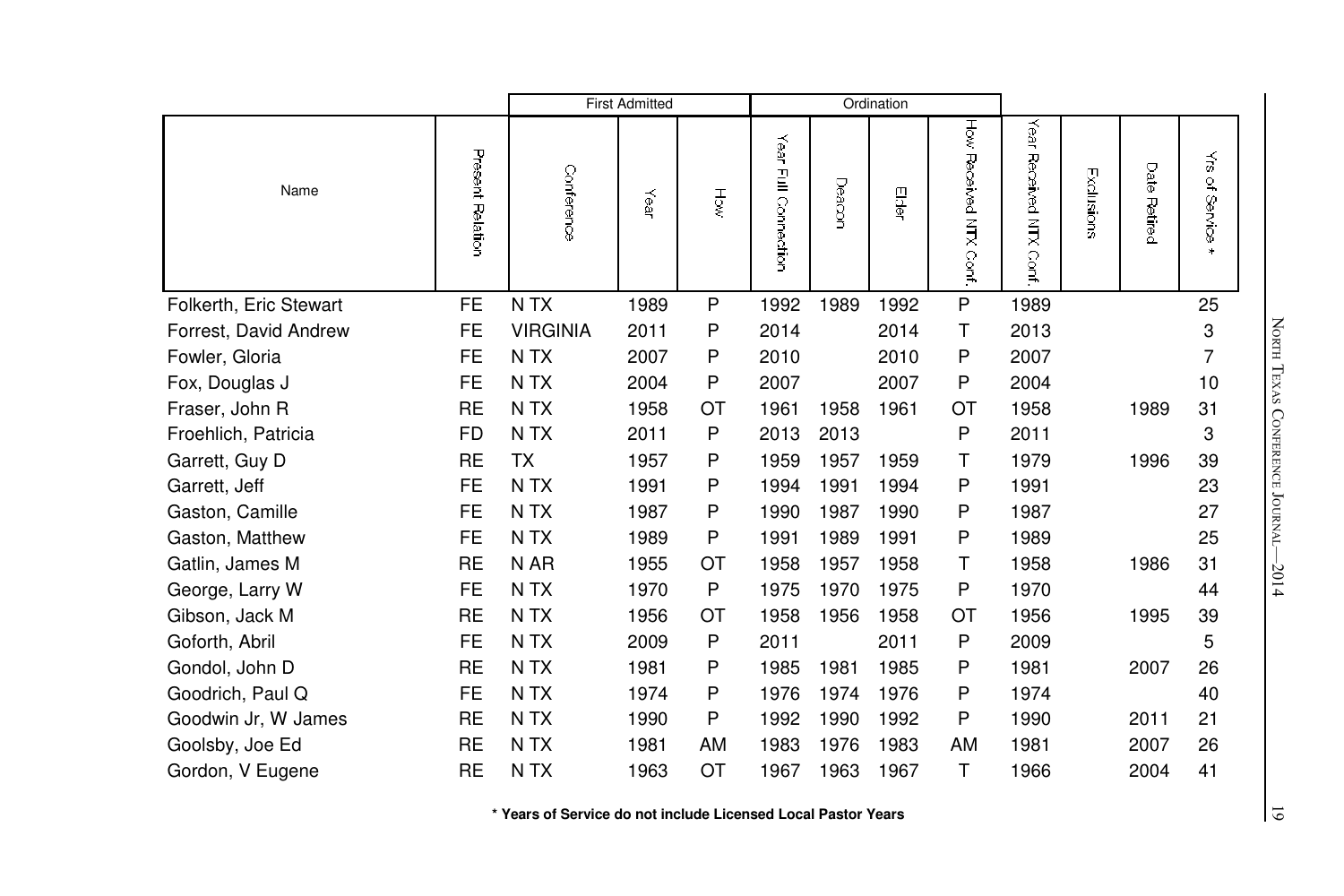|                         |                  | <b>First Admitted</b> |      |           | Ordination              |        |       |                          |                               |            | 20                     |                                                 |                            |
|-------------------------|------------------|-----------------------|------|-----------|-------------------------|--------|-------|--------------------------|-------------------------------|------------|------------------------|-------------------------------------------------|----------------------------|
| Name                    | Present Relation | Conference            | Year | Ъòм       | Year<br>Full Connection | Deacor | Eider | How Received NTX<br>Cont | Year<br>Received NTX<br>Conf. | Exclusions | Date<br><b>Retired</b> | $\vec{z}$<br>$\mathbf{Q}_\mathrm{c}$<br>Service |                            |
| Gotelli, Holly          | <b>FE</b>        | N TX                  | 2008 | P         | 2011                    |        | 2011  | P                        | 2008                          |            |                        | 6                                               |                            |
| Gould, Paul A           | <b>FE</b>        | N <sub>T</sub> X      | 1979 | P         | 1982                    | 1979   | 1982  | P                        | 1979                          |            |                        | 35                                              | NORTH TEXAS                |
| Grable, Patricia L      | <b>FD</b>        | N <sub>T</sub> X      | 1997 | TR        | 1997                    | 1997   |       | <b>TR</b>                | 1997                          | 3          |                        | 14                                              |                            |
| Graham, Duncan          | <b>RE</b>        | <b>TX</b>             | 1968 | P         | 1970                    |        | 1970  | Τ                        | 2005                          | 31         | 2011                   | 12                                              |                            |
| Grant, C David          | <b>FE</b>        | N TX                  | 1973 | P         | 1982                    | 1973   | 1982  | P                        | 1973                          |            |                        | 41                                              |                            |
| Greanead, Veronica      | <b>FE</b>        | N <sub>T</sub> X      | 2004 | P         | 2009                    |        | 2009  | P                        | 2004                          |            |                        | 10                                              |                            |
| Green, Joel B           | <b>FE</b>        | N <sub>T</sub> X      | 1980 | P         | 1987                    | 1980   | 1987  | P                        | 1980                          |            |                        | 34                                              |                            |
| Green, Keva             | <b>FE</b>        | <b>Brit Meth</b>      | 2003 |           | 2008                    |        | 2008  | Τ                        | 2010                          |            |                        | 11                                              |                            |
| Green, Michael A        | FE               | N <sub>T</sub> X      | 1994 | P         | 1996                    | 1994   | 1996  | P                        | 1994                          |            |                        | 20                                              | <b>CONFERENCE JOURNAL-</b> |
| Greene, Jimmy           | <b>FE</b>        | N TX                  | 2010 | P         | 2012                    |        | 2012  | P                        | 2010                          |            |                        | 4                                               |                            |
| Greene, Michael         | <b>FD</b>        | N TX                  | 2002 | P         | 2005                    | 2005   |       | P                        | 2002                          |            |                        | 12                                              | $-2014$                    |
| Greenwood, Lisa         | <b>FE</b>        | N <sub>T</sub> X      | 1992 | P         | 1994                    | 1992   | 1994  | P                        | 1992                          |            |                        | 22                                              |                            |
| Grogan, Rebecca         | <b>FE</b>        | N <sub>T</sub> X      | 2007 | P         | 2013                    |        | 2013  | P                        | 2007                          |            |                        | $\overline{7}$                                  |                            |
| Guier III, L Marvin     | <b>FE</b>        | <b>NM</b>             | 1977 | P         | 1980                    | 1978   | 1980  | т                        | 1978                          |            |                        | 37                                              |                            |
| Gurley, Daniel A        | <b>FE</b>        | N TX                  | 2005 | P         | 2010                    |        | 2010  | P                        | 2005                          |            |                        | 9                                               |                            |
| Guttierrez II, Milton P | <b>RE</b>        | LA                    | 1964 | Ρ         | 1967                    | 1964   | 1966  | $\mathsf{T}$             | 1973                          |            | 2011                   | 47                                              |                            |
| Gwaltney, James A       | <b>RE</b>        | N <sub>T</sub> X      | 1959 | <b>OT</b> | 1961                    | 1959   | 1961  | <b>OT</b>                | 1959                          |            | 1990                   | 31                                              |                            |
| Hale, Joe               | <b>RE</b>        | N <sub>T</sub> X      | 1958 | ОT        | 1960                    | 1958   | 1960  | <b>OT</b>                | 1958                          |            | 2001                   | 43                                              |                            |
| Hall, Jeffrey           | FE               | N TX                  | 2003 | P         | 2006                    |        | 2006  | P                        | 2003                          |            |                        | 11                                              |                            |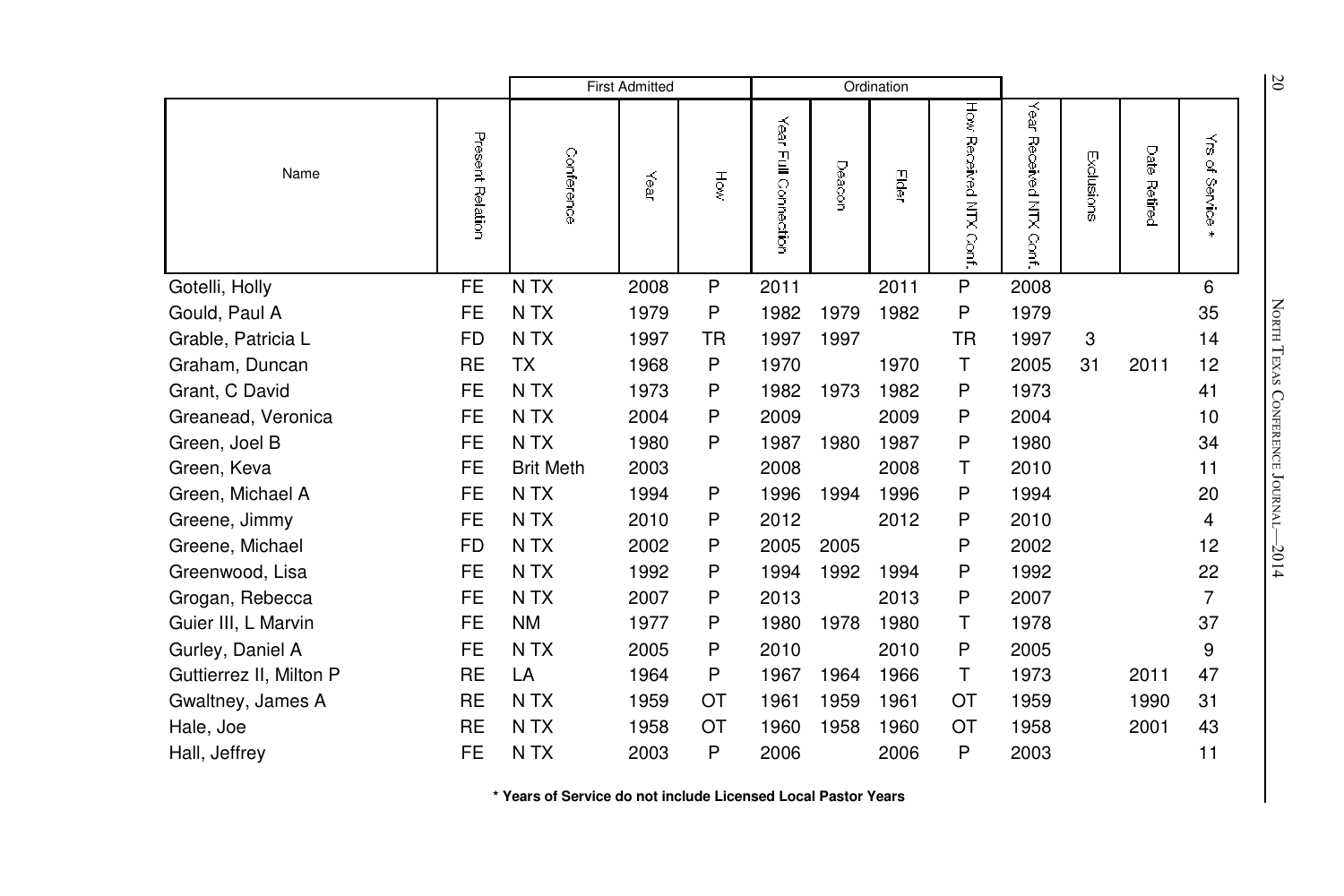|                            |                  | <b>First Admitted</b> |      |    |                      | Ordination |      |                       |                                |              |                 |                                           |
|----------------------------|------------------|-----------------------|------|----|----------------------|------------|------|-----------------------|--------------------------------|--------------|-----------------|-------------------------------------------|
| Name                       | Present Relation | Conference            | Year | HŎ | Year Full Connection | Deacor     | 导    | How Received NTX Cont | Year<br>Received NTX<br>i Conf | Exclusions   | Date<br>Retired | $\vec{\tilde{s}}$<br>of Service<br>$\ast$ |
| Hall, Maria Dixon          | <b>PD</b>        | N TX                  | 2014 | P  |                      |            |      | P                     | 2014                           |              |                 |                                           |
| Halstead, Julia Ann        | <b>FE</b>        | N TX                  | 1995 | P  | 1997                 | 1995       | 1997 | P                     | 1995                           | $\mathbf{2}$ |                 | 17                                        |
| Hamric, James Ken          | <b>RP</b>        | N TX                  | 1995 | P  |                      | 1995       |      | P                     | 1995                           |              | 2002            | 7                                         |
| Hamrick, Shannon           | FD               | <b>DETROIT</b>        | 2004 |    | 2006                 | 2006       |      | Т                     | 2004                           |              |                 | 10                                        |
| Hancock, Justin            | FD               | NW TX                 |      |    |                      |            |      | т                     | 2014                           |              |                 |                                           |
| Haney, Johnnie W           | <b>RE</b>        | N TX                  | 1970 | P  | 1972                 | 1969       | 1972 | P                     | 1970                           |              | 1991            | 21                                        |
| Hardaway, Sara J           | FE               | N <sub>T</sub> X      | 1995 | P  | 1997                 | 1995       | 1997 | P                     | 1995                           |              |                 | 19                                        |
| Hardesty-Crouch, Brian L   | <b>FE</b>        | N <sub>T</sub> X      | 1993 | P  | 1995                 | 1993       | 1995 | P                     | 1993                           |              |                 | 21                                        |
| Hardesty-Crouch, Mary Beth | FE               | N <sub>T</sub> X      | 1998 | P  | 2001                 | 1998       | 2001 | P                     | 1998                           |              |                 | 16                                        |
| Hargrove, Sammy A          | <b>RE</b>        | N <sub>T</sub> X      | 1970 | P  | 1973                 | 1970       | 1973 | P                     | 1970                           |              | 2005            | 35                                        |
| Harris, Todd               | <b>FE</b>        | <b>TX</b>             | 1989 | P  | 1992                 | 1989       | 1992 | Τ                     | 1998                           |              |                 | 25                                        |
| Harrison, Georgia          | <b>FD</b>        | N <sub>T</sub> X      | 2011 | P  | 2013                 | 2013       |      | P                     | 2011                           |              |                 | 3                                         |
| Hasley Jr, C Robert        | <b>FE</b>        | L ROCK                | 1975 | P  | 1979                 | 1975       | 1979 | т                     | 1978                           |              |                 | 39                                        |
| Hatch, Melissa             | <b>FE</b>        | N TX                  | 2010 | P  | 2012                 |            | 2012 | P                     | 2010                           |              |                 | 4                                         |
| Hawkins, Rick L            | <b>FE</b>        | N TX                  | 1984 | P  | 1988                 | 1984       | 1988 | т                     | 1993                           |              |                 | 30                                        |
| Haynes, C Michael          | <b>RE</b>        | <b>MEMPHIS</b>        | 1959 | ОT | 1962                 | 1961       | 1962 | т                     | 1966                           |              | 2001            | 42                                        |
| Head, Keith L              | <b>RE</b>        | OK                    | 1974 | P  | 1978                 | 1974       | 1978 | т                     | 2002                           |              | 2013            | 39                                        |
| Hedges Jr, Howard P        | <b>RE</b>        | N <sub>T</sub> X      | 1979 | P  | 1983                 | 1979       | 1983 | P                     | 1979                           |              | 2014            | 35                                        |
| Heislen, Terrance          | <b>FD</b>        | N TX                  | 2003 | P  | 2006                 | 2006       |      | P                     | 2003                           |              |                 | 11                                        |

 $\overline{21}$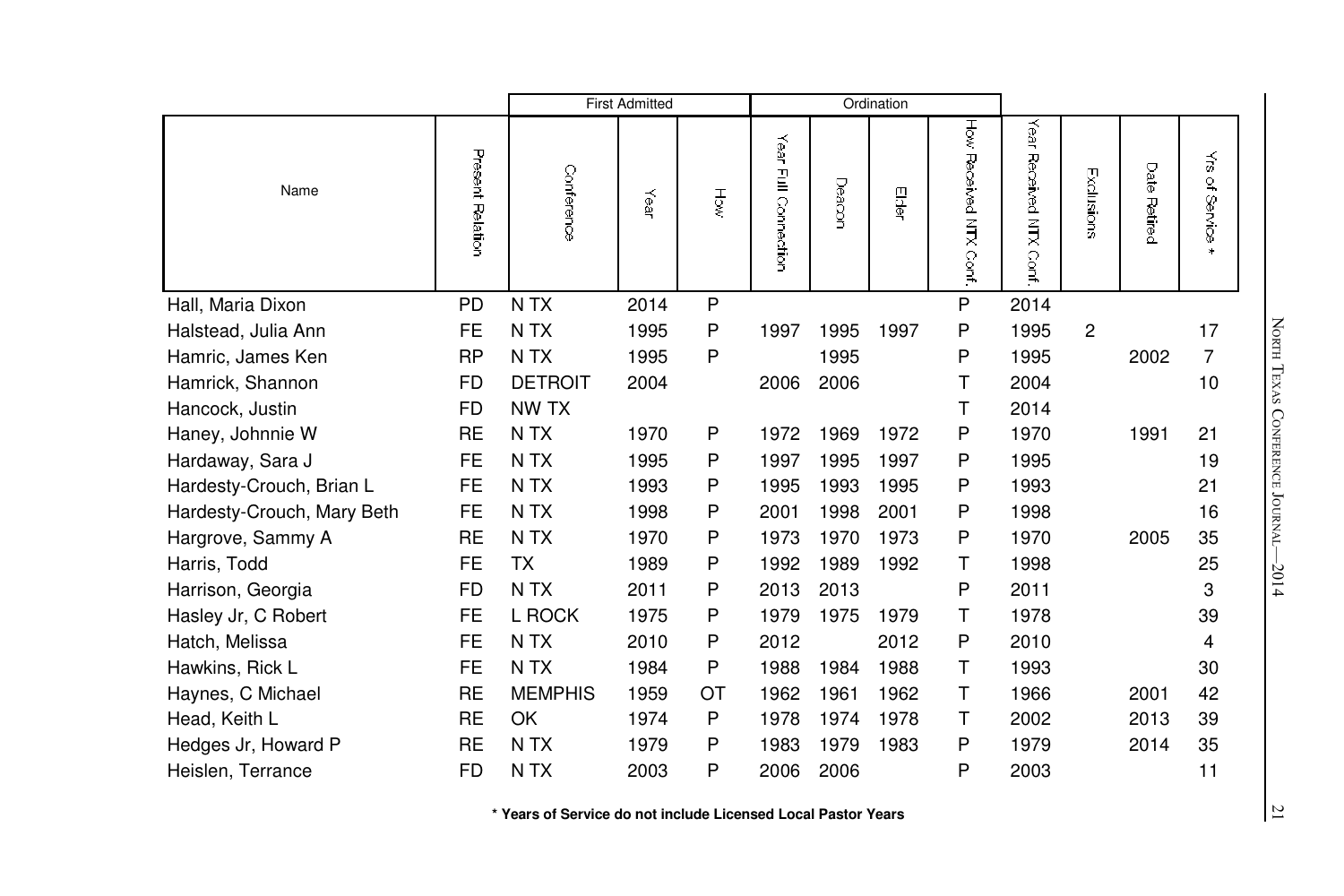|                       |                  |                  | <b>First Admitted</b> |     |                         |        | Ordination |                         |                              |            |                 |                                   | 22                         |
|-----------------------|------------------|------------------|-----------------------|-----|-------------------------|--------|------------|-------------------------|------------------------------|------------|-----------------|-----------------------------------|----------------------------|
| Name                  | Present Relation | Conference       | Year                  | Höw | Year<br>Full Connection | Deacor | Elder      | Ηò<br>Received NTX Cont | Year<br>Received NTX<br>Conf | Exclusions | Date<br>Retired | $\tilde{\vec{s}}$<br>٩<br>Service |                            |
| Henderson, Doyle S    | <b>RE</b>        | C TX             | 1969                  | OT  | 1973                    | 1969   | 1973       | T                       | 1975                         |            | 2009            | 40                                |                            |
| Henderson, Ronald D   | FE               | N TX             | 1979                  | P   | 1982                    | 1979   | 1982       | P                       | 1979                         |            |                 | 35                                |                            |
| Hennigh, Ray D        | <b>RE</b>        | <b>SWTX</b>      | 1968                  | P   | 1970                    | 1968   | 1970       | T                       | 1970                         |            | 2002            | 34                                | NORTH TEXAS                |
| Herrscher, Leslie     | <b>FE</b>        | N <sub>T</sub> X | 2006                  | P   | 2009                    |        | 2009       | P                       | 2006                         |            |                 | 8                                 |                            |
| Hicks, H Harrell      | <b>RE</b>        | N TX             | 1966                  | ОT  | 1968                    | 1966   | 1968       | OT                      | 1966                         |            | 1987            | 21                                |                            |
| Hildebrand, Christina | <b>FD</b>        | N <sub>T</sub> X | 2001                  | P   | 2004                    | 2004   |            | P                       | 2001                         |            |                 | 13                                |                            |
| Hildebrand, Kenneth D | FE               | N <sub>T</sub> X | 1977                  | Ρ   | 1982                    | 1977   | 1982       | P                       | 1977                         |            |                 | 37                                |                            |
| Hill, Marjorie Bishir | <b>FD</b>        | N <sub>T</sub> X | 2007                  | Ρ   | 2010                    | 2010   |            | P                       | 2007                         |            |                 | 7                                 |                            |
| Hitt, Alan            | PE               | N TX             | 2009                  | P   |                         |        |            | P                       | 2009                         |            |                 | 5                                 | <b>CONFERENCE JOURNAL-</b> |
| Hoffman, Patrick      | PE               | N <sub>T</sub> X | 2014                  | Ρ   |                         |        |            | P                       | 2014                         |            |                 |                                   |                            |
| Hoke, Daniel L        | <b>RE</b>        | SW <sub>TX</sub> | 1972                  | P   | 1976                    | 1972   | 1976       | т                       | 1975                         |            | 2008            | 36                                | $-2014$                    |
| Hoke, Douglas L       | <b>RE</b>        | N TX             | 1969                  | P   | 1971                    | 1969   | 1971       | P                       | 1969                         |            | 1993            | 24                                |                            |
| Holbert, Diana B      | <b>RE</b>        | N TX             | 1991                  | P   | 1997                    | 1991   | 1997       | P                       | 1991                         |            | 2011            | 20                                |                            |
| Holbrook, Virgie      | FE               | N TX             | 1990                  | Ρ   | 1994                    | 1990   | 1994       | P                       | 1990                         |            |                 | 24                                |                            |
| Holcombe, George R    | <b>RE</b>        | SW <sub>TX</sub> | 1956                  | ОT  | 1959                    | 1957   | 1959       | Τ                       | 1990                         |            | 2003            | 47                                |                            |
| Holcomb-McLain, Scott | FE               | VA               | 1993                  | P   | 1997                    | 1993   | 1997       | Τ                       | 2000                         |            |                 | 21                                |                            |
| Holmes Jr, Zan W      | <b>RE</b>        | W TX             | 1957                  | OT  | 1959                    | 1957   | 1959       | OT                      | 1957                         |            | 2002            | 45                                |                            |
| Horton, Clay          | <b>PE</b>        | N TX             | 2013                  | P   |                         |        |            | P                       | 2013                         |            |                 |                                   |                            |
| Hosemann-Butler, Anna | FE               | N TX             | 2004                  | Ρ   | 2007                    |        | 2007       | P                       | 2004                         |            |                 | 10                                |                            |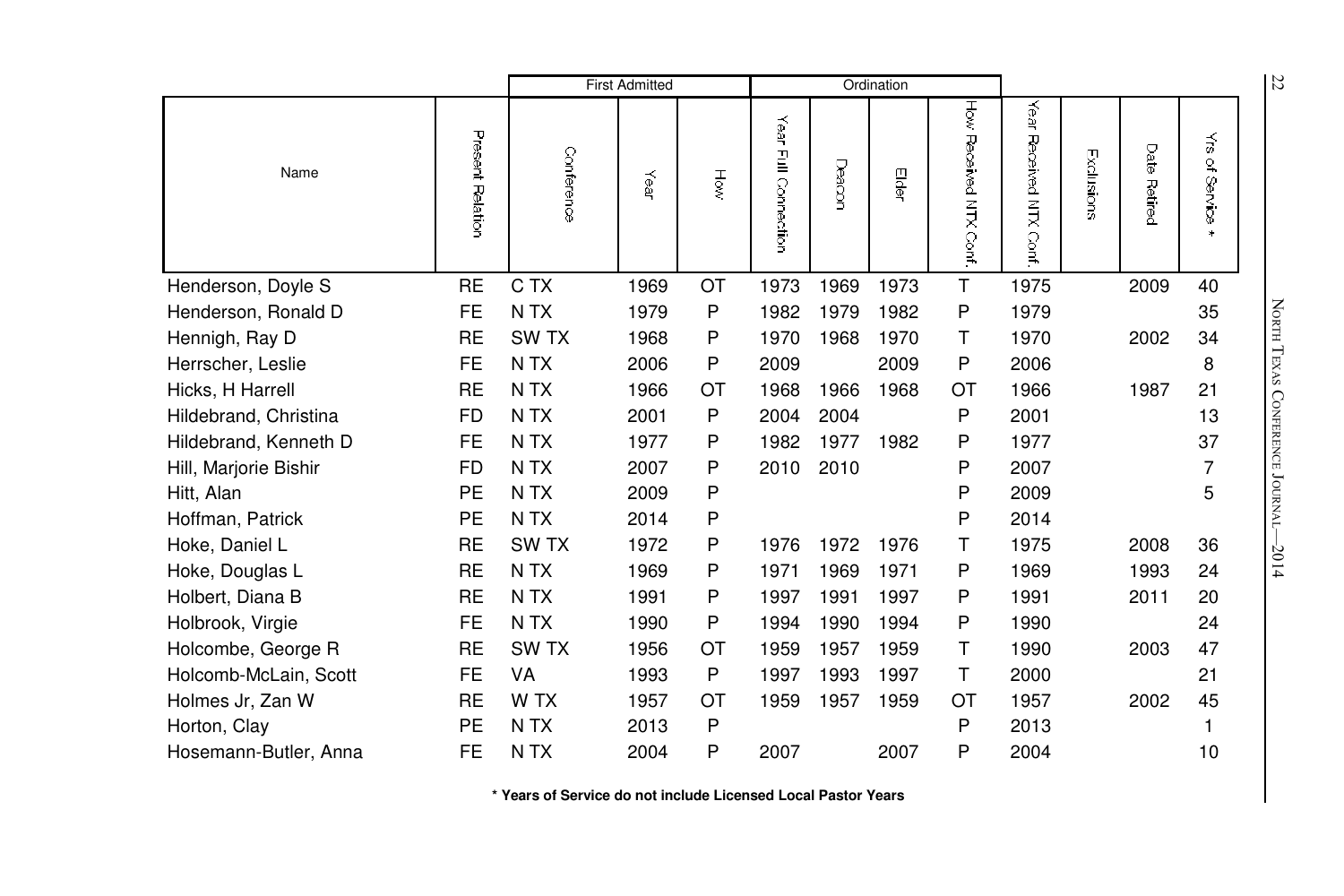|                       |                  |                  | <b>First Admitted</b> |           |                         |        | Ordination |                       |                              |            |              |                                                    |
|-----------------------|------------------|------------------|-----------------------|-----------|-------------------------|--------|------------|-----------------------|------------------------------|------------|--------------|----------------------------------------------------|
| Name                  | Present Relation | Conference       | Year                  | ۴ğ        | Year<br>Full Connection | Deacon | 骨          | How Hecerved NTX Cort | Year<br>Received NTX<br>Conf | Exclusions | Date Retired | $\vec{\tilde{\mathsf{s}}}$<br>of Service<br>$\ast$ |
| House, Michael A      | <b>RE</b>        | N TX             | 1978                  | P         | 1985                    | 1978   | 1985       | P                     | 1978                         |            | 2012         | 34                                                 |
| Houseman, Harry E     | <b>RE</b>        | N <sub>T</sub> X | 1952                  | <b>OT</b> | 1954                    | 1953   | 1955       | OT                    | 1952                         | 2          | 1997         | 43                                                 |
| Howe, Leroy T         | <b>RE</b>        | <b>FL</b>        | 1960                  | <b>OT</b> | 1966                    | 1960   | 1966       | Τ                     | 1974                         |            | 1998         | 38                                                 |
| Howeth, David T       | <b>FE</b>        | N <sub>T</sub> X | 1989                  | P         | 1992                    | 1989   | 1992       | P                     | 1989                         |            |              | 25                                                 |
| Hudspeth, Tom         | <b>FE</b>        | <b>TX</b>        | 1990                  | P         | 1993                    | 1990   | 1993       | т                     | 2004                         |            |              | 24                                                 |
| Humbert, Daniel Drew  | <b>FE</b>        | N TX             | 1989                  | P         | 1994                    | 1989   | 1994       | P                     | 1989                         |            |              | 25                                                 |
| Humphries, Joan       | <b>RE</b>        | N TX             | 1999                  | P         | 2002                    | 1999   | 2002       | P                     | 1999                         |            | 2007         | 8                                                  |
| Hunt, C Dale          | <b>RE</b>        | C TX             | 1968                  | P         | 1970                    | 1968   | 1970       | т                     | 1985                         |            | 1997         | 29                                                 |
| Hutchinson, William B | <b>RE</b>        | <b>DETROIT</b>   | 1952                  | P         | 1956                    | 1952   | 1956       | т                     | 1993                         |            | 1997         | 45                                                 |
| Irish, Johnny R       | <b>RE</b>        | N <sub>T</sub> X | 1974                  | P         | 1975                    | 1974   | 1975       | P                     | 1974                         |            | 2004         | 30                                                 |
| Jackson, Michael R    | <b>RE</b>        | N <sub>T</sub> X | 1969                  | P         | 1971                    | 1969   | 1971       | P                     | 1969                         |            | 2006         | 37                                                 |
| Jackson-Sears, Jill   | <b>FE</b>        | N TX             | 1996                  | P         | 1998                    | 1996   | 1998       | P                     | 1996                         |            |              | 18                                                 |
| Jacobs, Derek         | <b>FE</b>        | N TX             | 2007                  | P         | 2010                    |        | 2010       | P                     | 2007                         |            |              | 7                                                  |
| Jacobs, William H     | <b>RE</b>        | MO E             | 1952                  | <b>OT</b> | 1955                    | 1953   | 1955       | т                     | 1980                         |            | 1991         | 39                                                 |
| James, Larry          | <b>PE</b>        | N TX             | 2013                  | P         |                         |        |            | P                     | 2013                         |            |              | 1                                                  |
| Janovec, Leslie A     | <b>FE</b>        | N <sub>T</sub> X | 1994                  | P         | 1996                    | 1994   | 1996       | P                     | 1994                         |            |              | 20                                                 |
| Johnson, Kathryn E    | <b>RD</b>        | N <sub>T</sub> X | 1997                  | <b>TR</b> | 1997                    | 1997   |            | TR                    | 1997                         |            | 2011         | 14                                                 |
| Jones, Arthur         | <b>FE</b>        | N <sub>T</sub> X | 2009                  | P         | 2012                    |        | 2012       | P                     | 2009                         |            |              | 5                                                  |
| Jones, Cheryl         | FE               | N TX             | 2010                  | P         | 2013                    |        | 2013       | P                     | 2010                         |            |              | 4                                                  |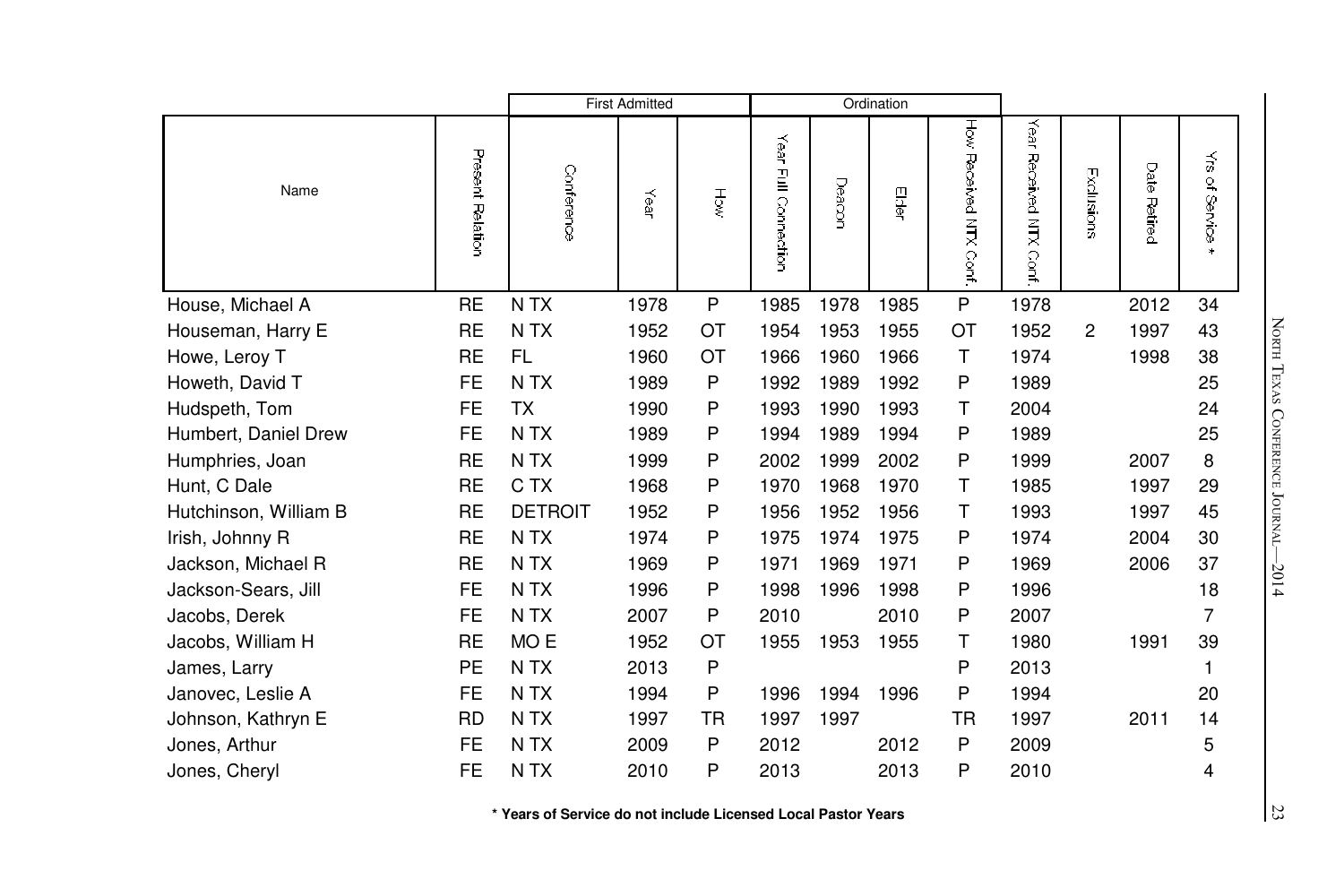|                           |                  |                  | <b>First Admitted</b> |           |                         |        | Ordination |                          |                              |            |                        |                                                                          | 24                         |
|---------------------------|------------------|------------------|-----------------------|-----------|-------------------------|--------|------------|--------------------------|------------------------------|------------|------------------------|--------------------------------------------------------------------------|----------------------------|
| Name                      | Present Relation | Conference       | Year                  | ξ         | Year<br>곹<br>Connection | Deacor | Elder      | How Received NTX<br>Conf | Year<br>Received NTX<br>Conf | Exclusions | Date<br><b>Petired</b> | $\vec{\tilde{\omega}}$<br>$\overline{\mathcal{C}}$<br>Service<br>Service |                            |
| Jones, Jerry L            | FE               | N TX             | 1997                  | P         | 2000                    | 1997   | 2000       | P                        | 1997                         |            |                        | 17                                                                       |                            |
| Jones, Shonda             | FE               | N <sub>T</sub> X | 2003                  | P         | 2006                    |        | 2006       | P                        | 2003                         |            |                        | 11                                                                       |                            |
| Jones, Terry              | FD               | N <sub>T</sub> X | 1999                  | Ρ         | 2002                    | 2002   |            | P                        | 1999                         |            |                        | 15                                                                       | NORTH TEXAS                |
| Joyner, Ashleigh          | <b>FE</b>        | N TX             | 2006                  | P         | 2009                    |        | 2009       | P                        | 2006                         |            |                        | 8                                                                        |                            |
| Judy, Dwight H            | <b>RE</b>        | N <sub>T</sub> X | 1968                  | ОT        | 1974                    | 1968   | 1974       | OT                       | 1968                         |            | 2009                   | 41                                                                       |                            |
| Kay, John                 | <b>FE</b>        | N <sub>T</sub> X | 1996                  | P         | 1998                    | 1996   | 1998       | P                        | 1996                         |            |                        | 18                                                                       | <b>CONFERENCE JOURNAL-</b> |
| Keith, James D            | <b>RE</b>        | N AR             | 1958                  | P         | 1966                    | 1958   | 1966       | т                        | 1991                         |            | 1996                   | 38                                                                       |                            |
| Kellner, Elizabeth        | <b>FE</b>        | N TX             | 2007                  | P         | 2010                    |        | 2010       | P                        | 2007                         |            |                        | $\overline{7}$                                                           |                            |
| King, Russell Herbert     | <b>FD</b>        | N <sub>T</sub> X | 2002                  | <b>TR</b> | 2002                    | 2002   |            | <b>TR</b>                | 2002                         |            |                        | 12                                                                       |                            |
| Kirby Jr, James E         | <b>RE</b>        | NW TX            | 1955                  | ОT        | 1959                    | 1955   | 1959       | Τ                        | 1981                         |            | 1996                   | 41                                                                       |                            |
| Knott, Kory               | <b>FE</b>        | N <sub>T</sub> X | 2000                  | P         | 2005                    | 2000   | 2005       | P                        | 2000                         |            |                        | 14                                                                       | $-2014$                    |
| Kotey, Janette C          | FE               | OK               | 1985                  | P         | 1987                    | 1985   | 1987       | т                        | 1997                         |            |                        | 29                                                                       |                            |
| Krohn, Larry C            | <b>RE</b>        | N <sub>T</sub> X | 1985                  | P         | 1990                    | 1985   | 1990       | P                        | 1985                         |            | 2002                   | 17                                                                       |                            |
| Kruger, Larry H           | RE               | N <sub>T</sub> X | 1981                  | P         | 1986                    | 1981   | 1986       | P                        | 1981                         |            | 2010                   | 29                                                                       |                            |
| Kuhlbars, Richard A       | <b>RE</b>        | N <sub>T</sub> X | 1980                  | P         | 1983                    | 1980   | 1983       | P                        | 1980                         |            | 2008                   | 28                                                                       |                            |
| La Barr, Joan Gray        | RE               | N TX             | 1980                  | P         | 1983                    | 1980   | 1983       | P                        | 1980                         |            | 2010                   | 30                                                                       |                            |
| La Barr, William E        | FE               | N TX             | 1995                  | P         | 1997                    | 1995   | 1997       | P                        | 1995                         |            |                        | 19                                                                       |                            |
| LaBella-Foster, Elizabeth | FE               | N <sub>T</sub> X | 2009                  | P         | 2012                    |        | 2012       | P                        | 2009                         |            |                        | 5                                                                        |                            |
| Laguardia, Levy E         | <b>FE</b>        | PHIL             | 1977                  | P         | 1981                    | 1977   | 1982       | Τ                        | 1993                         |            |                        | 37                                                                       |                            |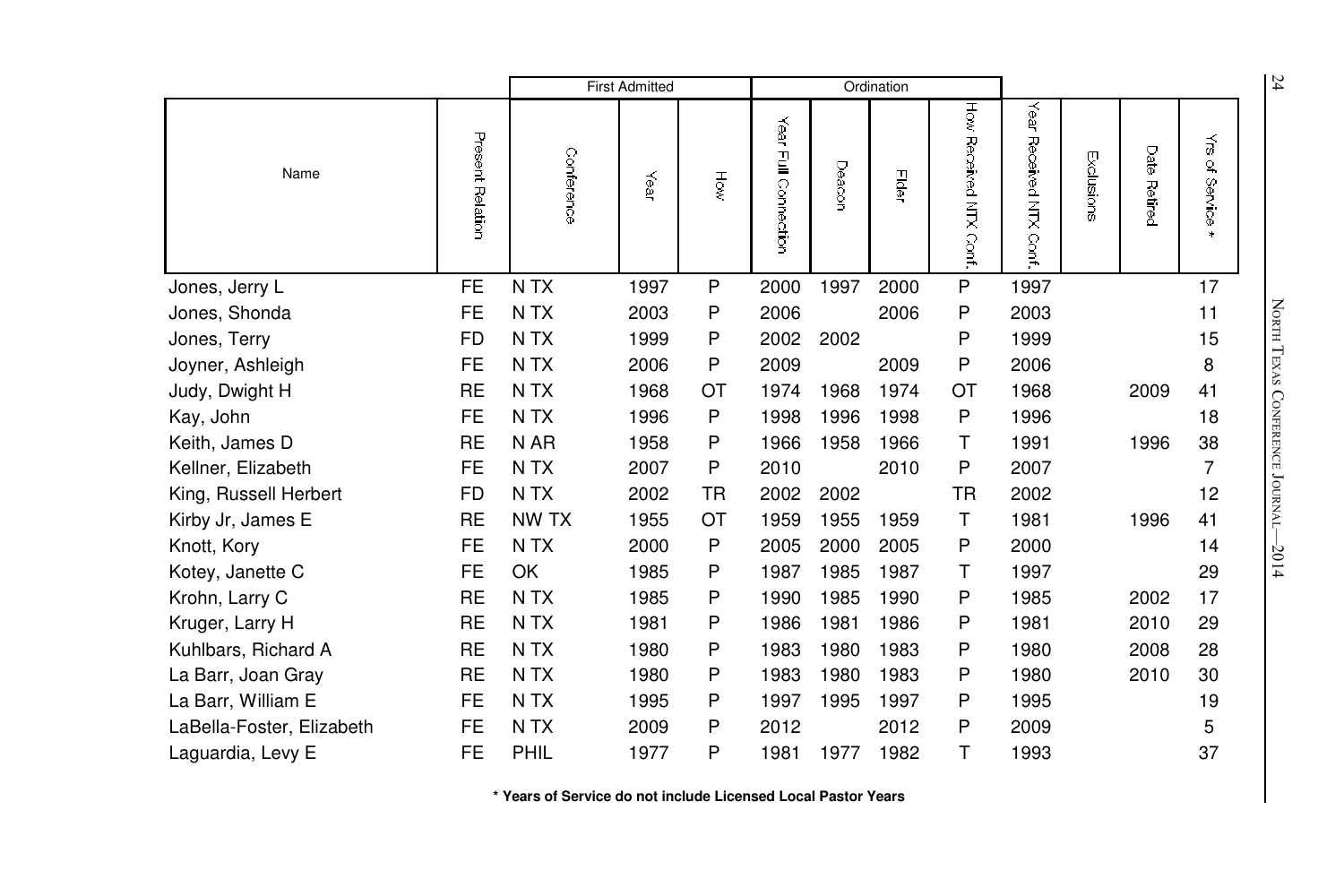|                           |                  |                  | <b>First Admitted</b> |           |                      |        | Ordination |                       |                               |            |              |                           |
|---------------------------|------------------|------------------|-----------------------|-----------|----------------------|--------|------------|-----------------------|-------------------------------|------------|--------------|---------------------------|
| Name                      | Present Relation | Conference       | Year                  | HŎ        | Year Full Connection | Deacon | 导          | How Hecerved NTX Cort | Year<br>Received NTX<br>Conf. | Exclusions | Date Retired | ₹<br>of Service<br>$\ast$ |
| Lake, Sheri Hollingsworth | <b>FD</b>        | N TX             | 2000                  | ${\sf P}$ | 2003                 | 2003   |            | P                     | 2000                          |            |              | 14                        |
| Lancaster, John T         | <b>RE</b>        | N TX             | 1965                  | OT        | 1967                 | 1965   | 1967       | OT                    | 1965                          |            | 1991         | 26                        |
| Lancaster, Sarah H        | <b>FE</b>        | N <sub>T</sub> X | 1989                  | P         | 1999                 | 1989   | 1999       | P                     | 1989                          |            |              | 25                        |
| Landis, Gayle             | <b>FE</b>        | W OHIO           | 2000                  | P         | 2002                 |        | 2002       | т                     | 2002                          |            |              | 14                        |
| Landis, Zachary Brian     | <b>PE</b>        | N TX             | 2013                  | P         |                      |        |            | P                     | 2013                          |            |              | 1                         |
| Langdon, Michael          | <b>PE</b>        | N TX             | 2007                  | P         |                      |        |            | P                     | 2007                          |            |              | 7                         |
| Lantz, Edward F           | <b>FE</b>        | N <sub>T</sub> X | 1998                  | P         | 2001                 | 1998   | 2001       | P                     | 1998                          |            |              | 16                        |
| Lartey, Kwame O           | <b>RE</b>        | <b>GHANA</b>     | 1963                  | P         | 1979                 | 1977   | 1979       | P                     | 1977                          |            | 2002         | 39                        |
| Lawrence, William B       | <b>FE</b>        | <b>WYOMING</b>   | 1969                  | P         | 1972                 | 1969   | 1972       | т                     | 2002                          |            |              | 45                        |
| Lawson, Henry H           | <b>RE</b>        | N <sub>T</sub> X | 1951                  | OT        | 1954                 | 1952   | 1955       | OT                    | 1951                          |            | 1988         | 37                        |
| Lawson, Rene P            | <b>FE</b>        | N <sub>T</sub> X | 1987                  | P         | 1989                 | 1987   | 1989       | P                     | 1987                          |            |              | 27                        |
| Lazaroff, Van             | <b>RE</b>        | N <sub>T</sub> X | 1997                  | P         | 2000                 | 1997   | 2000       | P                     | 1997                          |            | 2013         | 16                        |
| Le, Mai                   | <b>FE</b>        | N <sub>T</sub> X | 2006                  | P         | 2010                 |        | 2010       | P                     | 2006                          |            |              | 8                         |
| Lee, Donald               | <b>FE</b>        | N TX             | 1991                  | P         | 1993                 | 1991   | 1993       | Ρ                     | 1991                          |            |              | 23                        |
| Lee, Jin Hee              | <b>FE</b>        | N TX             | 2014                  |           |                      |        |            | т                     | 2014                          |            |              |                           |
| Lee, Ouida                | <b>FE</b>        | N <sub>T</sub> X | 1996                  | P         | 1998                 | 1996   | 1998       | P                     | 1996                          |            |              | 18                        |
| Lee, Robert W             | <b>RE</b>        | N AR             | 1974                  | P         | 1976                 | 1971   | 1976       | т                     | 1975                          |            | 2002         | 28                        |
| Lee, Sung Chul            | <b>FE</b>        | C TX             | 1989                  | P         | 1995                 | 1989   | 1995       | т                     | 1990                          |            |              | 25                        |
| Lessner, David            | <b>FE</b>        | N TX             | 2008                  | P         | 2011                 |        | 2011       | P                     | 2008                          |            |              | 6                         |

North TEXAS CONFERE e Journal—2014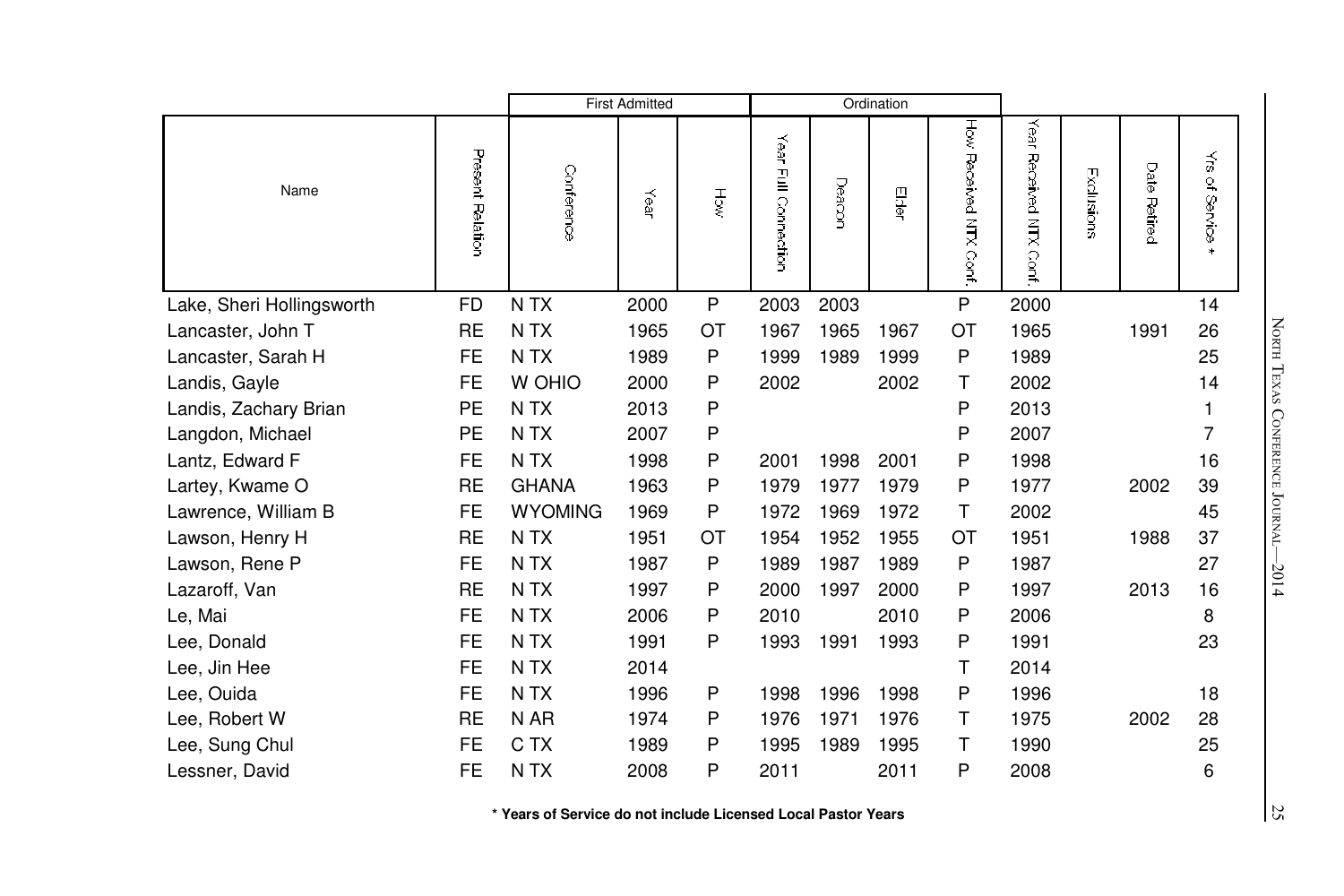|                       |                  |                  | <b>First Admitted</b> |     |                         |        | Ordination |                          |                              |                |                 |                                 | 56                              |
|-----------------------|------------------|------------------|-----------------------|-----|-------------------------|--------|------------|--------------------------|------------------------------|----------------|-----------------|---------------------------------|---------------------------------|
| Name                  | Present Relation | Conference       | Year                  | HÖW | Year<br>릴<br>Connection | Deacor | Elder      | How<br>Received NTX Conf | Year<br>Received NTX<br>Conf | Exclusions     | Date<br>Retired | $\tilde{\vec{s}}$<br>of Service |                                 |
| Lewis, Andrew Joseph  | FE               | N <sub>T</sub> X | 2002                  | P   | 2005                    |        | 2005       | P                        | 2002                         |                |                 | 12                              |                                 |
| Lewis Jr, George A    | <b>RE</b>        | <b>SWTX</b>      | 1951                  | ОT  | 1957                    | 1952   | 1957       | Τ                        | 1968                         |                | 1995            | 44                              | NORTH TEXAS CONFERENCE JOURNAL- |
| Libby, Dean           | <b>FE</b>        | N <sub>T</sub> X | 2006                  | P   | 2010                    |        | 2010       | P                        | 2006                         |                |                 | 8                               |                                 |
| Lindh, JoNell         | <b>RE</b>        | N TX             | 2002                  | P   | 2005                    |        | 2005       | P                        | 2002                         |                | 2013            | 11                              |                                 |
| Long, F Gifford       | <b>FE</b>        | N <sub>T</sub> X | 1978                  | P   | 1981                    | 1978   | 1981       | P                        | 1978                         |                |                 | 36                              |                                 |
| Loveman, Traci        | <b>FE</b>        | MO <sub>E</sub>  | 1999                  | Ρ   | 2002                    |        | 2002       | Τ                        | 2002                         |                |                 | 15                              |                                 |
| Lovin, Robin W        | <b>RE</b>        | N <sub>IL</sub>  | 1969                  | P   | 1973                    | 1969   | 1973       | т                        | 1994                         |                | 2013            | 44                              |                                 |
| Lunde, Walt           | <b>PE</b>        | N <sub>T</sub> X | 2009                  | P   |                         |        |            | P                        | 2009                         |                |                 | 5                               |                                 |
| Lutz, Elizabeth       | <b>FD</b>        | N TX             | 2010                  | P   | 2012                    | 2012   |            | P                        | 2010                         |                |                 | 4                               |                                 |
| Lyford, Nicki         | <b>FD</b>        | N <sub>T</sub> X | 2002                  | TR  | 2002                    | 2002   |            | TR                       | 2002                         |                |                 | 12                              |                                 |
| Lyle, Katherine Glaze | <b>RE</b>        | N TX             | 1995                  | P   | 1997                    | 1995   | 1997       | P                        | 1995                         |                | 2011            | 16                              | $-2014$                         |
| Macpherson, Julie     | FE               | N <sub>T</sub> X | 2010                  | P   | 2012                    |        | 2012       | P                        | 2010                         |                |                 | 4                               |                                 |
| Magruder, Wesley      | <b>FE</b>        | N <sub>T</sub> X | 1996                  | P   | 2001                    | 1996   | 2001       | P                        | 1996                         |                |                 | 18                              |                                 |
| Major, A Jarratt      | <b>RE</b>        | TX               | 1955                  | ОT  | 1958                    | 1957   | 1958       | RE-AD                    | 1973                         | $\overline{2}$ | 1996            | 39                              |                                 |
| Maletic, Paul         | <b>FD</b>        | N TX             | 2009                  | P   | 2011                    | 2011   |            | P                        | 2009                         |                |                 | 5                               |                                 |
| Marcum, Barbara W     | <b>FE</b>        | N TX             | 1979                  | Ρ   | 1981                    | 1979   | 1981       | P                        | 1979                         |                |                 | 35                              |                                 |
| Marcum, Walt W        | <b>FE</b>        | <b>NM</b>        | 1974                  | Ρ   | 1981                    | 1974   | 1981       | Τ                        | 1979                         |                |                 | 40                              |                                 |
| Marks, Timothy E      | <b>PE</b>        | N TX             | 2013                  | Ρ   |                         |        |            | P                        | 2013                         |                |                 | 1                               |                                 |
| Marshall, Karan       | <b>RD</b>        | N TX             | 1997                  | TR  | 1997                    | 1997   |            | <b>TR</b>                | 1997                         |                | 2011            | 14                              |                                 |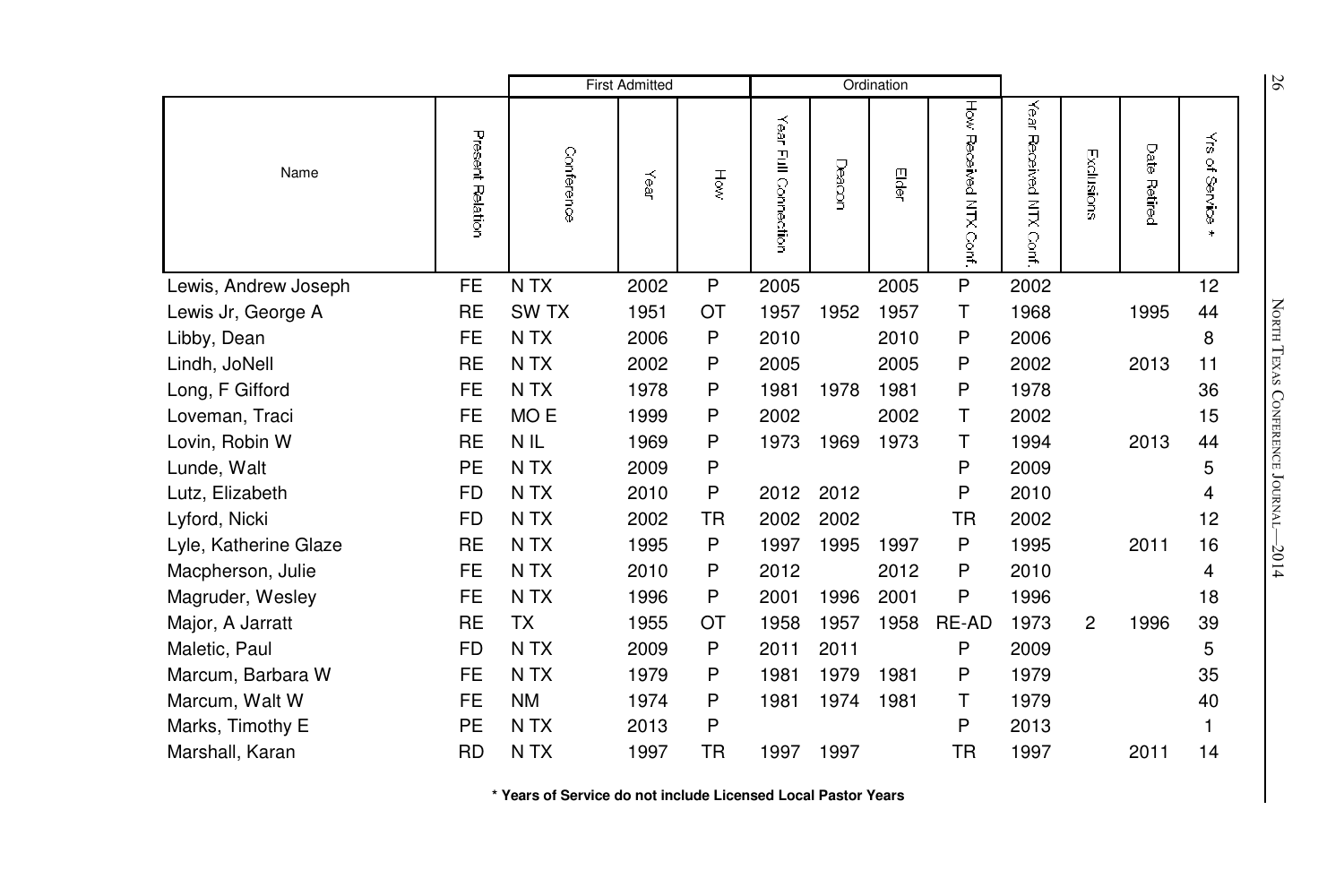|                       |                  |                  | <b>First Admitted</b> |           |                      |       | Ordination |                       |                              |            |              |                                 |
|-----------------------|------------------|------------------|-----------------------|-----------|----------------------|-------|------------|-----------------------|------------------------------|------------|--------------|---------------------------------|
| Name                  | Present Relation | Conference       | Year                  | HŎ        | Year Full Connection | Deacr | 四间         | How Received NTX Cont | Year<br>Received NTX<br>Conf | Exclusions | Date Retired | $\vec{\tilde{s}}$<br>of Service |
| Marshall, R Ben       | <b>RE</b>        | N TX             | 1961                  | OT        | 1963                 | 1961  | 1963       | OT                    | 1961                         |            | 2000         | 39                              |
| Martinez, Steve       | PE               | N <sub>T</sub> X | 2014                  | P         |                      |       |            | P                     | 2014                         |            |              |                                 |
| Mason, Debra Hobbs    | <b>FE</b>        | N <sub>T</sub> X | 1995                  | P         | 1997                 | 1995  | 1997       | P                     | 1995                         |            |              | 19                              |
| Masters Sr., Henry L. | <b>RE</b>        | SW <sub>TX</sub> | 1969                  | P         | 1972                 | 1971  | 1972       | т                     | 2012                         |            | 2014         | 45                              |
| Masters, S. Dianna    | FE.              | <b>CAL PAC</b>   | 2009                  | P         | 2011                 |       | 2011       | т                     | 2012                         |            |              | 5                               |
| Matthew, Steven E     | <b>RE</b>        | KSW              | 1972                  | P         | 1976                 | 1972  | 1976       | т                     | 1975                         |            | 2012         | 40                              |
| Matthews, J William   | <b>RE</b>        | C TX             | 1956                  | <b>OT</b> | 1963                 | 1956  | 1963       | т                     | 1973                         |            | 1997         | 41                              |
| McConnell, Jason      | <b>FE</b>        | N TX             | 2012                  | P         | 2014                 |       | 2014       | P                     | 2012                         |            |              | 2                               |
| McElvaney, William K  | <b>RE</b>        | N <sub>T</sub> X | 1955                  | ОT        | 1957                 | 1956  | 1957       | т                     | 1986                         |            | 1993         | 38                              |
| McFarland, H Neill    | <b>RE</b>        | N <sub>T</sub> X | 1945                  | <b>OT</b> | 1949                 | 1946  | 1949       | $\mathsf{T}$          | 1956                         |            | 1987         | 42                              |
| McGee, Carl M         | <b>RE</b>        | N <sub>T</sub> X | 1963                  | <b>OT</b> | 1965                 | 1963  | 1965       | ОT                    | 1963                         |            | 2001         | 38                              |
| McIntosh, Kenneth B   | <b>RE</b>        | N <sub>T</sub> X | 1951                  | <b>OT</b> | 1953                 | 1951  | 1953       | <b>OT</b>             | 1951                         |            | 1994         | 43                              |
| McKay, Paul           | FD.              | N <sub>T</sub> X | 2006                  | P         | 2009                 | 2009  |            | P                     | 2006                         |            |              | 8                               |
| McKenzie, Alyce M     | <b>FE</b>        | C PENN           | 1980                  | P         | 1984                 |       | 1984       | т                     | 2008                         |            |              | 34                              |
| McKnight, Thomas R    | <b>FE</b>        | N TX             | 1984                  | P         | 1987                 | 1984  | 1987       | P                     | 1984                         |            |              | 30                              |
| McLain, Arville       | <b>FE</b>        | N <sub>T</sub> X | 1987                  | P         | 1990                 | 1987  | 1990       | P                     | 1987                         |            |              | 27                              |
| McLarty, John         | <b>FE</b>        | N <sub>T</sub> X | 2000                  | P         | 2003                 |       | 2003       | P                     | 2000                         |            |              | 14                              |
| McLean-Davis, Kathy   | <b>FE</b>        | N <sub>T</sub> X | 1990                  | P         | 1992                 | 1990  | 1992       | P                     | 1990                         |            |              | 24                              |
| McLemore, Timothy E   | <b>FE</b>        | N TX             | 1986                  | P         | 1990                 | 1986  | 1990       | P                     | 1986                         |            |              | 28                              |

North TEXAS CONFERE e Journal—2014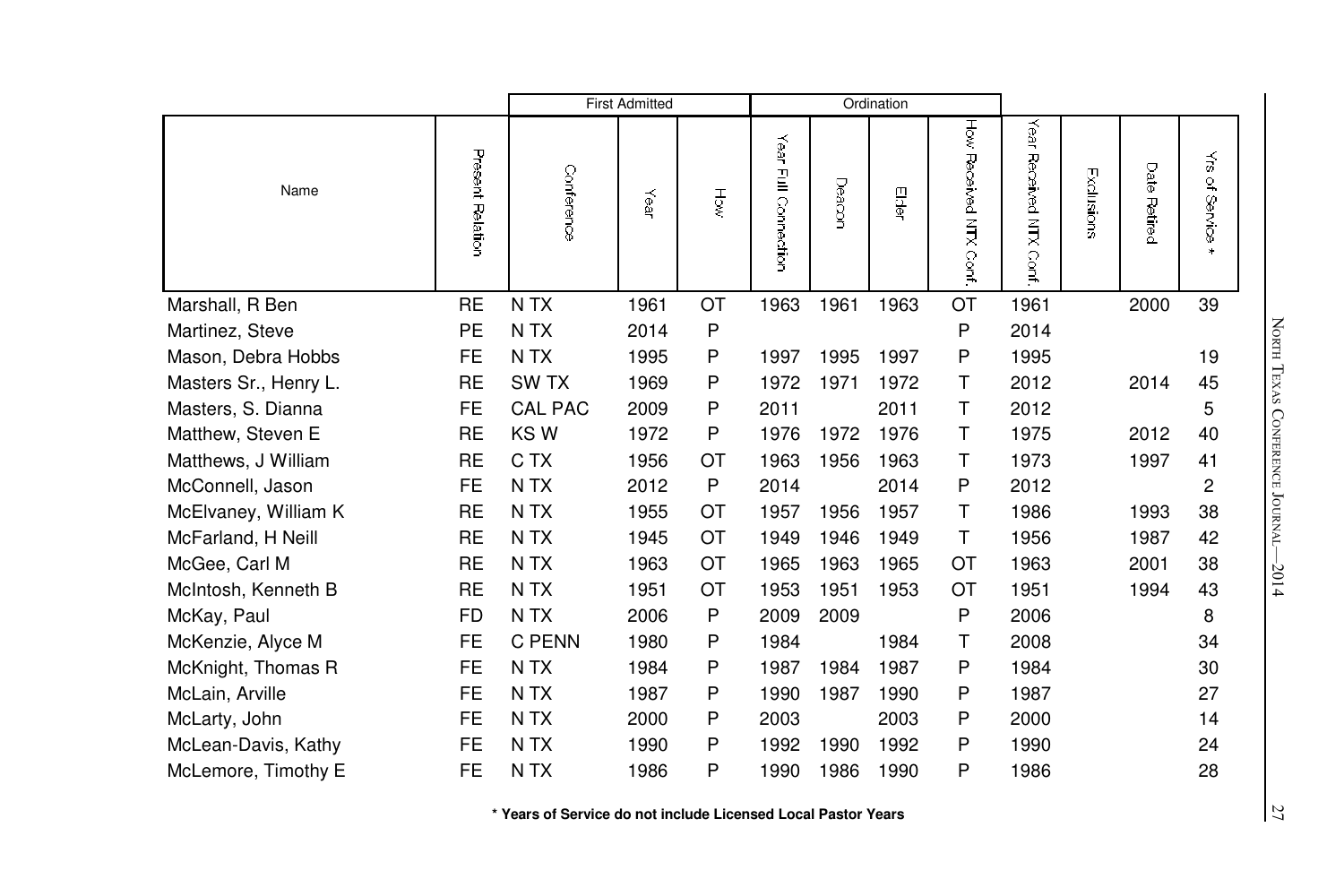|                         |                  |                  | <b>First Admitted</b> |     |                                                |        | Ordination |                           |                                     |            |                        |                                        | 28                         |
|-------------------------|------------------|------------------|-----------------------|-----|------------------------------------------------|--------|------------|---------------------------|-------------------------------------|------------|------------------------|----------------------------------------|----------------------------|
| Name                    | Present Relation | Conference       | Year                  | Ηğ  | Year<br>$\mathbf{\underline{F}}$<br>Connection | Deacor | Eder       | How Received NTX<br>Conf. | Year<br>Received NTX<br><b>Cont</b> | Exclusions | Date<br><b>Retired</b> | $\vec{\tilde{\omega}}$<br>٩<br>Service |                            |
| McNabb, Jack D          | <b>RE</b>        | N <sub>T</sub> X | 1959                  | OT  | 1961                                           | 1959   | 1961       | OT                        | 1959                                |            | 1993                   | 34                                     |                            |
| McNeir, Marjorie E      | <b>RE</b>        | N <sub>T</sub> X | 1982                  | P   | 1987                                           | 1982   | 1987       | P                         | 1982                                |            | 2002                   | 20                                     | NORTH TEXAS                |
| McPherson, Brian Glenn  | FE               | N TX             | 1988                  | P   | 1992                                           | 1988   | 1992       | P                         | 1988                                |            |                        | 26                                     |                            |
| McPherson, J Mac        | <b>RE</b>        | <b>TX</b>        | 1965                  | ОT  | 1969                                           | 1965   | 1969       | т                         | 1966                                |            | 1997                   | 32                                     |                            |
| Medley, Tom Ray         | <b>FE</b>        | N TX             | 1989                  | P   | 1992                                           | 1989   | 1992       | P                         | 1989                                |            |                        | 25                                     |                            |
| Melton, Scott           | PE               | N TX             | 2009                  | P   |                                                |        |            | P                         | 2009                                |            |                        | 5                                      | <b>CONFERENCE JOURNAL-</b> |
| Mercer, Philip D        | <b>RE</b>        | IN               | 1963                  | ОT  | 1965                                           | 1962   | 1965       | Τ                         | 1968                                |            | 2002                   | 39                                     |                            |
| Meredith, Lawrence      | <b>RE</b>        | N <sub>T</sub> X | 1951                  | OT  | 1953                                           | 1952   | 1953       | OT                        | 1951                                | 1          | 1998                   | 46                                     |                            |
| Meyer, Douglas A        | FD               | N TX             | 1998                  | TR. | 1998                                           | 1998   |            | TR                        | 1998                                |            |                        | 16                                     |                            |
| Meyers, C Jack          | <b>RE</b>        | C TX             | 1963                  | ОT  | 1966                                           | 1963   | 1966       | Τ                         | 1968                                |            | 2000                   | 37                                     |                            |
| Middleton, Marsha Engle | FE               | N <sub>T</sub> X | 1989                  | P   | 1993                                           | 1989   | 1993       | P                         | 1989                                |            |                        | 25                                     | $-2014$                    |
| Milam, David E          | <b>RE</b>        | N TX             | 1962                  | ОT  | 1967                                           | 1972   | 1967       | RE-AD                     | 1975                                | 2          | 1975                   | 11                                     |                            |
| Millard, Mona           | PE               | N TX             | 2012                  | P   |                                                |        |            | P                         | 2012                                |            |                        | 2                                      |                            |
| Miller, J Michael       | <b>RE</b>        | N TX             | 1994                  | P   | 1996                                           | 1994   | 1996       | P                         | 1994                                |            | 2013                   | 19                                     |                            |
| Miller, Justin A        | PE               | N TX             | 2014                  | P   |                                                |        |            | P                         | 2014                                |            |                        |                                        |                            |
| Miller, W Douglas       | <b>FE</b>        | N TX             | 1983                  | P   | 1986                                           | 1983   | 1986       | P                         | 1983                                |            |                        | 31                                     |                            |
| Millican, Ed            | <b>RE</b>        | <b>NEBRASKA</b>  | 1989                  | P   | 1991                                           | 1989   | 1991       | т                         | 2002                                |            | 2008                   | 19                                     |                            |
| Millsap, Connie         | FE               | N TX             | 2000                  | P   | 2003                                           |        | 2003       | P                         | 2000                                |            |                        | 14                                     |                            |
| Minor, James            | <b>FE</b>        | N TX             | 2000                  | P   | 2003                                           | 2000   | 2003       | P                         | 2000                                |            |                        | 14                                     |                            |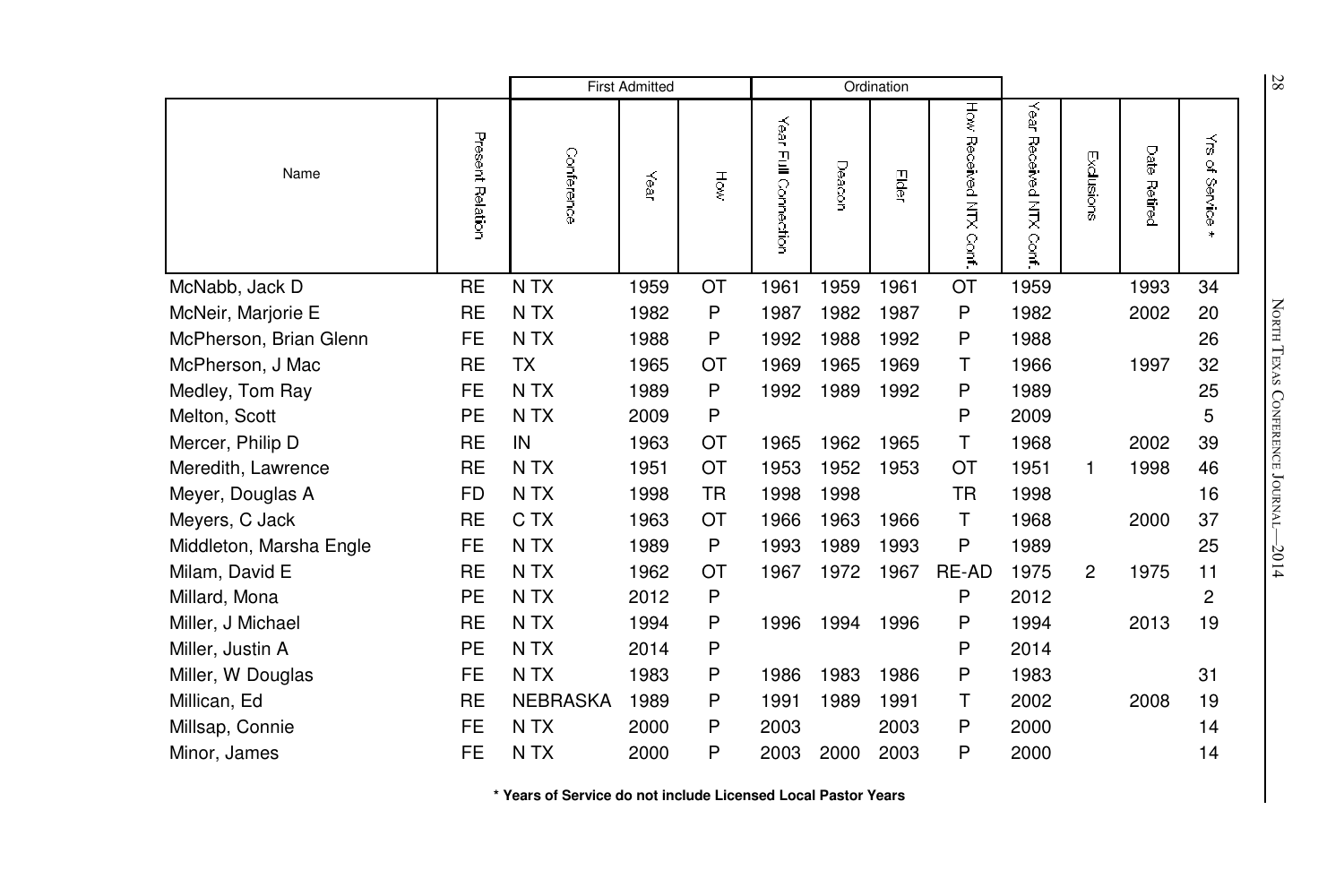|                      |                  |                  | <b>First Admitted</b> |        |                         |        | Ordination |                       |                           |            |              |                                                |
|----------------------|------------------|------------------|-----------------------|--------|-------------------------|--------|------------|-----------------------|---------------------------|------------|--------------|------------------------------------------------|
| Name                 | Present Relation | Conference       | Year                  | ႕<br>S | Year<br>Full Connection | Deacor | es<br>€    | How Received NTX Cont | Year<br>Received NTX<br>ु | Exclusions | Date Retired | $\vec{\tilde{\omega}}$<br>of Service<br>$\ast$ |
| Minor, Sandra        | <b>FE</b>        | N TX             | 2006                  | P      | 2009                    |        | 2009       | ${\sf P}$             | 2006                      |            |              | 8                                              |
| Miriti, Mary Ncurubi | <b>FE</b>        | N <sub>T</sub> X | 2010                  | P      | 2014                    |        | 2014       | P                     | 2010                      |            |              | 4                                              |
| Mitchell, Marie      | <b>FE</b>        | N TX             | 2007                  | P      | 2010                    |        | 2010       | P                     | 2007                      |            |              | 7                                              |
| Mitchell, Penny      | <b>FE</b>        | N TX             | 2012                  | P      | 2014                    |        | 2014       | P                     | 2012                      |            |              | 2                                              |
| Mobley Jr, Jimmie H  | <b>RE</b>        | C TX             | 1954                  | OT     | 1956                    | 1956   | 1958       | т                     | 1965                      |            | 1997         | 43                                             |
| Moen, Elizabeth      | <b>FE</b>        | N <sub>T</sub> X | 2006                  | P      | 2010                    |        | 2010       | P                     | 2006                      |            |              | 8                                              |
| Montgomery, Carol    | PE               | N TX             | 2013                  | P      |                         |        |            | P                     | 2013                      |            |              |                                                |
| Moore, Mark T        | <b>FE</b>        | N <sub>T</sub> X | 1984                  | P      | 1986                    | 1984   | 1986       | P                     | 1984                      |            |              | 30                                             |
| Moore, Monty Lyn     | <b>FE</b>        | N <sub>T</sub> X | 2009                  | P      | 2011                    |        | 2011       | P                     | 2009                      |            |              | 5                                              |
| Moore, Terry Ann     | <b>FE</b>        | <b>NM</b>        | 1989                  | P      | 1994                    |        | 1994       | т                     | 2005                      |            |              | 25                                             |
| Morrison, Jenna      | <b>PE</b>        | N TX             | 2014                  | P      |                         |        |            | P                     | 2014                      |            |              |                                                |
| Morrison, Timothy    | <b>FD</b>        | N TX             | 1997                  | TR     | 1997                    | 1997   |            | <b>TR</b>             | 1997                      |            |              | 17                                             |
| Moseley, Elizabeth   | FD               | N <sub>T</sub> X | 2011                  | P      | 2013                    | 2013   |            | P                     | 2011                      |            |              | 3                                              |
| Murphy, Cheryl       | <b>FE</b>        | N <sub>T</sub> X | 2009                  | P      | 2012                    |        | 2012       | P                     | 2009                      |            |              | 5                                              |
| Murray, Cheryl       | PE               | N <sub>T</sub> X | 2010                  | P      |                         |        |            | P                     | 2010                      |            |              | 4                                              |
| Myre, Martha         | <b>FE</b>        | SW <sub>TX</sub> | 1996                  | P      | 2005                    | 1996   | 2005       | T                     | 2002                      |            |              | 18                                             |
| Myrick, Byron D      | <b>RE</b>        | N <sub>T</sub> X | 1964                  | OT     | 1967                    | 1964   | 1967       | OT                    | 1964                      |            | 2000         | 36                                             |
| Na, Jung Yong        | RE               | <b>NEW JER</b>   | 1984                  | P      | 1988                    | 1984   | 1988       | т                     | 2004                      |            | 2007         | 23                                             |
| Neal Jr, Charles A   | <b>RE</b>        | SW <sub>TX</sub> | 1962                  | OT     | 1964                    | 1962   | 1964       | т                     | 1966                      |            | 1998         | 36                                             |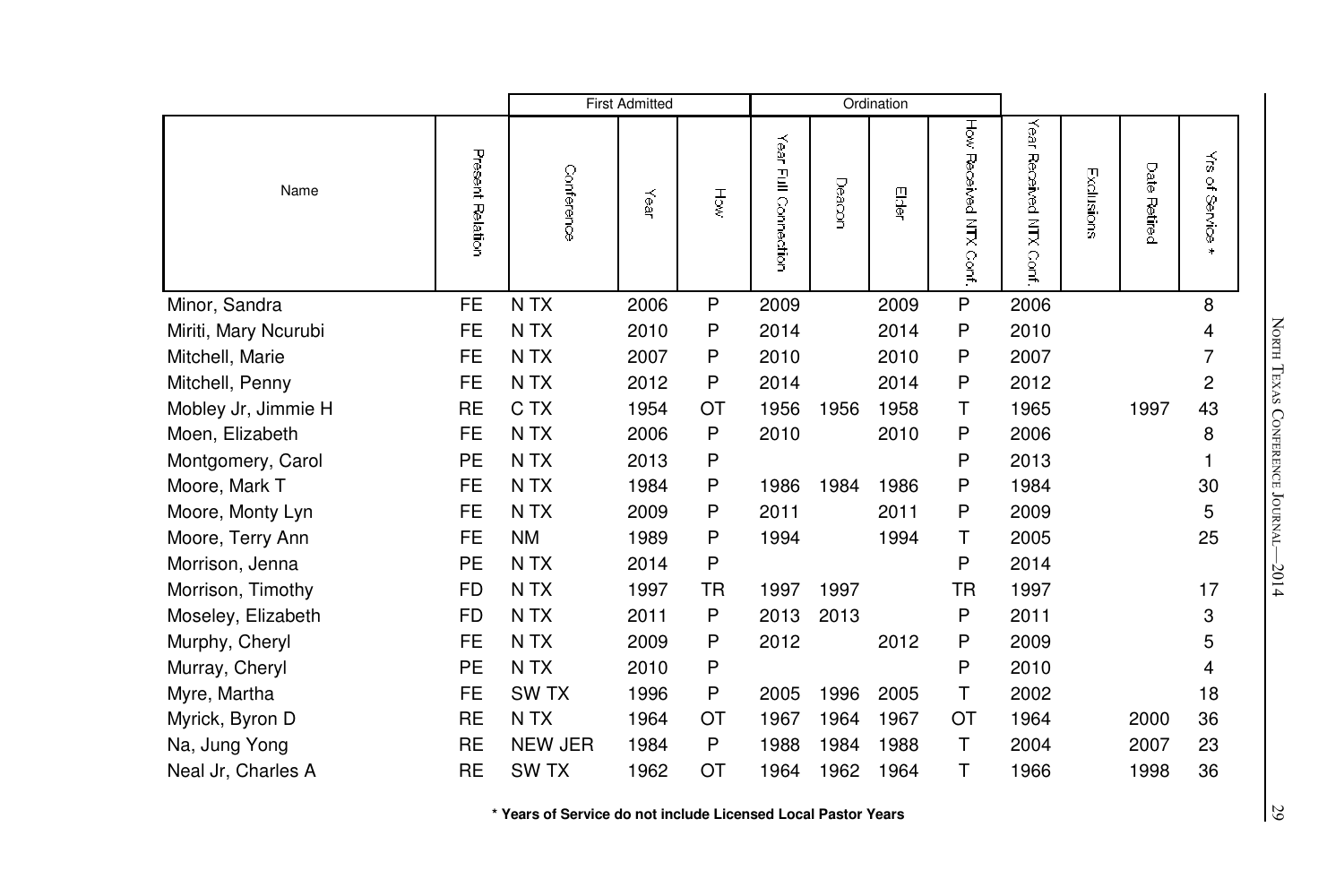|                     |                  |                  | <b>First Admitted</b> |     |                             |        | Ordination |                          |                              |            |                        |                                       | $\delta$                   |
|---------------------|------------------|------------------|-----------------------|-----|-----------------------------|--------|------------|--------------------------|------------------------------|------------|------------------------|---------------------------------------|----------------------------|
| Name                | Present Relation | Conference       | Year                  | HŌŵ | Year<br>$\Xi$<br>Connection | Deacor | Elder      | How Received NTX<br>Conf | Year<br>Received NTX<br>Cont | Exclusions | Date<br><b>Retired</b> | $\vec{z}$<br>્ર<br>Service<br>Service |                            |
| Neal, Gregory S     | <b>FE</b>        | N TX             | 1991                  | P   | 1994                        | 1991   | 1994       | P                        | 1991                         |            |                        | 23                                    |                            |
| Nelson, Connie L    | <b>FE</b>        | NW TX            | 1982                  | P   | 1988                        |        | 1988       | Τ                        | 2013                         |            |                        | 32                                    | NORTH TEXAS                |
| Nichols, Michael L  | <b>FE</b>        | N <sub>T</sub> X | 1971                  | Ρ   | 1975                        | 1971   | 1975       | P                        | 1971                         |            |                        | 43                                    |                            |
| Nicholson, Larry D  | <b>RE</b>        | N <sub>T</sub> X | 1969                  | P   | 1971                        | 1969   | 1971       | P                        | 1969                         |            | 2005                   | 36                                    |                            |
| Noblin, Glenn A     | RE               | N TX             | 1982                  | Ρ   | 1985                        | 1982   | 1985       | P                        | 1982                         |            | 2006                   | 24                                    |                            |
| Noll, Caroline      | <b>FD</b>        | N <sub>T</sub> X | 2006                  | Ρ   | 2009                        | 2009   |            | P                        | 2006                         |            |                        | 8                                     |                            |
| Norton, Dana        | <b>FE</b>        | N TX             | 2007                  | P   | 2010                        |        | 2010       | P                        | 2007                         |            |                        | 7                                     |                            |
| O'Connor, Sharon E  | <b>FE</b>        | N <sub>T</sub> X | 2010                  | Ρ   | 2013                        |        | 2013       | P                        | 2010                         |            |                        | 4                                     | <b>CONFERENCE JOURNAL-</b> |
| Odom Jr, Elzie D    | <b>FE</b>        | N <sub>T</sub> X | 2000                  | P   | 2003                        | 2000   | 2003       | P                        | 2000                         |            |                        | 14                                    |                            |
| Odom, Janet Bell    | <b>FE</b>        | N <sub>T</sub> X | 1995                  | Ρ   | 1997                        | 1995   | 1997       | P                        | 1995                         |            |                        | 19                                    |                            |
| Odom, Wayne C       | <b>RE</b>        | <b>TX</b>        | 1954                  | ОT  | 1958                        | 1956   | 1958       | т                        | 1969                         |            | 1991                   | 37                                    | $-2014$                    |
| Oliphint, J Clayton | <b>FE</b>        | N <sub>T</sub> X | 1986                  | P   | 1990                        | 1986   | 1990       | P                        | 1986                         |            |                        | 28                                    |                            |
| Onuoha, Ugonna      | FD               | N TX             | 2010                  | Ρ   | 2012                        | 2012   |            | P                        | 2010                         |            |                        | 4                                     |                            |
| Orman, Susanne      | <b>RE</b>        | N <sub>T</sub> X | 1995                  | P   | 1998                        | 1995   | 1998       | P                        | 1995                         |            | 2008                   | 13                                    |                            |
| Owen, Mather P      | <b>RE</b>        | C TX             | 1962                  | ОT  | 1964                        | 1962   | 1964       | Τ                        | 1969                         |            | 1994                   | 32                                    |                            |
| Ozier, James P      | <b>FE</b>        | C IL             | 1972                  | ОT  | 1975                        | 1972   | 1975       | Τ                        | 1975                         |            |                        | 42                                    |                            |
| Pacheco, Beatriz E  | <b>FE</b>        | N TX             | 2005                  | P   | 2008                        |        | 2008       | P                        | 2005                         |            |                        | 9                                     |                            |
| Pagdilao, Jerico    | OP               | N TX             | 2008                  | Ρ   |                             |        |            | P                        | 2008                         |            |                        | 6                                     |                            |
| Page, Calvin        | <b>RE</b>        | N <sub>T</sub> X | 2001                  | P   | 2004                        | 2001   | 2004       | P                        | 2001                         |            | 2012                   | 11                                    |                            |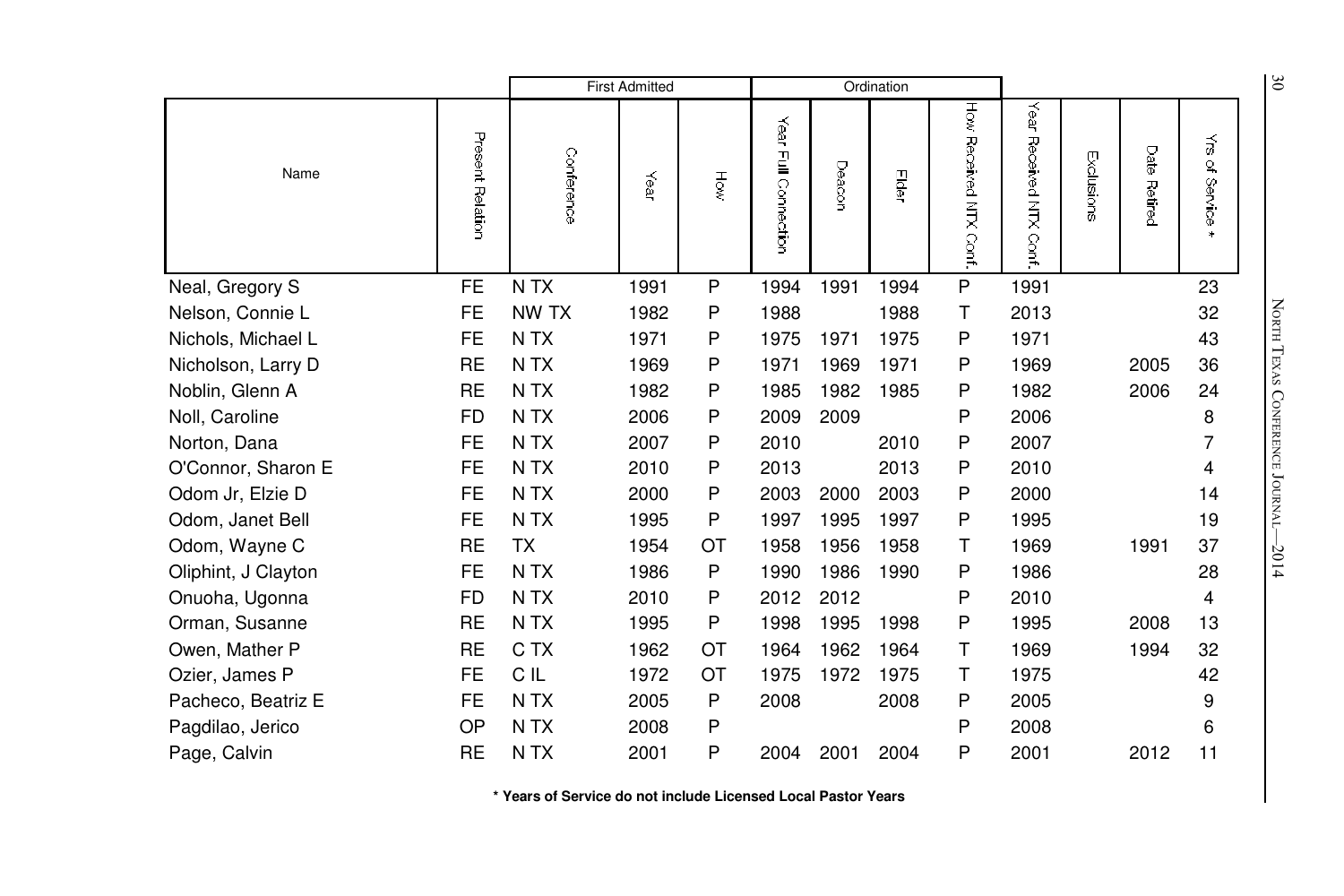|                        |                  |                  | <b>First Admitted</b> |    |                      |        | Ordination |                       |                                       |              |                 |                                      |
|------------------------|------------------|------------------|-----------------------|----|----------------------|--------|------------|-----------------------|---------------------------------------|--------------|-----------------|--------------------------------------|
| Name                   | Present Relation | Conference       | Year                  | Ψğ | Year Full Connection | Deacor | Elder      | How Hecerved NTX Cort | Year<br>Received NTX<br>$\frac{1}{2}$ | Exclusions   | Date<br>Retired | $\tilde{\vec s}$<br>of Service<br>s. |
| Palmer, Thomas O       | <b>FE</b>        | N TX             | 1985                  | P  | 1989                 | 1985   | 1989       | ${\sf P}$             | 1985                                  |              |                 | 29                                   |
| Park, Kwang Bae        | <b>FE</b>        | C TX             | 1996                  | P  | 2001                 |        | 2001       | Τ                     | 2002                                  |              |                 | 18                                   |
| Patterson, Sheron C    | FE               | N <sub>T</sub> X | 1989                  | P  | 1991                 | 1989   | 1991       | P                     | 1989                                  |              |                 | 25                                   |
| Peckham, Denise        | <b>FE</b>        | N TX             | 2007                  | P  | 2010                 |        | 2010       | P                     | 2007                                  |              |                 | 7                                    |
| Peel Jr, John J        | <b>RE</b>        | N TX             | 1969                  | P  | 1972                 | 1969   | 1972       | P                     | 1969                                  | $\mathbf{2}$ | 2013            | 42                                   |
| Peel, Thomas R         | <b>RE</b>        | <b>MEMPHIS</b>   | 1959                  | ОT | 1962                 | 1960   | 1962       | т                     | 1962                                  |              | 1999            | 40                                   |
| Pellikan, Donald       | <b>FE</b>        | SIL              | 1986                  | P  | 1990                 | 1986   | 1990       | Τ                     | 1996                                  |              |                 | 28                                   |
| Pellikan, Lydia        | FD               | N TX             | 2005                  | P  | 2008                 | 2008   |            | P                     | 2005                                  |              |                 | 9                                    |
| Pierce, Charles        | <b>FE</b>        | N <sub>T</sub> X | 1999                  | P  | 2002                 | 1999   | 2002       | P                     | 1999                                  |              |                 | 15                                   |
| Pierce, James Clifton  | <b>FE</b>        | N TX             | 1990                  | P  | 1993                 | 1990   | 1993       | P                     | 1990                                  |              |                 | 24                                   |
| Piyakhun, Stacey       | <b>FE</b>        | N <sub>T</sub> X | 2008                  | P  | 2011                 |        | 2011       | P                     | 2008                                  |              |                 | 6                                    |
| Pledger, James E       | <b>RE</b>        | L ROCK           | 1975                  | P  | 1979                 | 1975   | 1979       | Τ                     | 1977                                  |              | 2013            | 38                                   |
| Pool, Joe C            | FE               | N <sub>T</sub> X | 1982                  | P  | 1986                 | 1982   | 1986       | P                     | 1982                                  |              |                 | 32                                   |
| Pounds, Deborah JoAnne | <b>PE</b>        | N TX             | 2014                  | P  |                      |        |            | P                     | 2014                                  |              |                 |                                      |
| Presley, Diane         | <b>FE</b>        | N TX             | 2000                  | P  | 2003                 |        | 2003       | P                     | 2000                                  |              |                 | 14                                   |
| Price, Robert Marshall | <b>FE</b>        | OK               | 1993                  | P  | 1995                 | 1993   | 1995       | Τ                     | 2000                                  |              |                 | 21                                   |
| Price, Thomas H        | <b>RE</b>        | N TX             | 1962                  | OT | 1966                 | 1963   | 1966       | ОT                    | 1962                                  |              | 1993            | 31                                   |
| Purkey, Walter R       | <b>RE</b>        | N <sub>T</sub> X | 1974                  | P  | 1977                 | 1974   | 1977       | P                     | 1974                                  |              | 2009            | 35                                   |
| Putnam, Jerry G        | <b>FE</b>        | N <sub>T</sub> X | 1981                  | P  | 1985                 | 1981   | 1985       | P                     | 1981                                  |              |                 | 33                                   |

North TEXAS CONFERE e Journal—2014

 $\frac{31}{2}$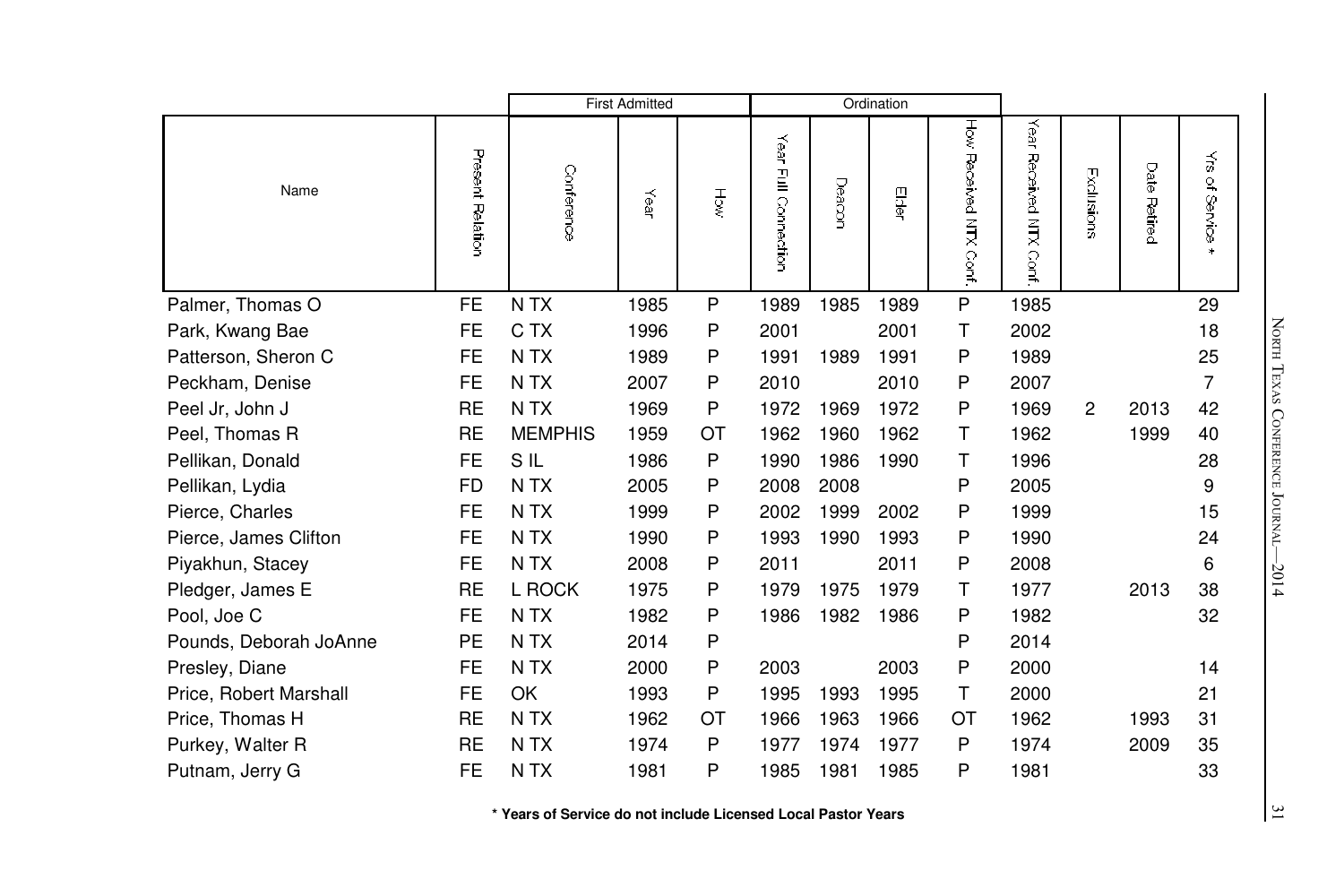|                        |                  |                  | <b>First Admitted</b> |    |                                                |        | Ordination |                           |                               |            |                        |                                         | 32                         |
|------------------------|------------------|------------------|-----------------------|----|------------------------------------------------|--------|------------|---------------------------|-------------------------------|------------|------------------------|-----------------------------------------|----------------------------|
| Name                   | Present Relation | Conference       | Year                  | Ηğ | Year<br>$\mathbf{\underline{F}}$<br>Connection | Deacor | Elder      | How Received NTX<br>Conf. | Year<br>Received NTX<br>Cont. | Exclusions | Date<br><b>Petired</b> | $\vec{\tilde{\omega}}$<br>્ર<br>Service |                            |
| Qazilbash, JamesPaul   | <b>FD</b>        | N TX             | 2012                  | P  | 2014                                           | 2014   |            | P                         | 2012                          |            |                        | $\overline{c}$                          |                            |
| Rahm, Frank            | <b>FE</b>        | N TX             | 2005                  | P  | 2009                                           |        | 2009       | P                         | 2005                          |            |                        | 9                                       | NORTH TEXAS                |
| Rankin, Stephen        | FE               | KS W             | 1985                  | P  | 1988                                           |        | 1988       | т                         | 2010                          |            |                        | 29                                      |                            |
| Ransdell, Kathryn      | <b>FE</b>        | N TX             | 1999                  | P  | 2002                                           | 1999   | 2002       | P                         | 1999                          |            |                        | 15                                      |                            |
| Rasmussen, Paul L      | <b>FE</b>        | N <sub>T</sub> X | 2006                  | P  | 2009                                           |        | 2009       | P                         | 2006                          |            |                        | 8                                       |                            |
| Read, E Ben            | <b>FE</b>        | N <sub>T</sub> X | 1975                  | Ρ  | 1978                                           | 1975   | 1978       | P                         | 1975                          |            |                        | 39                                      |                            |
| Reed, Clara            | FE               | NW TX            | 1987                  | P  | 1993                                           | 1987   | 1993       | Τ                         | 1999                          |            |                        | 27                                      |                            |
| Reedy, Judith          | <b>FE</b>        | N TX             | 1998                  | P  | 2002                                           | 1998   | 2002       | P                         | 1998                          |            |                        | 16                                      |                            |
| Regan, R Gary          | <b>RE</b>        | N <sub>T</sub> X | 1959                  | ОT | 1961                                           | 1959   | 1961       | ОT                        | 1959                          |            | 1996                   | 37                                      | <b>CONFERENCE JOURNAL-</b> |
| Renshaw Jr, Donald F   | <b>RE</b>        | C TX             | 1958                  | ОT | 1960                                           | 1958   | 1960       | Τ                         | 1972                          |            | 1999                   | 41                                      |                            |
| Rieger, Joerg          | <b>FE</b>        | N <sub>T</sub> X | 1995                  | P  | 1997                                           | 1995   | 1997       | P                         | 1995                          |            |                        | 19                                      | $-2014$                    |
| Riggsby, Deborah       | FE               | N TX             | 1997                  | P  | 2000                                           | 1997   | 2000       | P                         | 1997                          |            |                        | 17                                      |                            |
| Rikabi, Omar Hamid     | PE               | N <sub>T</sub> X | 2013                  | P  |                                                |        |            | P                         | 2013                          |            |                        |                                         |                            |
| Rindfuss, Richard      | FE               | N TX             | 2003                  | P  | 2006                                           |        | 2006       | P                         | 2003                          |            |                        | 11                                      |                            |
| Robbins, Thomas Q      | <b>RE</b>        | C TX             | 1974                  | P  | 1978                                           | 1974   | 1978       | T                         | 1993                          |            | 2008                   | 34                                      |                            |
| Roberts, John Andrew   | FE               | N GEORGIA        | 2004                  | P  | 2007                                           |        | 2007       | T                         | 2011                          |            |                        | 10                                      |                            |
| Robertson, Bryce Clark | <b>RE</b>        | N <sub>T</sub> X | 1962                  | ОT | 1965                                           | 1962   | 1965       | OT                        | 1962                          |            | 1990                   | 28                                      |                            |
| Robertson, Stephen A   | FE               | N TX             | 1984                  | P  | 1987                                           | 1984   | 1987       | P                         | 1984                          |            |                        | 30                                      |                            |
| Robinson, Alexandra    | <b>FE</b>        | N TX             | 2002                  | P  | 2005                                           |        | 2005       | P                         | 2002                          |            |                        | 12                                      |                            |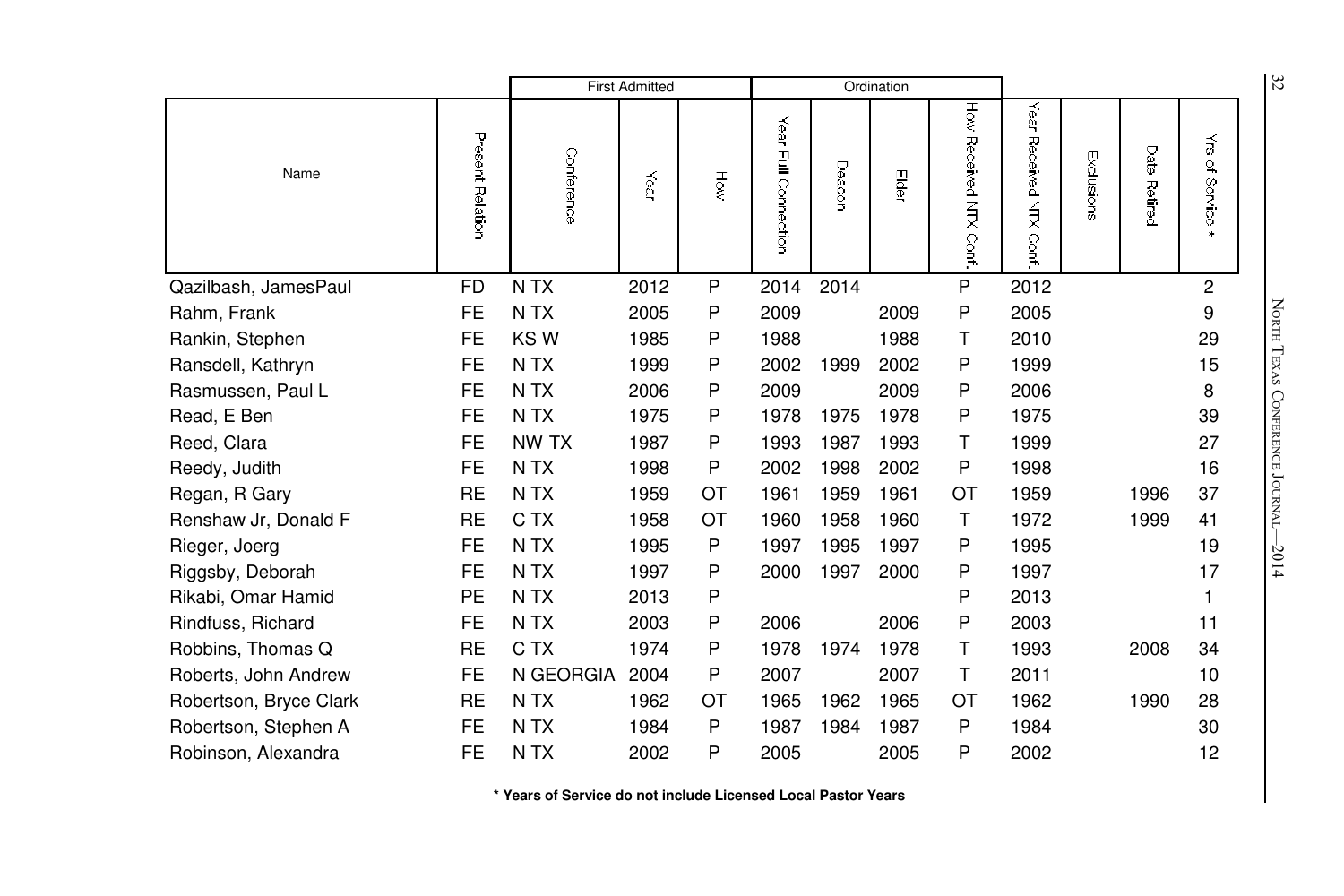|                     |                  |                  | <b>First Admitted</b> |    |                         |        | Ordination |                       |                               |            |              |                       |
|---------------------|------------------|------------------|-----------------------|----|-------------------------|--------|------------|-----------------------|-------------------------------|------------|--------------|-----------------------|
| Name                | Present Relation | Conference       | Year                  | Ψğ | Year<br>Full Connection | Deacon | 四          | How Received NTX Cont | Year<br>Received NTX<br>Conf. | Exclusions | Date Retired | ₹<br>of Service<br>s. |
| Roby, Linda         | <b>FD</b>        | N <sub>T</sub> X | 2003                  | P  | 2006                    | 2006   |            | P                     | 2003                          |            |              | 11                    |
| Rosenburg, John C   | <b>RE</b>        | N TX             | 1982                  | P  | 1987                    | 1982   | 1987       | P                     | 1982                          |            | 2011         | 29                    |
| Ross, Owen          | <b>FE</b>        | <b>TX</b>        | 2002                  | P  | 2005                    |        | 2005       | т                     | 2007                          |            |              | 12                    |
| Rosset, Kristie J   | <b>FE</b>        | N <sub>T</sub> X | 1989                  | P  | 1993                    | 1989   | 1993       | P                     | 1989                          |            |              | 25                    |
| Rothe, Eric V       | <b>FE</b>        | N <sub>T</sub> X | 1994                  | P  | 1996                    | 1994   | 1996       | P                     | 1994                          |            |              | 20                    |
| Rothe, Laura        | <b>FD</b>        | N <sub>T</sub> X | 1997                  | TR | 1997                    | 1997   |            | TR                    | 1997                          |            |              | 17                    |
| Rucker, David R     | <b>FE</b>        | NW TX            | 1973                  | OT | 1977                    | 1973   | 1977       | Τ                     | 1976                          |            |              | 41                    |
| Sackett, Paul C     | <b>RD</b>        | N <sub>T</sub> X | 1997                  | TR | 1997                    | 1997   |            | <b>TR</b>             | 1997                          |            | 2002         | 5                     |
| Salinas, Norma      | <b>RE</b>        | <b>CAL NEV</b>   | 1982                  | P  | 1987                    | 1982   | 1987       | т                     | 1994                          |            | 2013         | 31                    |
| Sawyer, Boyd M      | <b>RE</b>        | N TX             | 1968                  | OT | 1970                    | 1968   | 1970       | ОT                    | 1968                          | 1          | 2007         | 38                    |
| Schaefer, Richard E | <b>RE</b>        | N <sub>T</sub> X | 1969                  | P  | 1971                    | 1969   | 1971       | P                     | 1969                          |            | 2001         | 32                    |
| Schoolcraft, Chris  | <b>FE</b>        | N <sub>T</sub> X | 2002                  | P  | 2005                    |        | 2005       | P                     | 2002                          |            |              | 12                    |
| Scott, Jennifer     | FD               | OK               | 2001                  | P  | 2004                    | 2004   |            | т                     | 2004                          |            |              | 13                    |
| Seat, Stanley F     | <b>RE</b>        | N TX             | 1982                  | P  | 1987                    | 1982   | 1987       | P                     | 1982                          |            | 2013         | 31                    |
| Shaddox, Billy M    | <b>FE</b>        | N <sub>T</sub> X | 1974                  | P  | 1977                    | 1974   | 1977       | P                     | 1974                          |            |              | 40                    |
| Shafer, Joe D       | <b>RE</b>        | OK               | 1961                  | ОT | 1963                    | 1961   | 1963       | Τ                     | 1968                          |            | 2001         | 40                    |
| Shaw, Don T         | <b>RE</b>        | N <sub>T</sub> X | 1962                  | OT | 1965                    | 1962   | 1965       | OT                    | 1962                          |            | 1984         | 22                    |
| Shawver, R David    | <b>RE</b>        | N TX             | 1962                  | OT | 1965                    | 1962   | 1965       | OT                    | 1962                          |            | 2001         | 39                    |
| Sherman, Nancy      | <b>FE</b>        | N <sub>T</sub> X | 2009                  | P  | 2012                    |        | 2012       | P                     | 2009                          |            |              | 5                     |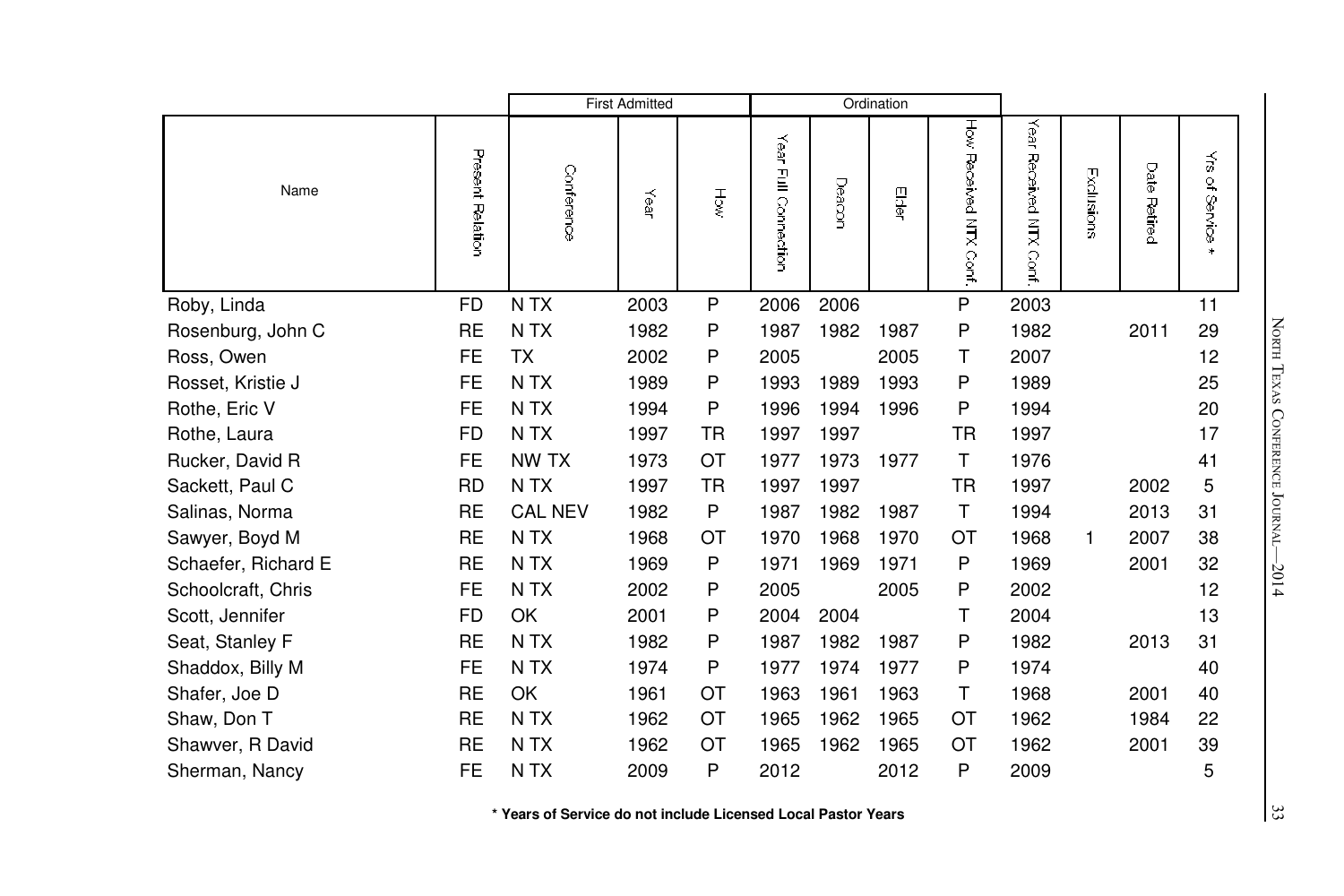|                        |                  |                  | <b>First Admitted</b> |           |                         |        | Ordination |                          |                              |            |                 |                                 |                            |  |
|------------------------|------------------|------------------|-----------------------|-----------|-------------------------|--------|------------|--------------------------|------------------------------|------------|-----------------|---------------------------------|----------------------------|--|
| Name                   | Present Relation | Conference       | Year                  | Höw       | Year<br>굍<br>Connection | Deacon | Elder      | How<br>Received NTX Conf | Year<br>Received NTX<br>Conf | Exclusions | Date<br>Retired | $\tilde{\vec{s}}$<br>of Service |                            |  |
| Shinn Jr, Benjamin J   | <b>RE</b>        | N <sub>T</sub> X | 1968                  | OT        | 1971                    | 1968   | 1971       | OT                       | 1968                         |            | 2012            | 44                              |                            |  |
| Shuler Jr, Philip L    | <b>RE</b>        | C TX             | 1961                  | OT        | 1963                    | 1961   | 1963       | T                        | 1966                         |            | 2004            | 43                              |                            |  |
| Simmons, Jerry M       | <b>RE</b>        | ТX               | 1977                  | P         | 1980                    | 1977   | 1980       | Τ                        | 1994                         |            | 2008            | 31                              | NORTH TEXAS                |  |
| Simpson, Robert A      | <b>RE</b>        | L ROCK           | 1950                  | ОT        | 1955                    | 1952   | 1955       | т                        | 1968                         |            | 1984            | 34                              |                            |  |
| Sims, Troy             | <b>FD</b>        | N TX             | 2003                  | P         | 2006                    | 2006   |            | P                        | 2003                         |            |                 | 11                              |                            |  |
| Smith Jr, A Barton     | <b>RE</b>        | NW TX            | 1963                  | OT        | 1968                    | 1963   | 1968       | Τ                        | 1966                         |            | 2007            | 44                              |                            |  |
| Smith, James Abram     | FE               | N TX             | 2006                  | P         | 2009                    |        | 2009       | P                        | 2006                         |            |                 | 8                               |                            |  |
| Smith, Jodi            | FE               | N TX             | 2005                  | P         | 2009                    |        | 2009       | P                        | 2005                         |            |                 | 9                               |                            |  |
| Smith, Kerry           | <b>FE</b>        | N TX             | 2002                  | P         | 2006                    |        | 2006       | P                        | 2002                         |            |                 | 12                              | <b>CONFERENCE JOURNAL-</b> |  |
| Smith Jr, Ralph L      | <b>RE</b>        | PAC SW           | 1961                  | ОT        | 1964                    | 1961   | 1964       | T                        | 1980                         |            | 1997            | 36                              |                            |  |
| Smith, William B       | <b>RE</b>        | L ROCK           | 1969                  | P         | 1971                    | 1969   | 1971       | Τ                        | 1971                         |            | 2012            | 43                              | $-2014$                    |  |
| Snider, Allen Wesley   | <b>FE</b>        | N TX             | 1996                  | P         | 1998                    | 1996   | 1998       | P                        | 1996                         |            |                 | 18                              |                            |  |
| Sobczak, Stephen       | <b>FD</b>        | C TX             | 1997                  | <b>TR</b> | 1997                    | 1997   |            | Τ                        | 2004                         |            |                 | 17                              |                            |  |
| Somers-Clark, Carole   | <b>RE</b>        | N TX             | 1980                  | P         | 1982                    | 1980   | 1982       | P                        | 1980                         |            | 2014            | 34                              |                            |  |
| Soper, John B          | <b>FE</b>        | N <sub>T</sub> X | 1973                  | P         | 1975                    | 1973   | 1975       | P                        | 1973                         |            |                 | 41                              |                            |  |
| Soper, Martha Anne     | <b>FE</b>        | N TX             | 1998                  | Ρ         | 2001                    | 1998   | 2001       | P                        | 1998                         |            |                 | 16                              |                            |  |
| Sparks, Carol          | <b>FE</b>        | LA               | 2003                  | P         | 2009                    |        | 2009       | Τ                        | 2007                         |            |                 | 11                              |                            |  |
| Spencer Jr, Robert Lee | FE               | N <sub>T</sub> X | 1995                  | P         | 1997                    | 1995   | 1997       | P                        | 1995                         |            |                 | 19                              |                            |  |
| Spencer, Robert L      | <b>RE</b>        | OK               | 1958                  | ОT        | 1960                    | 1958   | 1960       | Τ                        | 1960                         |            | 1997            | 39                              |                            |  |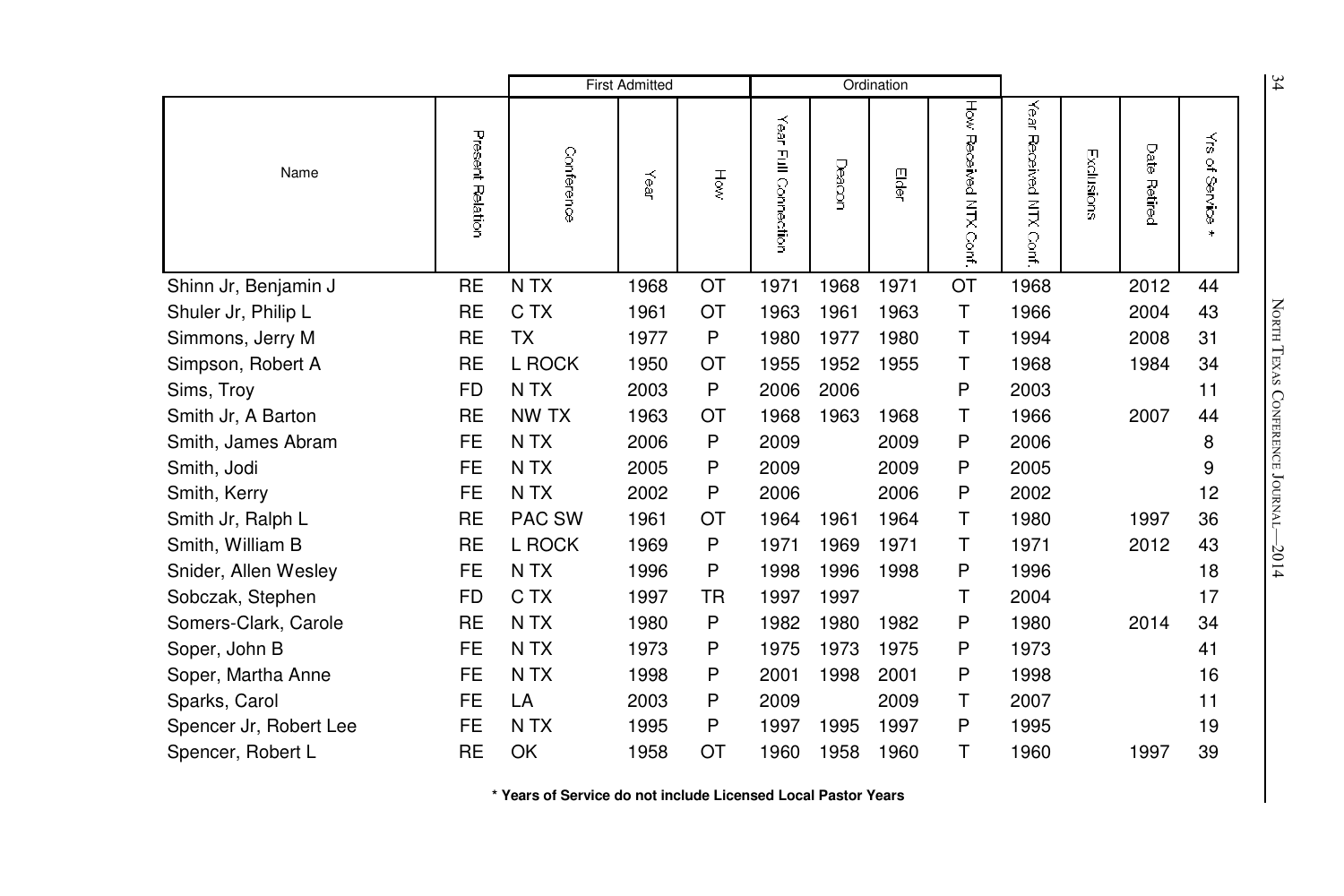|                          |                  |                  | <b>First Admitted</b> |           |                      |        | Ordination |                       |                              |            |              |                                           |
|--------------------------|------------------|------------------|-----------------------|-----------|----------------------|--------|------------|-----------------------|------------------------------|------------|--------------|-------------------------------------------|
| Name                     | Present Relation | Conference       | Year                  | हुँ       | Year Full Connection | Deacon | Elder      | How Received NTX Cont | Year<br>Received NTX<br>Conf | Exclusions | Date Retired | $\tilde{\vec{v}}$<br>of Service<br>$\ast$ |
| Spore, Adam              | PE               | N <sub>T</sub> X | 2013                  | P         |                      |        |            | P                     | 2013                         |            |              |                                           |
| Spore, Roy L             | <b>FE</b>        | N <sub>T</sub> X | 1973                  | P         | 1977                 | 1973   | 1977       | P                     | 1973                         |            |              | 41                                        |
| Squires, Sarah J         | <b>FD</b>        | N <sub>T</sub> X | 1997                  | <b>TR</b> | 1997                 | 1997   |            | <b>TR</b>             | 1997                         |            |              | 17                                        |
| Stabile, Joseph B        | <b>FE</b>        | N TX             | 1989                  | P         | 1991                 |        | 1991       | P                     | 1989                         |            |              | 25                                        |
| Stamm, Mark W            | <b>FE</b>        | C PENN           | 1981                  | P         | 1986                 | 1981   | 1986       | Τ                     | 2008                         |            |              | 33                                        |
| Stark, Richard P         | <b>RE</b>        | C TX             | 1977                  | P         | 1981                 | 1977   | 1981       | т                     | 1979                         |            | 2010         | 33                                        |
| Steele, K Margie         | <b>FE</b>        | N <sub>T</sub> X | 2002                  | P         | 2005                 |        | 2005       | P                     | 2002                         |            |              | 12                                        |
| Steiner, Dina            | <b>FD</b>        | N <sub>T</sub> X | 2003                  | P         | 2006                 | 2006   |            | P                     | 2003                         |            |              | 11                                        |
| Stephens, Gary           | <b>PD</b>        | N TX             | 2012                  | P         |                      |        |            | P                     | 2012                         |            |              | 2                                         |
| Stephens, Leslie         | <b>RD</b>        | N TX             | 2002                  | TR        | 2002                 | 2002   |            | TR                    | 2002                         |            | 2007         | 5                                         |
| Stewart, Montie W        | <b>RE</b>        | C TX             | 1962                  | OT        | 1964                 | 1962   | 1964       | Τ                     | 1965                         |            | 1992         | 30                                        |
| Stobaugh, Joseph         | <b>FD</b>        | N <sub>T</sub> X | 2004                  | P         | 2007                 | 2007   |            | P                     | 2004                         |            |              | 10                                        |
| Stoker, Andrew           | <b>FE</b>        | N <sub>T</sub> X | 2002                  | P         | 2005                 |        | 2005       | P                     | 2002                         |            |              | 12                                        |
| Stokes, Charles          | <b>RD</b>        | N TX             | 1997                  | TR        | 1997                 | 1997   |            | ТR                    | 1997                         |            | 2006         | 9                                         |
| Stovall, Charles         | <b>FE</b>        | N GA             | 1978                  | P         | 1980                 | 1978   | 1980       | т                     | 1987                         |            |              | 36                                        |
| Strempke, Kathryn Taylor | <b>FE</b>        | N <sub>T</sub> X | 1990                  | P         | 1994                 | 1990   | 1994       | Τ                     | 2002                         |            |              | 24                                        |
| Strempke, Kevin          | <b>FE</b>        | <b>NM</b>        | 1989                  | P         | 1993                 |        | 1993       | Τ                     | 2002                         |            |              | 25                                        |
| Strickland, George E     | <b>RE</b>        | N <sub>T</sub> X | 1977                  | P         | 1980                 | 1977   | 1980       | P                     | 1977                         |            | 2005         | 28                                        |
| Suche Jr, Henry R        | <b>RE</b>        | N <sub>T</sub> X | 1979                  | P         | 1982                 | 1979   | 1982       | P                     | 1979                         |            | 2005         | 26                                        |

North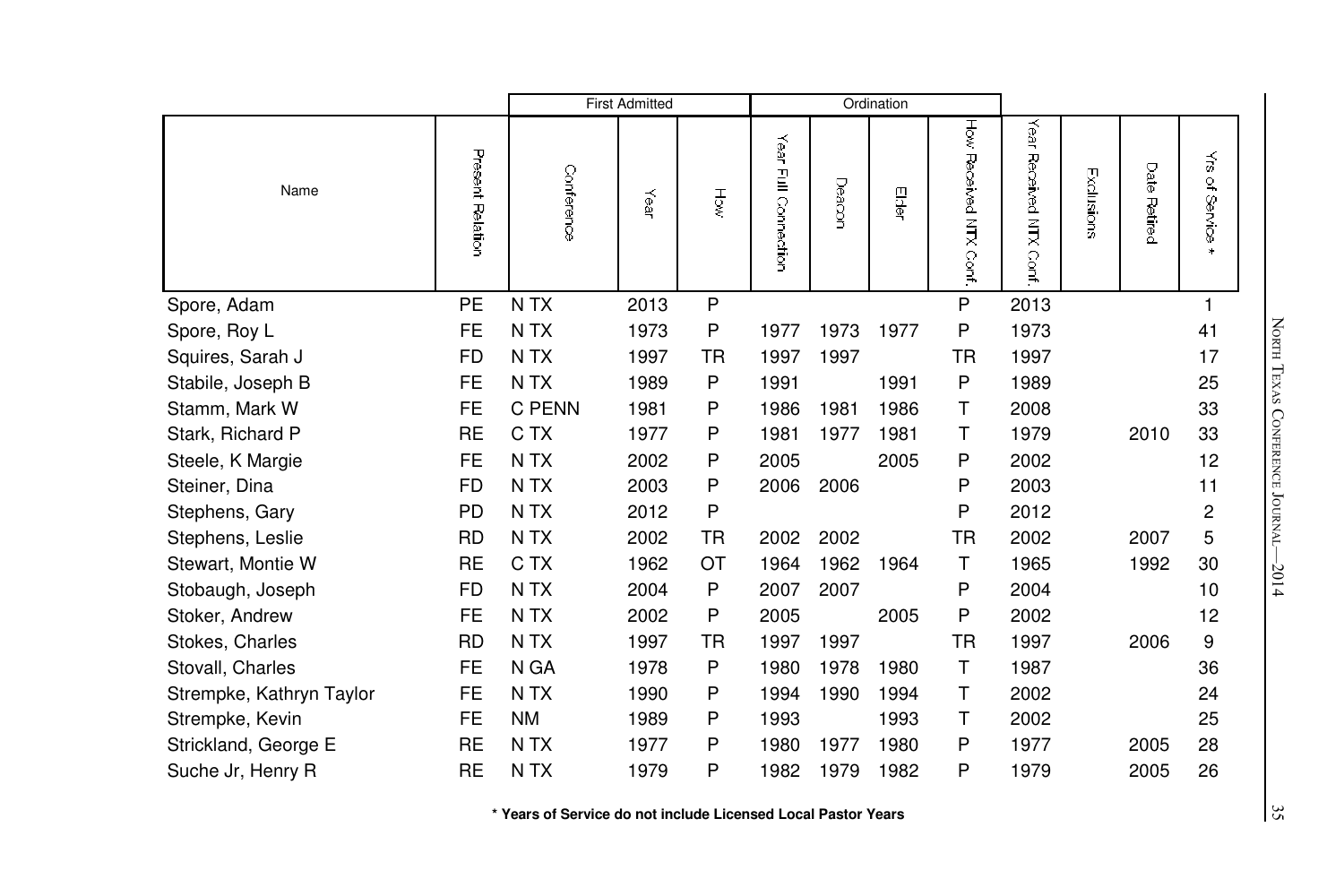|                    |                  |                  | <b>First Admitted</b> |             |                         |        | Ordination |                           |                               |            |                        |                                                   | 96                         |
|--------------------|------------------|------------------|-----------------------|-------------|-------------------------|--------|------------|---------------------------|-------------------------------|------------|------------------------|---------------------------------------------------|----------------------------|
| Name               | Present Relation | Conference       | Year                  | Hộw         | Year<br>Full Connection | Deacor | Elder      | How Received NTX<br>Conf. | Year<br>Received NTX<br>Cont. | Exclusions | Date<br><b>Retired</b> | $\vec{\tilde{\omega}}$<br>ु<br>Service<br>Service |                            |
| Sutton, DonnaLea   | <b>FE</b>        | N TX             | 2006                  | $\mathsf P$ | 2009                    |        | 2009       | ${\sf P}$                 | 2006                          |            |                        | 8                                                 |                            |
| Switzer, David K   | <b>RE</b>        | <b>TX</b>        | 1949                  | OT          | 1951                    | 1949   | 1951       | T                         | 1977                          |            | 1991                   | 42                                                | NORTH TEXAS                |
| Talbert, Elizabeth | <b>FE</b>        | N <sub>T</sub> X | 2005                  | P           | 2008                    |        | 2008       | P                         | 2005                          |            |                        | 9                                                 |                            |
| Tatum Sr, John W   | <b>RE</b>        | W TX             | 1964                  | ОT          | 1970                    | 1964   | 1970       | ОT                        | 1964                          |            | 2003                   | 39                                                |                            |
| Tayengo, Albano    | <b>FE</b>        |                  |                       |             |                         |        |            | T                         | 2014                          |            |                        |                                                   |                            |
| Taylor, John Earl  | <b>RE</b>        | N <sub>T</sub> X | 1958                  | OT          | 1960                    | 1958   | 1960       | т                         | 1973                          |            | 1998                   | 40                                                |                            |
| Thomas, Christy    | <b>RE</b>        | N TX             | 2005                  | P           | 2008                    |        | 2008       | P                         | 2005                          |            | 2013                   | 8                                                 |                            |
| Thomas, N C        | <b>RE</b>        | OK               | 1959                  | ОT          | 1961                    | 1959   | 1961       | т                         | 1978                          |            | 1994                   | 35                                                |                            |
| Thomas, Page       | <b>RE</b>        | N AR             | 1959                  | P           | 1961                    |        | 1961       | т                         | 2003                          |            | 2006                   | 47                                                | <b>CONFERENCE JOURNAL-</b> |
| Thompson, Blair    | FE               | <b>GREAT PLA</b> |                       |             |                         |        |            | T                         | 2014                          |            |                        |                                                   |                            |
| Thornburg, John D  | <b>FE</b>        | N TX             | 1981                  | P           | 1983                    | 1981   | 1983       | P                         | 1981                          |            |                        | 33                                                | $-2014$                    |
| Thornton, John M   | <b>RE</b>        | N TX             | 1977                  | Ρ           | 1979                    | 1977   | 1979       | Τ                         | 1980                          |            | 2014                   | 37                                                |                            |
| Thresher, Patricia | <b>FE</b>        | N TX             | 1989                  | P           | 1991                    | 1989   | 1991       | P                         | 1989                          |            |                        | 25                                                |                            |
| Tinsley, Larry D   | FE.              | N TX             | 1978                  | P           | 1982                    | 1978   | 1982       | P                         | 1978                          |            |                        | 36                                                |                            |
| Topper, George G   | <b>RE</b>        | N <sub>T</sub> X | 1964                  | ОT          | 1966                    | 1964   | 1966       | ОT                        | 1964                          |            | 1991                   | 27                                                |                            |
| Tuggle, Matthew A  | <b>FE</b>        | N GA             | 2011                  | P           | 2014                    |        | 2014       | $\mathsf{T}$              | 2013                          |            |                        | 3                                                 |                            |
| Tull, Justin W     | <b>RE</b>        | L ROCK           | 1968                  | OT          | 1972                    | 1968   | 1972       | Τ                         | 1968                          |            | 2006                   | 38                                                |                            |
| Turner, David J    | FE.              | N <sub>T</sub> X | 1984                  | P           | 1989                    | 1984   | 1989       | P                         | 1984                          |            |                        | 30                                                |                            |
| Turner, Merwin K   | <b>RE</b>        | N TX             | 1962                  | ОT          | 1966                    | 1962   | 1966       | ОT                        | 1962                          |            | 2000                   | 38                                                |                            |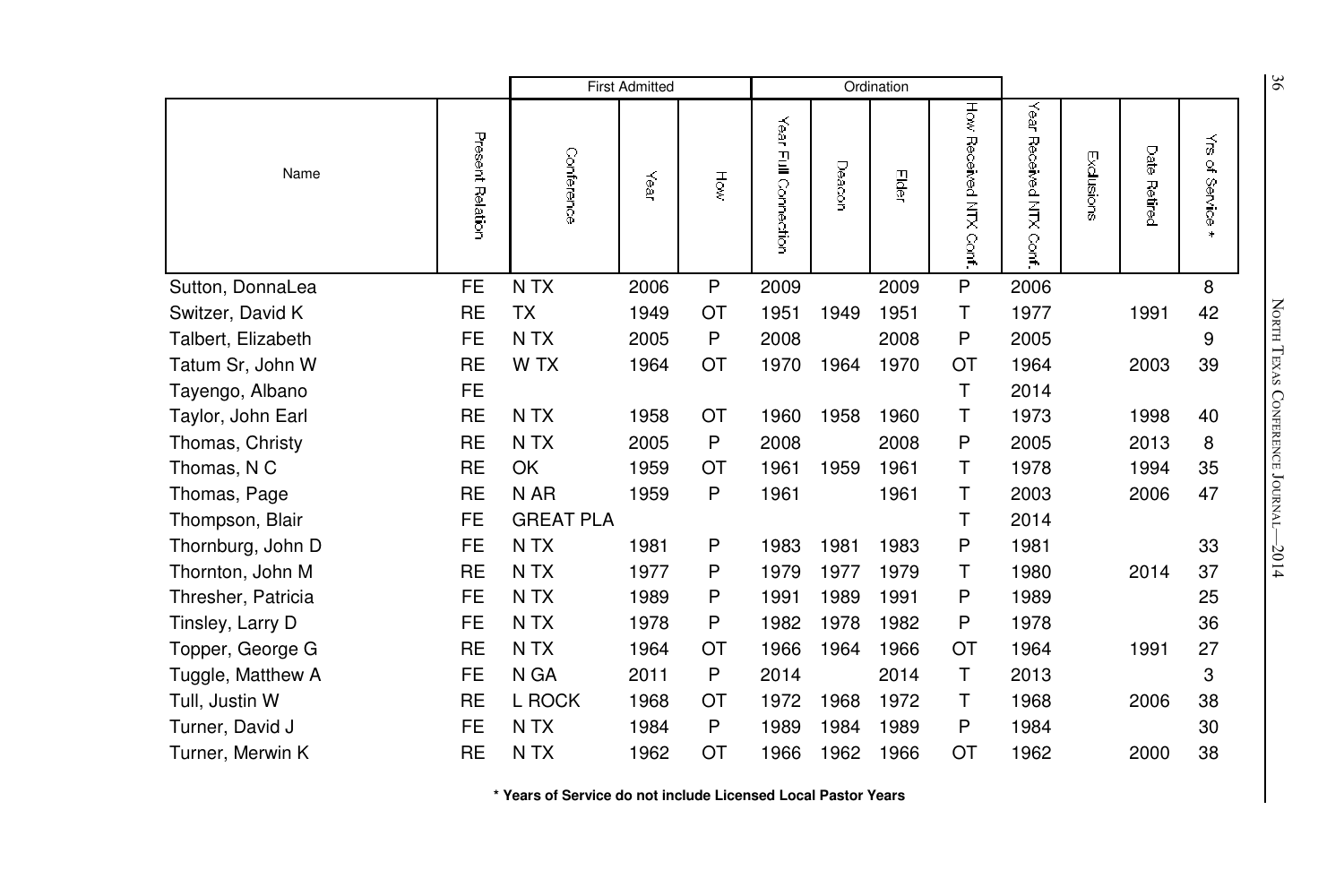|                      |                  |                  | <b>First Admitted</b> |           |                         |        | Ordination |                       |                           |            |              |                           |
|----------------------|------------------|------------------|-----------------------|-----------|-------------------------|--------|------------|-----------------------|---------------------------|------------|--------------|---------------------------|
| Name                 | Present Relation | Conference       | Year                  | Hộ        | Year<br>Full Connection | Deacor | e<br>S     | How Received NTX Cont | Year<br>Received NTX Cont | Exclusions | Date Retired | ₹<br>of Service<br>$\ast$ |
| Underwood, Donald W  | FE               | N <sub>T</sub> X | 1971                  | P         | 1975                    | 1971   | 1975       | ${\sf P}$             | 1971                      |            |              | 43                        |
| Utz, Fredric L       | <b>RE</b>        | OK               | 1975                  | P         | 1979                    | 1975   | 1979       | Τ                     | 1977                      |            | 2003         | 28                        |
| VanGiesen, Duane     | <b>RE</b>        | MO <sub>E</sub>  | 1966                  | OT        | 1968                    | 1966   | 1968       | т                     | 2000                      |            | 2009         | 43                        |
| Volfe, Edilson       | <b>FE</b>        | N <sub>T</sub> X | 2009                  | P         | 2011                    |        | 2011       | P                     | 2009                      |            |              | 5                         |
| Vowell, J Lynn       | <b>RE</b>        | N <sub>T</sub> X | 1983                  | P         | 1987                    | 1983   | 1987       | P                     | 1983                      |            | 1997         | 14                        |
| Vowell, Mark         | <b>FE</b>        | N <sub>T</sub> X | 1996                  | P         | 1998                    | 1996   | 1998       | P                     | 1996                      |            |              | 18                        |
| Waddell, Donald W    | <b>RE</b>        | <b>CHILEAN</b>   | 1958                  | OT        | 1961                    | 1959   | 1961       | Τ                     | 1965                      |            | 1991         | 33                        |
| Wade, Cassandra      | <b>PE</b>        | N TX             | 2013                  | P         |                         |        |            | P                     | 2013                      |            |              |                           |
| Waitschies, Thomas W | <b>FE</b>        | N TX             | 1991                  | P         | 1994                    | 1991   | 1994       | P                     | 1991                      |            |              | 23                        |
| Walker, Michael W    | <b>RE</b>        | N TX             | 1964                  | OT        | 1967                    | 1964   | 1967       | ОT                    | 1964                      |            | 2002         | 38                        |
| Walker, Rebecca      | <b>FD</b>        | N TX             | 2011                  | P         | 2013                    | 2013   |            | P                     | 2011                      |            |              | 3                         |
| Walker, Robert M     | <b>RE</b>        | N <sub>T</sub> X | 1977                  | P         | 1981                    | 1977   | 1981       | P                     | 1977                      |            | 2008         | 31                        |
| Wallace, John        | <b>FE</b>        | N TX             | 1995                  | P         | 1998                    | 1995   | 1998       | P                     | 1995                      |            |              | 19                        |
| Wallace, Rodney C    | <b>RE</b>        | L ROCK           | 1967                  | OT        | 1969                    | 1967   | 1969       | т                     | 1981                      |            | 1995         | 28                        |
| Walt, Earnest E      | RE               | N <sub>T</sub> X | 1967                  | <b>OT</b> | 1970                    | 1967   | 1970       | ОT                    | 1967                      |            | 2001         | 34                        |
| Ward, James M        | <b>RE</b>        | <b>MN</b>        | 1950                  | OT        | 1954                    | 1952   | 1954       | T                     | 1965                      |            | 1993         | 43                        |
| Weaver, Preston      | <b>FE</b>        | N <sub>T</sub> X | 2009                  | P         | 2011                    |        | 2011       | P                     | 2009                      |            |              | 5                         |
| Weaver, R Bruce      | <b>RE</b>        | C TX             | 1945                  | OT        | 1947                    | 1946   | 1947       | т                     | 1970                      |            | 1991         | 46                        |
| Weber, David         | <b>FE</b>        | N TX             | 1998                  | P         | 2001                    | 1998   | 2001       | P                     | 1998                      |            |              | 16                        |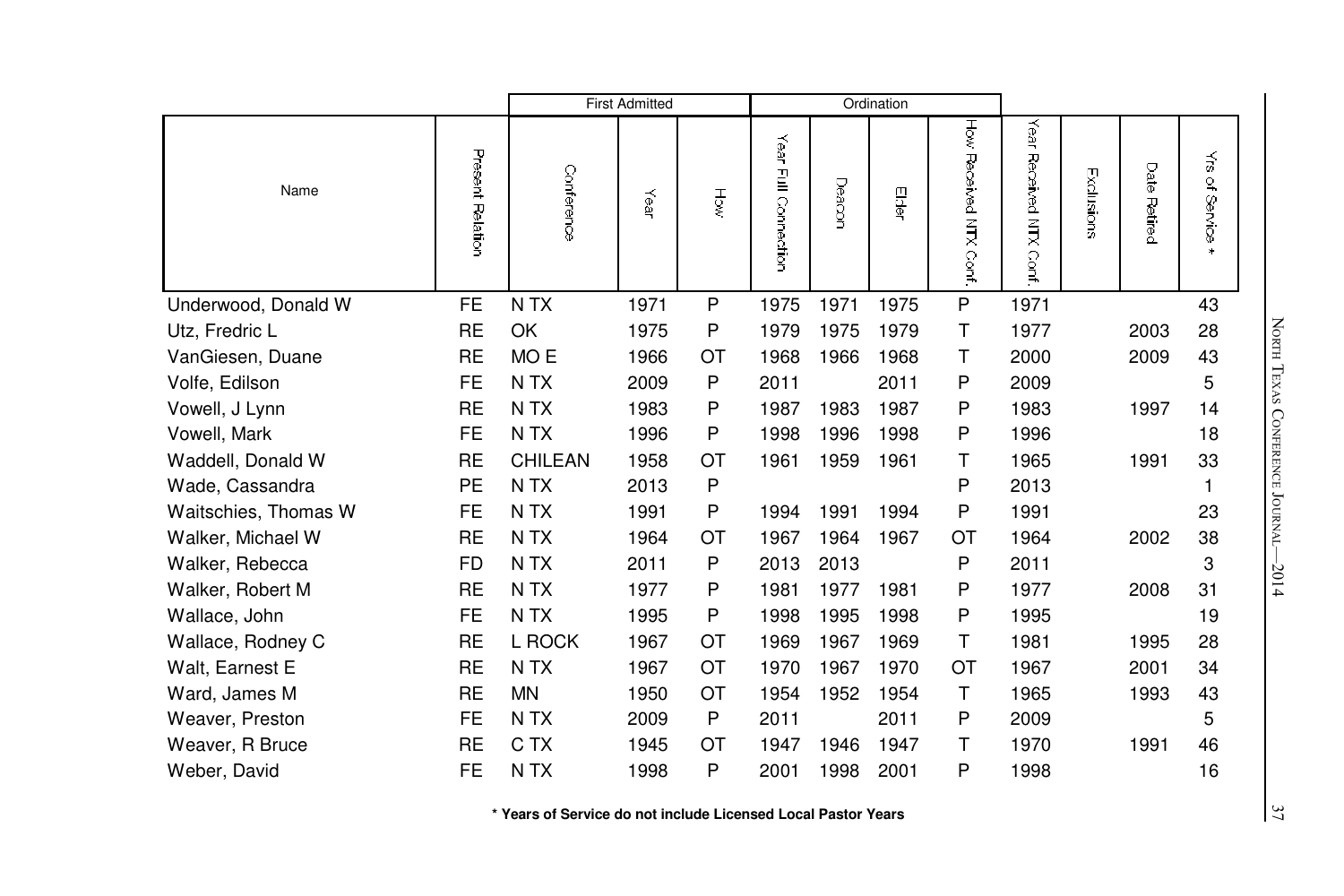|                       |                  | <b>First Admitted</b><br>Ordination |      |           |                         |        |       |                              | $\frac{8}{6}$                |            |                 |                                 |                            |
|-----------------------|------------------|-------------------------------------|------|-----------|-------------------------|--------|-------|------------------------------|------------------------------|------------|-----------------|---------------------------------|----------------------------|
| Name                  | Present Relation | Conference                          | Year | Höw       | Year<br>Full Connection | Deacon | Elder | HōW<br>Received NTX<br>Conf. | Year<br>Received NTX<br>Conf | Exclusions | Date<br>Retired | $\tilde{\vec{s}}$<br>of Service |                            |
| Weilage, Woodrow A    | <b>RE</b>        | N <sub>T</sub> X                    | 1976 | P         | 1978                    | 1976   | 1978  | P                            | 1976                         |            | 2011            | 35                              |                            |
| Whitehead, Donna E    | <b>RE</b>        | N TX                                | 1980 | P         | 1983                    | 1980   | 1983  | P                            | 1980                         |            | 2010            | 30                              | NORTH TEXAS                |
| Whitfield, Rodney     | <b>FE</b>        | <b>ARK</b>                          | 2006 | P         | 2010                    |        | 2010  | Τ                            | 2009                         |            |                 | 8                               |                            |
| Whitgrove, Terri Hale | <b>FE</b>        | N TX                                | 1997 | P         | 2001                    | 1997   | 2001  | P                            | 1997                         |            |                 | 17                              |                            |
| Whittemore, C Patrick | <b>FE</b>        | N <sub>T</sub> X                    | 1977 | P         | 1981                    | 1977   | 1981  | P                            | 1977                         |            |                 | 37                              |                            |
| Wickware, Jackie      | <b>FE</b>        | N TX                                | 2007 | P         | 2011                    |        | 2011  | P                            | 2007                         |            |                 | 7                               |                            |
| Wilkie, Bobby D       | <b>RE</b>        | N TX                                | 1972 | P         | 1975                    | 1972   | 1975  | P                            | 1972                         |            | 1992            | 20                              |                            |
| Wilkinson, Dennis A   | <b>RE</b>        | S GA                                | 1977 | P         | 1982                    | 1977   | 1982  | т                            | 1980                         |            | 2013            | 36                              |                            |
| Willet, Ann           | <b>FE</b>        | N TX                                | 2005 | P         | 2008                    |        | 2008  | P                            | 2005                         |            |                 | 9                               | <b>CONFERENCE JOURNAL-</b> |
| Williams, Wallace A   | <b>FE</b>        | N TX                                | 1984 | P         | 1988                    | 1984   | 1988  | P                            | 1984                         |            |                 | 30                              |                            |
| Wilson, Buist B       | <b>RE</b>        | N TX                                | 1953 | ОT        | 1955                    | 1953   | 1955  | ОT                           | 1953                         |            | 1991            | 38                              | $-2014$                    |
| Wilson, J Richard     | <b>RD</b>        | SW TX                               | 1997 | <b>TR</b> | 1997                    | 1997   |       | T                            | 2003                         |            | 2011            | 14                              |                            |
| Wilson, Phyllis C     | <b>RD</b>        | N TX                                | 1997 | TR        | 1997                    | 1997   |       | <b>TR</b>                    | 1997                         |            | 2008            | 11                              |                            |
| Wisdom, Gene          | <b>FE</b>        | NW T                                | 1978 | P         | 1980                    | 1978   | 1980  | т                            | 1990                         |            |                 | 36                              |                            |
| Wolfe, Jayne C        | <b>RD</b>        | N TX                                | 1998 | TR        | 1998                    | 1998   |       | <b>TR</b>                    | 1998                         |            | 2009            | 11                              |                            |
| Womack, J Clay        | <b>FE</b>        | N <sub>T</sub> X                    | 1977 | P         | 1981                    | 1977   | 1981  | P                            | 1977                         |            |                 | 37                              |                            |
| Womack, Marcus        | PE               | N TX                                | 2013 | Ρ         |                         |        |       | P                            | 2013                         |            |                 |                                 |                            |
| Womack, Ramon L       | <b>RE</b>        | N TX                                | 1966 | ОT        | 1969                    | 1966   | 1969  | OT                           | 1966                         |            | 1997            | 31                              |                            |
| Woods, Natalie        | <b>RD</b>        | N TX                                | 2002 | TR        | 2002                    | 2002   |       | <b>TR</b>                    | 2002                         | 6          | 2013            | 5                               |                            |